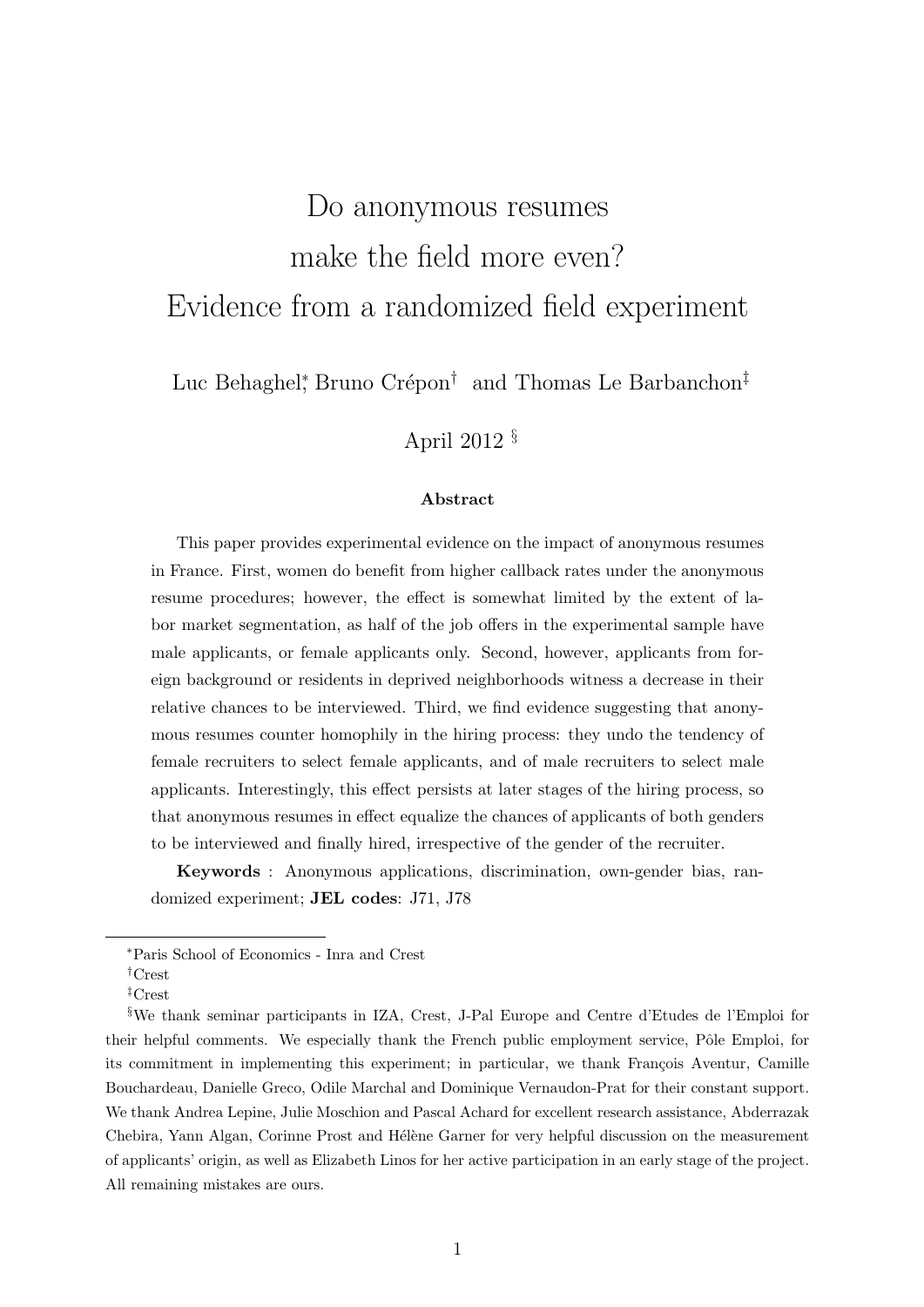### 1 Introduction

Differential treatment by race and gender are repeatedly documented as a prominent feature in many labor markets, despite decades of anti-discrimination laws that explicitly prohibit and strongly penalize such firm behavior.<sup>[1](#page-0-0)</sup> This persistence has sparked the debate on alternative (or complementary), non coercitive policies against discrimination. Anonymous referral procedures have received lots of attention. Anonymous resumes are used in Belgium in the federal administration. They have been tested locally in the Netherlands, Sweden and in Switzerland, but the tests have not led to new legislation. In Great Britain, an attempt by Liberal Democrats to impose anonymous resumes for recruitment has been opposed by the government in 2009. In France, which we study here, a law was passed in 2006 that made the use of anonymous resumes mandatory for firms with more than 50 employees; yet, the government did not take the steps to define the conditions under which the law would apply.

In the absence of strong empirical evidence, the confusion and hot debates around anonymous resumes are understandable: there are strong, plausible pros and cons. The theory of statistical discrimination suggests that changing the information set of employers at the beginning of the hiring process may have a strong impact on final decisions, if skilled minority applicants who are the victims of the negative signal attached to their group are able to overcome that signal at the interview stage by demonstrating their credentials. Similarly, anonymous resumes may be effective against taste discrimination if meeting with the applicant induces the recruiter to overcome his prejudiced views against a group, or simply to give them less weight once they know the individual characteristics of the applicant better. Clearly, little is known on whether these conditions hold in practice. While proponents and opponents of anonymous resumes usually agree that the measure should change the pool of candidates called for an interview, they hold opposite views on whether this change would be sufficient to overcome discrimination in later stages of the hiring process, once the identity of the applicant is revealed to the employer. Additional arguments in the debate concern the cost of the measure: by removing information, the measure can be viewed as increasing matching frictions on the labor market, with ultimately negative welfare impacts on firms and workers.

This paper provides experimental evidence on the impact of anonymous resumes. The

<sup>1</sup>Correspondence testing studies, initially primarily developed in the UK, have been instrumental in providing direct and compelling evidence, even though the exact interpretation in terms of discrimination is still debated (see...). A notable example for race in the US is [Bertrand and Mullainathan](#page-27-0) [\(2004\)](#page-27-0). Correspondence studies have been increasingly used in France, the country under study here: see in particular Duguet, L'Horty, Meurs and Petit (2010) introducing the special issue of Annals of Economics and Statistics, n◦99/100, on measuring discrimination.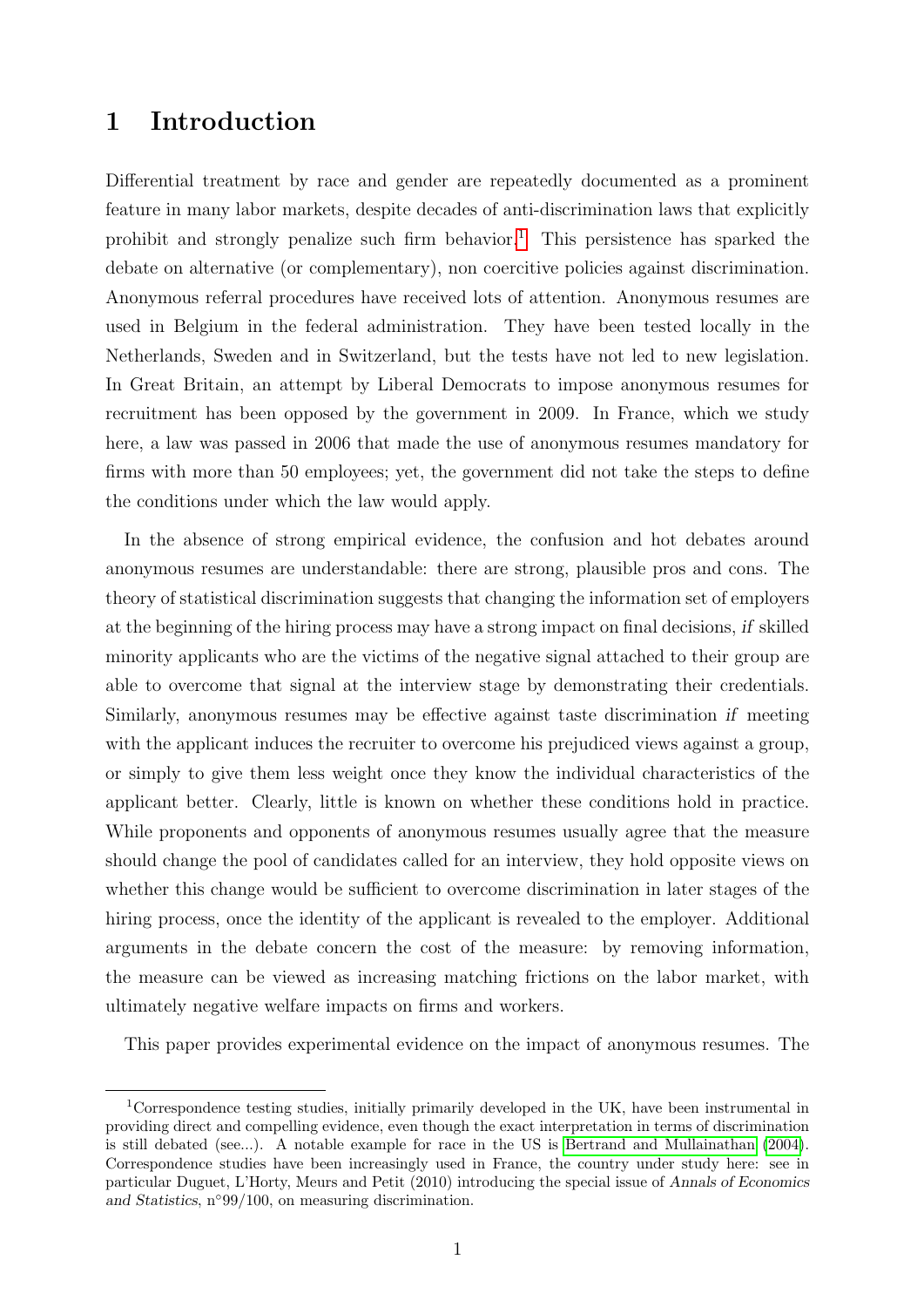experiment was implemented in 2010-2011 by the French Public employment service (PES) to help the French government decide on the enforcement conditions of the law passed in 2006. It was felt that a randomized experiment was needed to provide simple and transparent evidence. Firms posting job offers at the PES were asked to participate to an experiment in which they would have one chance out of two to receive anonymous resumes preselected by the PES agents, rather than standard ones. The experiment involved about 1,000 firms in eight local labor markets, and lasted 10 months. Although the experiment was initially designed to mimic the situation that would prevail if the law was finally enforced, compromises had to be struck given the government's reluctance to impose anything on firms at that stage. In particular, participation to the experiment was not mandatory. This is however the first time, to our knowledge, that experimental evidence is brought on the effectiveness of anonymous referral procedures, rather than on the mere existence of discrimination.

The main findings are the following. First, and as expected, women do benefit from higher callback rates under the anonymous resumes procedures; however, the effect is somewhat limited by the extent of labor market segmentation, as half of the job offers in the experimental sample have male applicants, or female applicants only. Second, and in a much less expected way, applicants from foreign background or residents in deprived neighborhoods witness a *decrease* in their relative chances to be interviewed, as compared to the reference group. Third, we find evidence that anonymous resumes counter homophily in the hiring process: they undo the tendency of female recruiters to select female applicants, and of male recruiters to select male applicants. Interestingly, this effect persists at later stages of the hiring process, so that anonymous resumes in effect equalize the chances of applicants of both genders to be interviewed and finally hired, irrespective of the gender of the recruiter. Last, we do not find any evidence that the anonymous procedures increases the firms' direct hiring costs nor the opportunity cost of vacancies.

We also document the representativeness of the sample of firms entering the experiment. Although differences in terms of observable characteristics seem minor, there are indications that firms who accepted the experiment were initially rather favorable to applicants from foreign background or residents in deprived neighborhood. This provides a plausible interpretation to the counter-intuitive impact of anonymous resumes on that group: these self-selected firms may practice "reverse discrimination" (possibly motivated by many reasons, including the possibility to pay minority workers lower wages), and anonymous resumes may prevent that practice. Interestingly, there is no evidence of se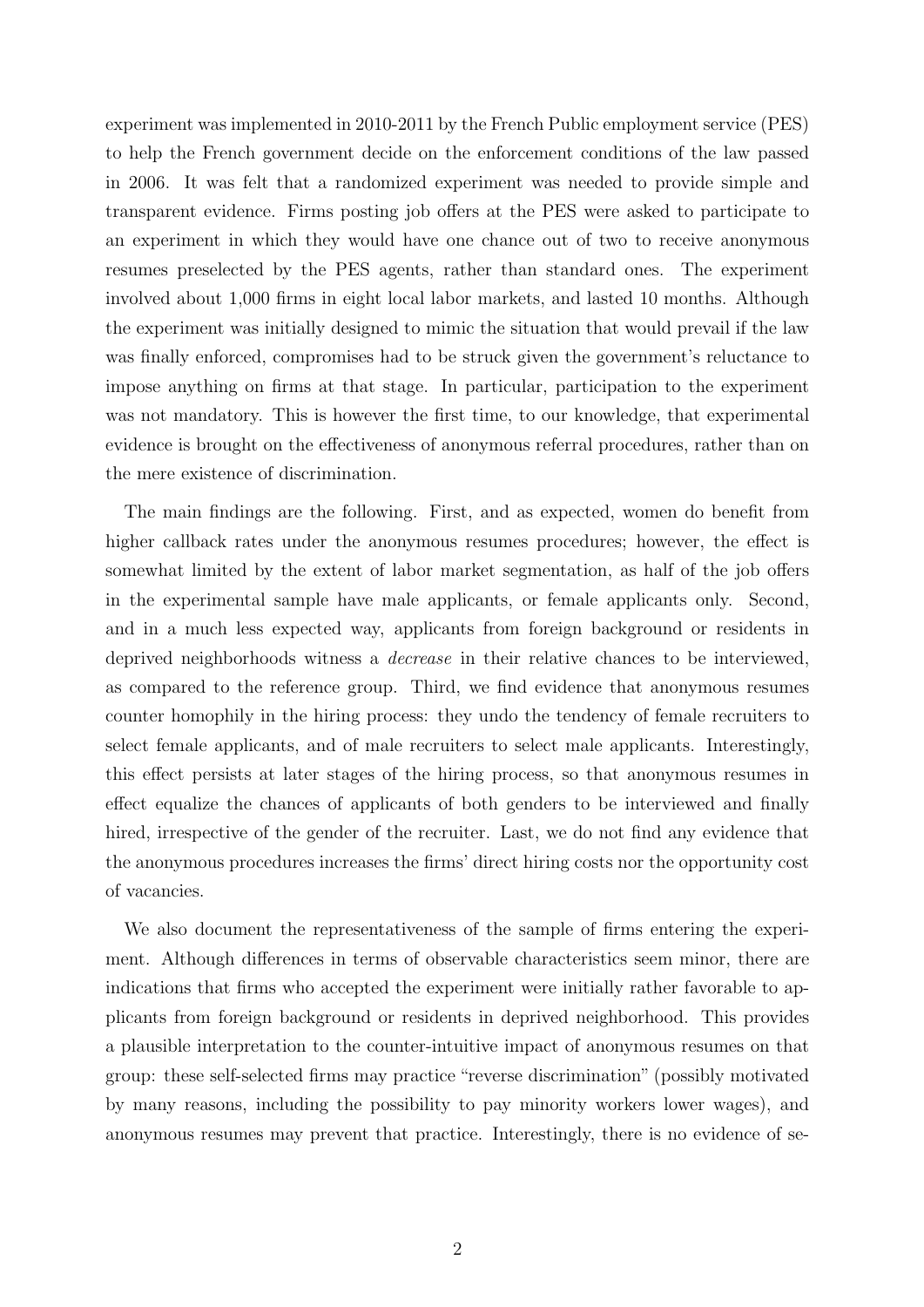lection at entry along lines of gender discrimination. Less visible in the French debate, gender discrimination may well be a relevant target for anonymous resumes.

The next section relates our evaluation to the relevant literature. The following sections present the experiment, the data, and the measures used to characterize groups at risk of discrimination. A specific section is devoted to analyzing the representativeness of firms participating to the experiments. The last two sections present the results from the perspective of applicants and firms, respectively.

### 2 Previous literature

Despite the well-documented widespread discrimination in hiring and the political will to fight against it, there are relatively few evaluations of anonymization during the recruitment process. To our knowledge, two notable exceptions are [Goldin and Rouse](#page-27-1) [\(2000\)](#page-27-1) and [Aslund and Nordstrom Skans](#page-27-2) [\(2007\)](#page-27-2). In both evaluations, the introduction of anonymization during the recruitment process is found to increase the hiring rates of women relative to men.

Goldin and Rouse (2000) analyze the introduction of shields in hiring auditions of American Philharmonic orchestras. They identify the effect of shield adoption in a difference and difference framework, assuming that shield adoption is not simultaneous to any changes in other anti-discriminatory practices in the orchestras. Thanks to randomization our evaluation does not rely on such assumptions. They find that women have a higher probability to advance to later stages of the recruitment process when shields are used. Moreover, even if later stages are not anonymous any more, women have a higher probability to be hired if first stages are blind. One possible interpretation of their findings is that, knowing that auditions are blind, more talented women applied to the job opening. In other words, adopting a blind recruitment process sends signals to potential candidates who self select out of the market when the process is nominative. Blind auditions not only change the information set of recruiters in early stage of the recruitment process, but it could also change the composition of the pool of candidates applying. Our experimental design mitigates this 'calling' effect and enables us to estimate the pure information effect.

Aslund and Skans (2007) evaluate the effects of anonymous application forms introduced in the recruitment of 109 public jobs. Those jobs were advertised as anonymous and candidates had to follow a specific application procedure. The evaluation may also estimate the 'calling' effect. The anonymous applications were experimented in two vol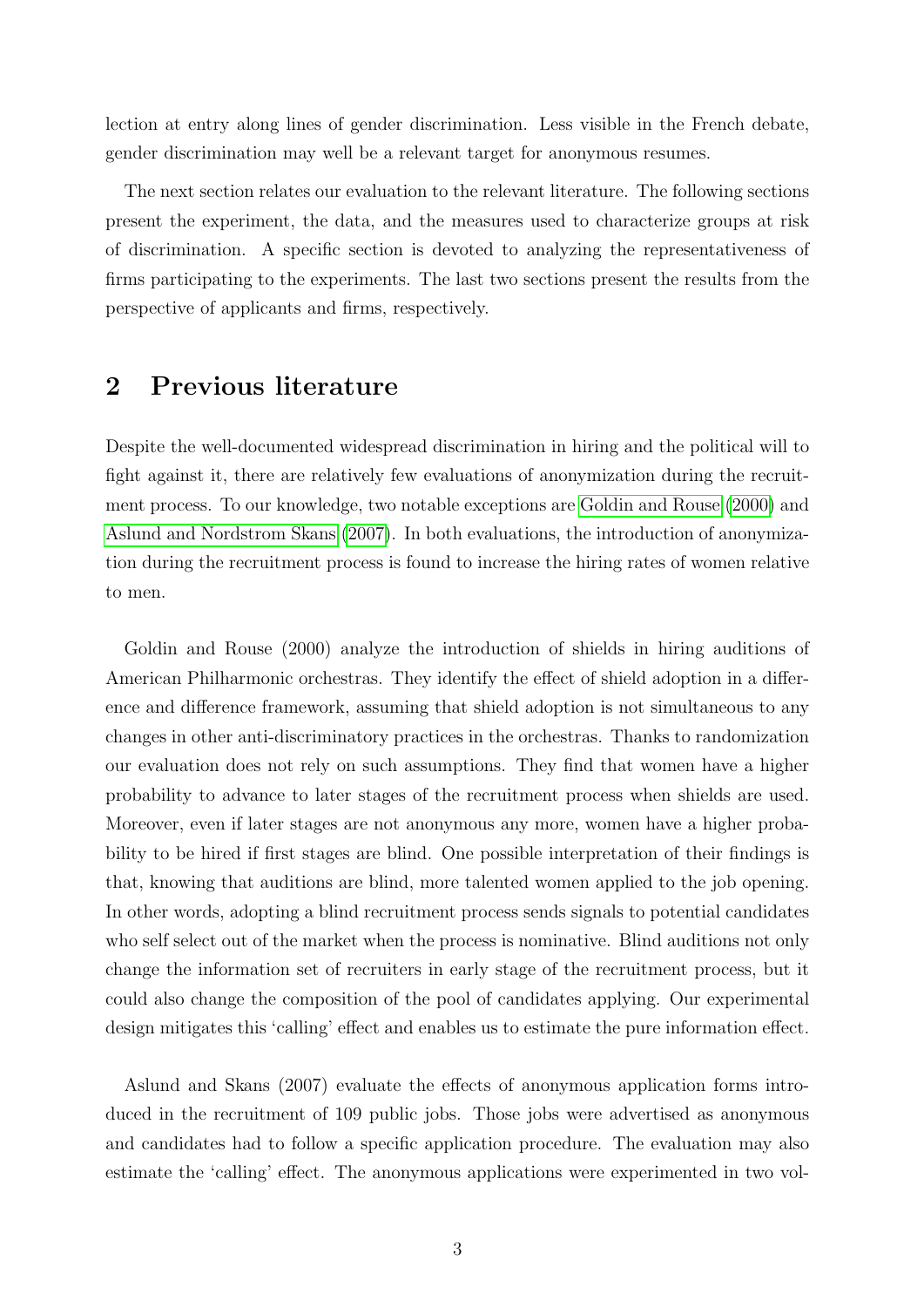untary districts of Goteborg city in 2004-2006. As Goldin and Rouse, they use a difference in difference framework and find that the probability of being interviewed and hired are equalized between male and female candidates when applications are anonymous. They also find that the interview rate is leveled between candidates with foreign origin and natives, but the hiring rate of natives is still higher under anonymous applications. This is first evidence that the efficiency of anonymous procedure is heterogenous, evidence which we also confirm.

Among the wide literature on discrimination, our article contributes to another empirical strand which focuses on what can be called "homophily" or own-group bias. Behind this concept is the simple idea that human beings tend to prefer to interact with people from the same ethnic group, the same gender... This behavior can reveal a true preference, in this case homophily can be associated to taste-based discrimination, or it can be simply rational : obtaining relevant information - extracting a signal - is easier from someone of the same ethnic/gender group (statistical discrimination). [Price and Wolfers](#page-27-3) [\(2010\)](#page-27-3) find that more personal fouls are awarded against players when they are officiated by an opposite-race officiating crew than when officiated by an own-race refereeing crew. [Anwar](#page-27-4) [and Fang](#page-27-4) [\(2006\)](#page-27-4) find that troopers from different races are not monolithic in their search behavior. However the authors do not reject the hypothesis that troopers of different races do not exhibit relative racial prejudice. We contribute to this empirical literature by documenting such bias on the labor market and by extending the usual own-ethnic bias analysis to own-gender bias.

### <span id="page-4-0"></span>3 Experimental design

In this section, we present the experimental design used to measure the impact of anonymous resumes. The experiment was conducted in  $8$  (out of one hundred) French *départe*ments, at branches of the public employment service (PES) located in urban areas, during 10 months. It proceeded as follows:

1. Firm entry in the experiment. Firms posting job offers at the PES have the option to ask for a PES agent to make a first screening of applicants based on their resume. In that case, the firm receives only selected resumes from the PES (from a couple to a dozen, in most cases), instead of having applicants contact them directly. This service is free. During the time of the experiment, all firms with more than 50 employees posting a job lasting at least 3 months and asking for this service are invited to enter the experiment. They are told that their job offer will be randomly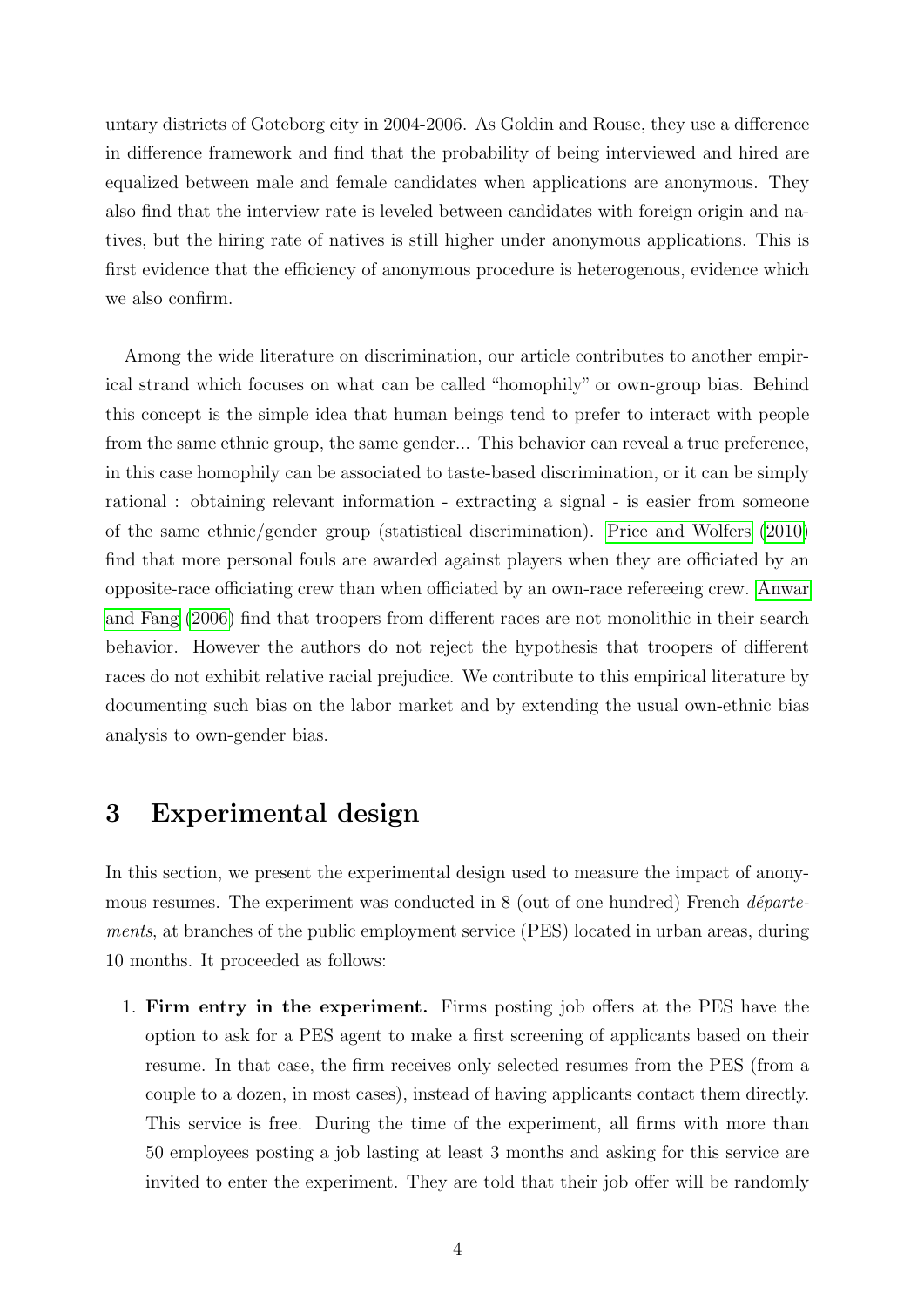assigned to the anonymous or standard procedure, with probability  $1/2$ . Firms are free to refuse; however, in order to induce positive responses, participation is presented as the default option. A given plant enters the experiment at most once: plants that have already entered the experiment are no longer asked to participate.

- 2. Matching of resumes with job offers. The job offer is posted by the PES on a variety of supports, including a public website on which interested job seekers are asked to apply through the PES branch. The PES agent selects resumes from these applicants and from internal databases of job seekers. A first lot of resumes is thus matched with the job offer.
- 3. Randomization and anonymization. The resumes are sent to research assistants in charge of the randomization at the central PES offices. Job offers (and their first lot of resumes) are randomly assigned (using a random number generator) to treatment or to control group, with probability  $1/2$ . If the offer is assigned to the treatment group, all the resumes are given a number and anonymized by the research assistant<sup>[2](#page-0-0)</sup>; then, they are sent back to the PES agent in charge of the job offer follow-up.
- 4. Selection of resumes by the employer. The employer selects the resumes of applicants she<sup>[3](#page-0-0)</sup> would like to interview. Control group employers contact the applicants directly, treatment group employers give the PES agent the resumes' numbers so that it is the PES agent who sets up the hiring interviews, in order to maintain the applicant anonymity.
- 5. Additional lots of resumes. If the employer could not fill the position with the first lot of resumes, she requests additional lots. The PES sends a new lot of selected resumes with the same format as for the first lot.

This experimental design calls for a few comments:

Plants enter the experiment at most once, either in the treatment or in the control group. The main reason was the fear of the PES that repeated participation to the experiment and the corresponding surveys would have been too much trouble for firms. To maximize positive responses when inviting the firm to participate in the experiment, it was therefore clearly specified that the experiment would only concern one job opening. It could also be argued that having the same hiring officer acting in turn as treatment and as a control individual would have made the results harder to interpret, as this would have increased the risk that her behavior be affected by her previous participation. Possible Hawthorne or Henry effects are discussed in the results section. A drawback of this is

<sup>2</sup>The degree of anonymization is described below.

<sup>&</sup>lt;sup>3</sup>As shown below, most hiring officers in the experiment are females; we will therefore use feminine pronouns.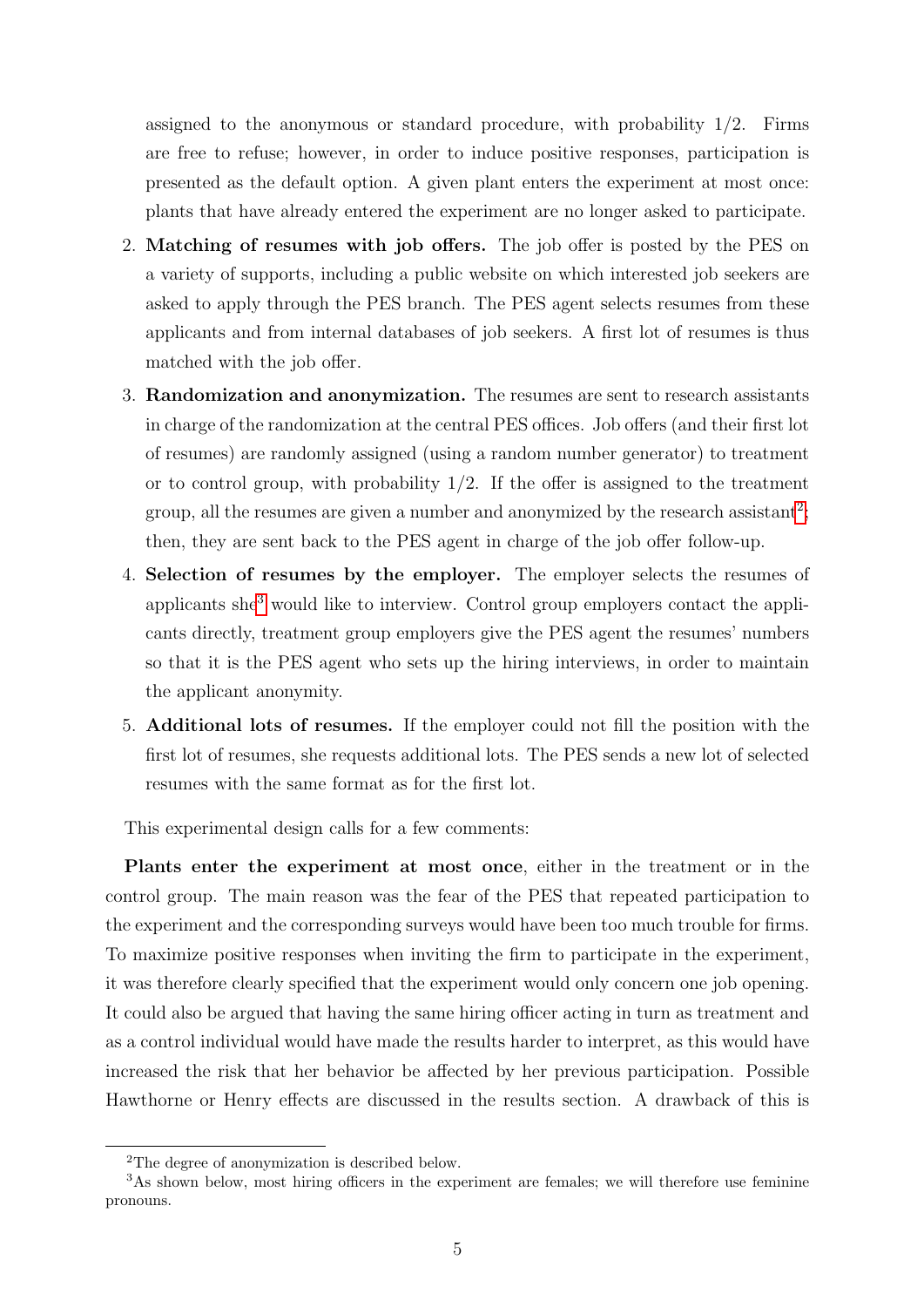that the experiment does not capture learning effects nor the long-term impact of using anonymous resumes.

Anonymization is limited. Anonymization consisted in erasing the top part of the resume: name, address, gender, ID picture, age, marital status and number of children. However, it did not imply any further standardization of the content of the resume. In particular, information on gender could be read from gender-specific terms used in the main part of the CV; neighborhood of residence could be partly inferred from information on where the applicant graduated from high-school; and ethnicity could be spotted from foreign language skills. Going further would have implied much more complex logistics during the experiment, and it was felt that standardization would anyway not have been feasible if anonymous resumes had been made mandatory nationwide.

Randomization occurs at the job offer level. For a given job offer, all resumes transiting by the PES are treated identically (either anonymous, or standard). This level of randomization corresponds to the policy evaluated, that would have all resumes anonymized, instead of some anonymous resumes competing with standard resumes. However, the PES is not the only channel for recruitment: firms may also receive applicants from other sources, whose resumes are not anonymized. We measure below whether firms substitute these other channels to the PES in response to anonymization.

Randomization occurs after matching resumes to job offers. Had the randomization occurred after randomization, the PES agent could have selected different applicants for job offers with anonymous resumes (consciously or not). This would have affected the comparability of treatment and control applicants. To avoid this, a first lot of resume was selected before randomization occurred. Most analyses below are restricted to these first lots, as they contain resumes that are by construction statistically identical in the control and treatment group. We check below whether resumes in subsequent lots sent by the PES agent differ from the first lots.

To summarize, the goal of this experimental design is to mimic as closely as possible what making anonymous resumes mandatory would change for recruitment. By contrast with a law that would have anonymous resumes mandatory, there are however two main caveats: first, only a fraction of the targeted job offers entered the experiment, as the experiment was run in specific urban areas and employers were allowed to opt out; second, only applicants transiting by the PES were concerned, as the firms could keep using their other (non anonymous) recruitment channels. This results from the constraints set by policy makers when launching the experiment, despite our attempts to make participation to the experiment compulsory for all firms using the PES. As detailed below, the data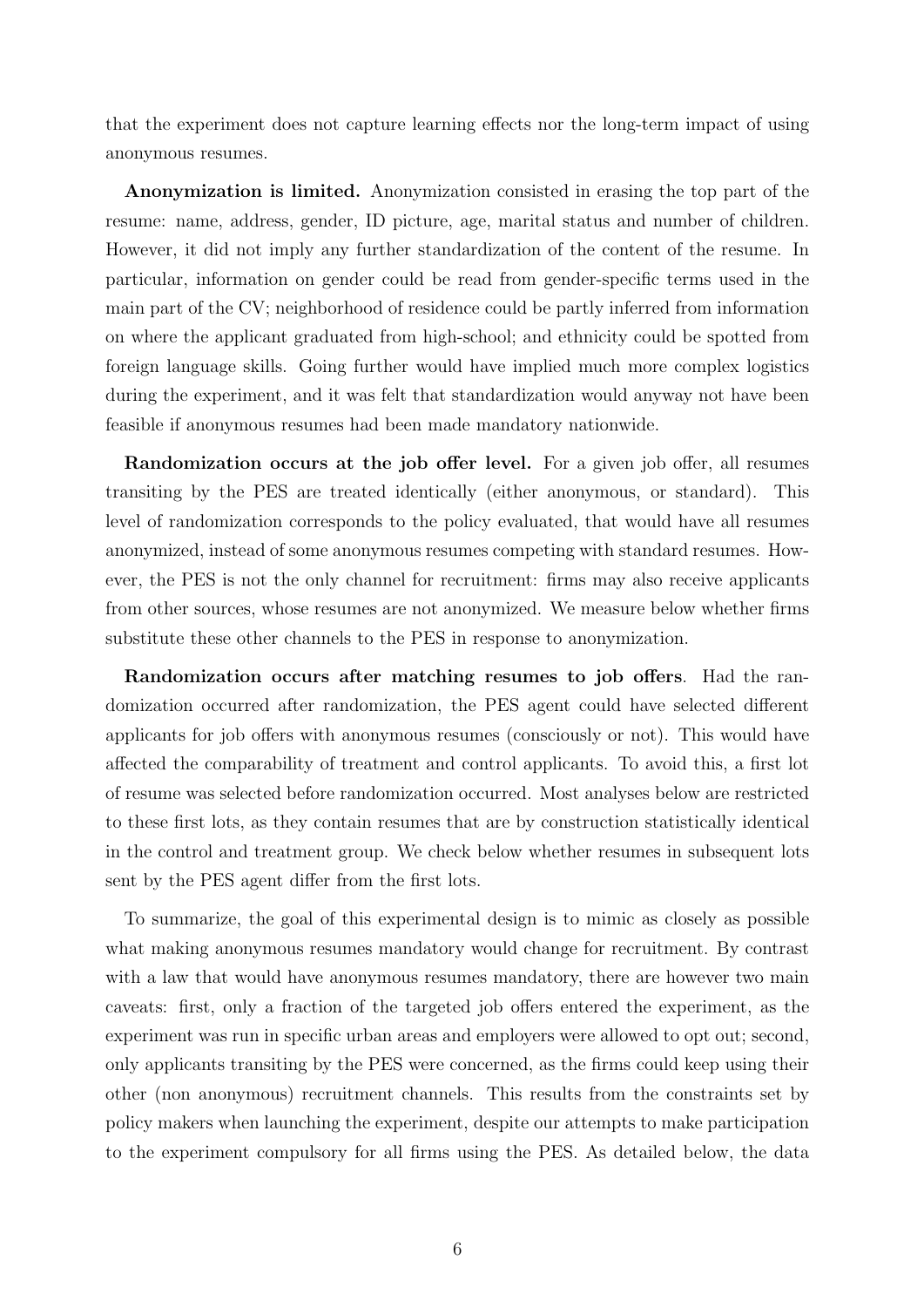collection strategy was adapted to measure the consequences of these features of the design.

During the ten months of the experiment (November 2009 to September 2010), 1,005 job offers entered the experiment out of total of a bit more than 6,000 eligible offers (each plant counting for one offer). This limited entry into the experiment is due to losses at two steps. First, using administrative data on all job offers posted at the PES, one can check that only 25.5% of the eligible employers were invited to enter the experiment. It should be noted that the experiment took place at a time when inflows of job seekers were extremely large due to the recession, so that PES agents were extremely busy and some of them simply forgot or neglected to invite firms to participate. However, it is also likely that some PES agents preferred not to invite firms that they expected would refuse. Among firms invited to enter the experiment, the take-up rate amounts to 63.3%. Clearly, although only 37.7% of firms formally declined to participate, the representativeness of the experimental sample is an issue, and it is analyzed in depth in section [6.](#page-11-0)

### 4 Data

We collect administrative and survey data. $4$  The administrative data covers all firms and all job seekers who used the public employment services in the experimental areas during the experiment. It has basic information on the firm (size, sector), the job position offered (occupation level, type of contract), limited information on the job seeker (unless the job seeker has a file as unemployed). It also provides a follow-up of the recruitment process until the position is filled or the job offer is withdrawn; however, the quality of that follow-up is weak, and some critical information is missing (in particular, one does not know whether the candidate was interviewed before the firm rejected his application). In what follows, the administrative data is mostly used to characterize the population of firms entering the experiment, by comparison with the broader population of firms interacting with the PES.

We conducted telephone interviews with all firms entering the experiment, as well as with a subsample of applicants to these firms. The data from these two surveys constitute the core database used in the analysis. In addition, we interviewed a sample of firms that had refused to enter the experiment or that had not been invited by PES agents, despite the fact they were eligible for the experiment: again, the goal is to check whether our core sample is representative of the target population of firms. Last, a subsample of applicants

<sup>&</sup>lt;sup>4</sup>In addition to these two main sources, information available in the resumes was also coded.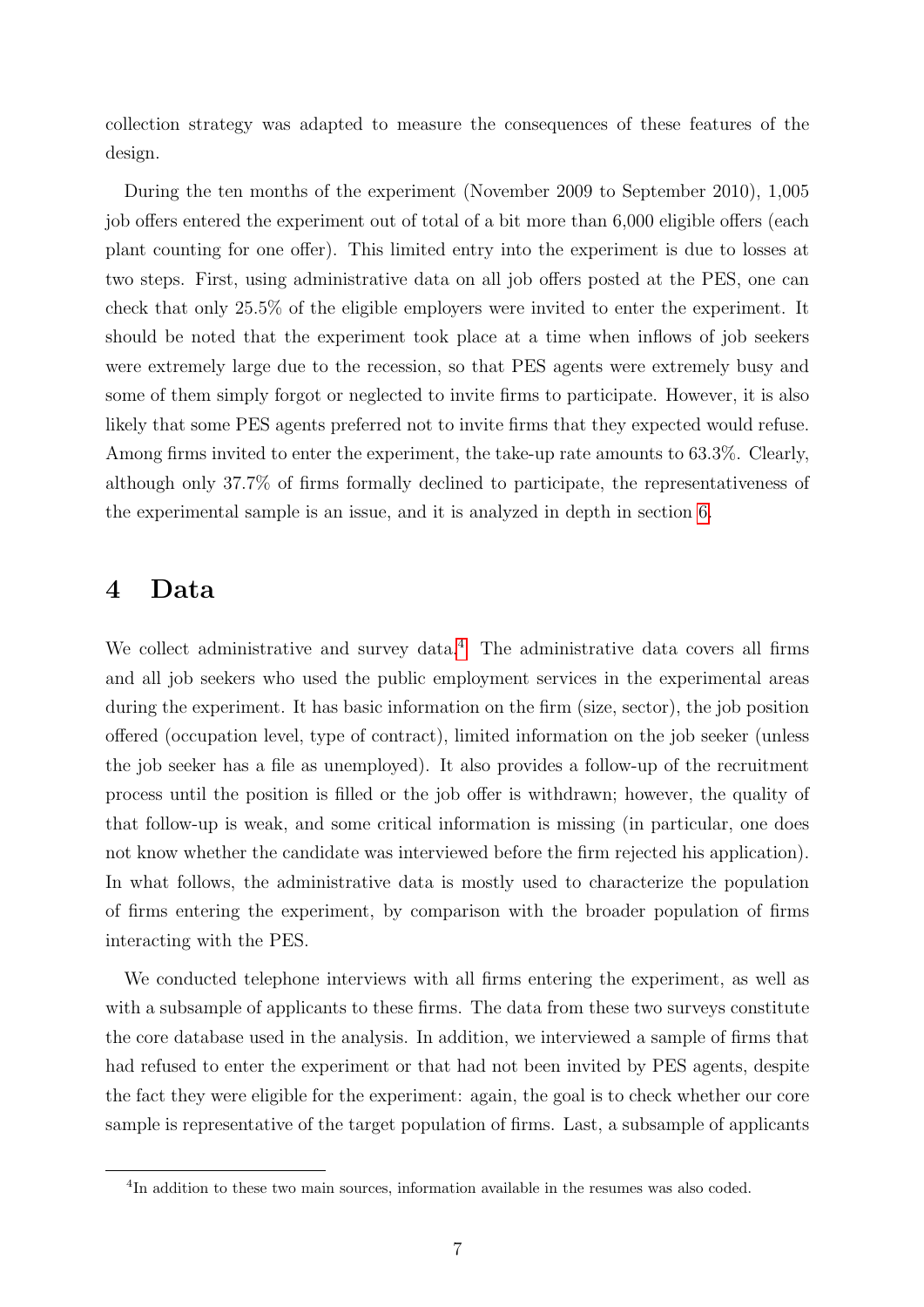on job offers from control group firms after the experiment was also interviewed: as detailed below, the goal is to check whether control firms behaved in a specific way during the experiment. The surveys used for applicants (respectively, for firms) were similar across subsamples. We now present these two surveys briefly; specific questions will be presented when they are used in the analysis, and survey tools (in French) are available on line.[5](#page-0-0)

The main goal of the survey of applicants is to provide a reliable measure of whether the applicant was interviewed for the job, and of all his characteristics that could lead to discrimination. We ask in particular for the country of birth and the citizenship at birth, both for the applicant and his parents. There are also questions about the applicant's labor market situation, the recruitment process, as well as subjective questions on selfconfidence, perceived discrimination, and perceived labor market prospects.

The firm survey has three main functions. The first one is to measure the result of the recruitment, in particular when the recruitment was abandoned without filling the position, or when the hired candidate came from other channel than the PES (in which case he would not be present in the survey of applicants). Second, the survey includes detailed questions on the hiring process: what were the different steps, how formalized were they, how much time was spent on each of them, who was involved within the firm. Last, the survey tries to characterize the background of the hiring officer who led the hiring process. Just like the applicant, we ask for her country of birth and citizenship at birth, as well as her parents'.<sup>[6](#page-0-0)</sup> In addition, to characterize her social networks and the firm's social composition, we ask for the first names of five friends outside the firm and five colleagues within the firm.

Table [1](#page-28-0) details the sample of applicants. The initial population (6742 applicants) is partitioned in two ways: control vs. test; at risk of discrimination vs. other. At that stage, applicants at risk of discrimination are identified from the administrative information as those living in a deprived neighborhood or with an African or Muslim-sounding name. They are given higher sampling weights, in order to maximize statistical power. Overall, response rates are around 65-70%; even though they are lower in the control group, the difference is not statistically significant (the p-value is .27). The survey thus yiels a total sample of 1977 applicants. Among those, 1260 belong to the first lot of resumes matched to a job offer before the randomization took place. As discussed in section [3,](#page-4-0) these 1260 applicants constitute the cleanest comparison groups; unless otherwise specified, they constitute the sample of analysis.

 ${}^{5}$ Bruno, Thomas, êtes-vous OK pour mettre ces documents en ligne sur la page du projet? <sup>6</sup>Special care was devoted to survey the person in charge of the recruitment. All respondents to the firm survey reported being in charge of the selection of resumes; 89% took part to job interviews.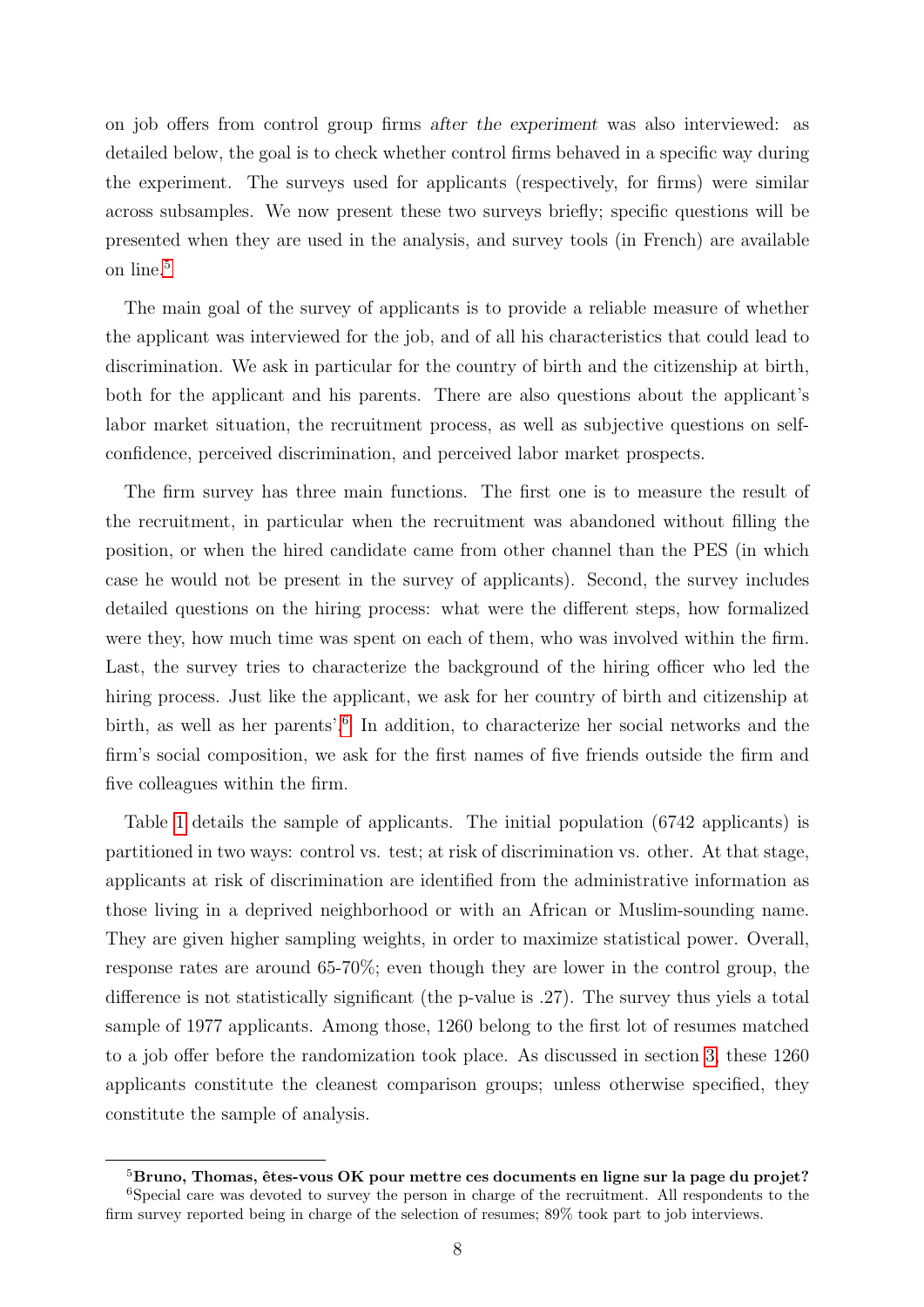Table [2](#page-29-0) presents the sample of firms. There are five separate groups of firms. 385 control and 366 treatment firms accepted the experiment and went through the randomization. 254 firms accepted the experiment but were not randomly assigned to treatment or control: they canceled or filled the job opening before a first lot of resumes was collected and randomization could take place. This underscores the fact that many firms actually fill their positions quickly without any help of the PES. 608 firms refused the experiment, and 4714 were not invited to participate. These last two groups of firms were sampled with lower sampling rates. Their response rates are also somewhat lower, as could be expected. The response rate difference between control and treatment firms is not statistically significant.

### 5 Measuring applicants' risk of discrimination

The purpose of anonymous resumes is to protect potential victims of discrimination by hiding characteristics that would allow firms to screen them before the interview. Discrimination can however occur along many dimensions: ethnicity and foreign origin, neighborhood of residence, gender, age. This section details how we measure these different dimensions.

Gender, age and neighborhood of residence are available in the administrative data; they are also directly reported on the resume. One issue with age is that it can be inferred fairly easily from the content of the resume (in particular, the year the applicant entered the labor market or finished her education): on the basis of this information, it is possible to predict the applicant's age within a four-year bracket in 60% of applications. Removing the exact age could therefore only matter in so far as employers attach a particular signficance to some age thresholds, for instance, the age of 50. We use the corresponding indicator variable in the analysis, but find little impact on the effect of anonymous resumes. We will therefore not focus on age in the analyses that follow.

Another issue is how to characterize deprived neighborhoods of residence. In the US, Bertrand and Mullainathan (2004) use a variety of criteria based on the fraction of Whites, the fraction of college graduates or the average per capita income. We use administra-tive classifications of neighborhood defined to target subsidies or tax exemptions<sup>[7](#page-0-0)</sup>: their boundaries closely match socioeconomic geographical disparities; moreover, one of their alleged perverse effect is to create a stigma effect. They are therefore particularly relevant to assess the impact of anonymization.

 $7$ They are known as "Zones urbaines sensibles" (ZUS) and "quartiers en contrat urbain de cohésion sociale (CUCS)"; these zoning schemes are comparable to "Enterprise zones" in the US.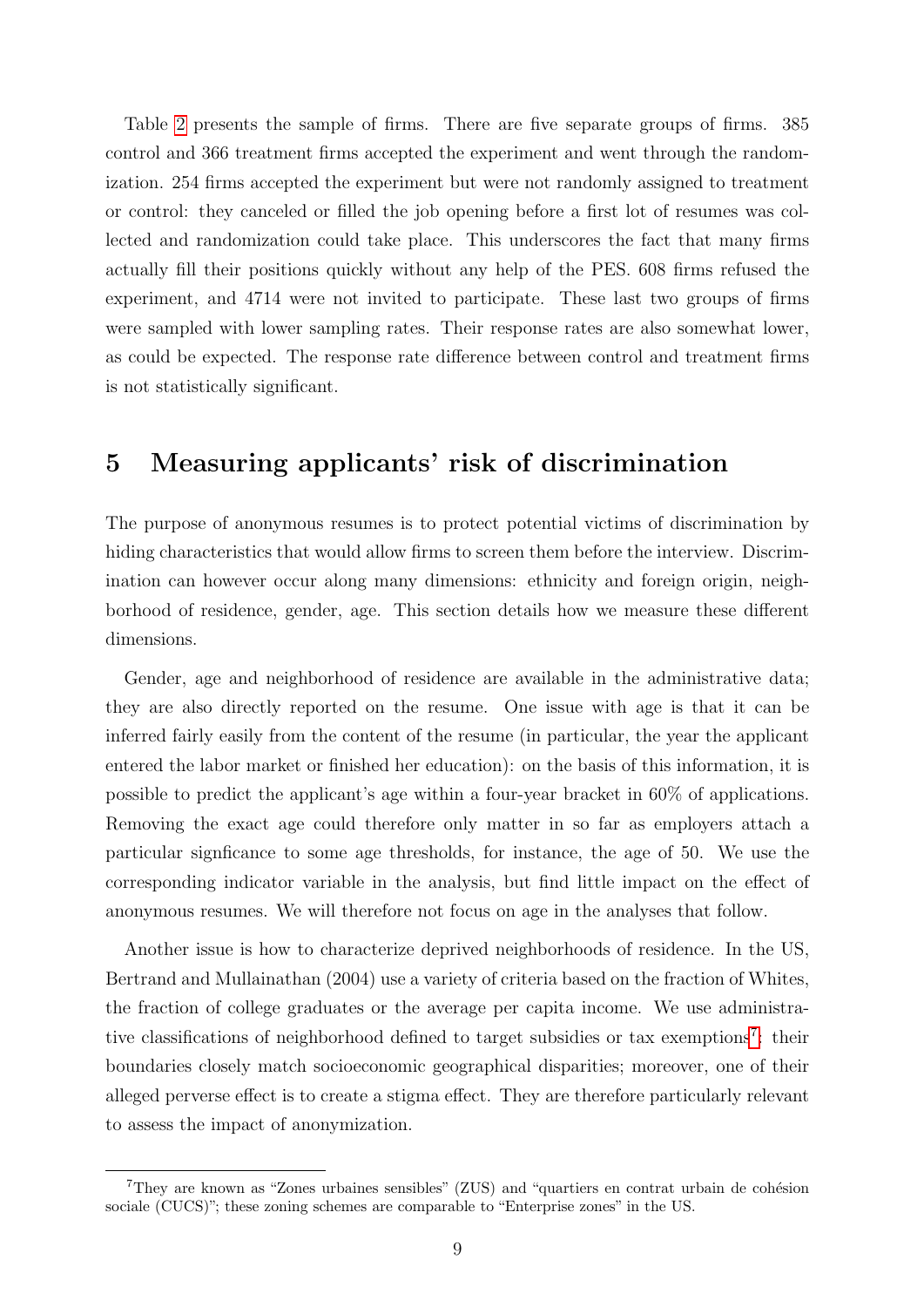The main issue is how to measure discrimination risk associated with foreign origin or ethnicity. French law forbids the use of ethnic categories that would label someone as White, Black, or African-French, for instance. Instead, we follow a twofold approach. First, in the spirit of correspondence testing studies (see Bertrand and Mullainathan, 2004), we code whether the applicants' names has a foreign-sounding origin. Following research by Felouzis (2003) and Ores (2007), we use the etymology of the applicant's name: Muslim first names are identified from a database created by Chebira (2005). The second approach uses the place of birth and the citizenship at birth. Immigrants are defined as those born abroad who did not have French citizenship at birth. Children of immigrants are those whose father was born abroad and did not have French citizenship at birth. Specific questions are used for the special case of individuals from former French colonies, who might declare they were French citizens at birth if they were born before independence; they are classified as foreigners if they took the citizenship of their new country at independence. The two approaches – based upon the first name or the migration status – are complementary. In some cases, a foreign-sounding name is the only signal that appears on the resume. But in other cases, immigrants may have a French-sounding name although their origin can be inferred from other signals on the resume (for instance, their last name or an ID picture).[8](#page-0-0)

Table [3](#page-30-0) compares the different measures of discrimination risk. The sample is balanced between men and women; it is clearly skewed toward young candidates. Roughly one applicant out four lives in a deprived neighborhood; the same proportion has a Muslim or African-sounding name; one out of five is immigrant, and that proportion goes to four out of ten for immigrants or children of immigrants. The different measures of origin are correlated. Of particular interest is the correlation between the name and the migration status, shown in table [4:](#page-31-0) clearly, African or Muslim-sounding names correspond to applicants with a foreign origin; however, a significant fraction of immigrants (including those from Africa) do not have an African or Muslim-sounding name. The variables based on immigration (as declared during the interviews) may better capture the risk of discrimination, when that origin can be inferred from other signals in the resume. In the analysis, we compare the effects of using these alternative measures.

Table [6](#page-33-0) shows no significant observable differences between control and treatment applicants, in the first lot of resumes (selected by the PES before randomization).[9](#page-0-0)

<sup>8</sup>Alternative measures of origin include the applicant's patronyme and his mother tongue. Measures using the applicant's patronyme were hard to implement and did not seem, by cursory look at the resumes, to improve on the information yielded by the first name and the migration status. Moreover, in the French context, the mother tongue does not allow to capture immigrants well: according to Simon (1998), only 13% of 2nd-generation Algerian youth declare their parent's language as their mother tongue.

<sup>9</sup>We also tested whether differential selection by the PES agent introduces systematic differences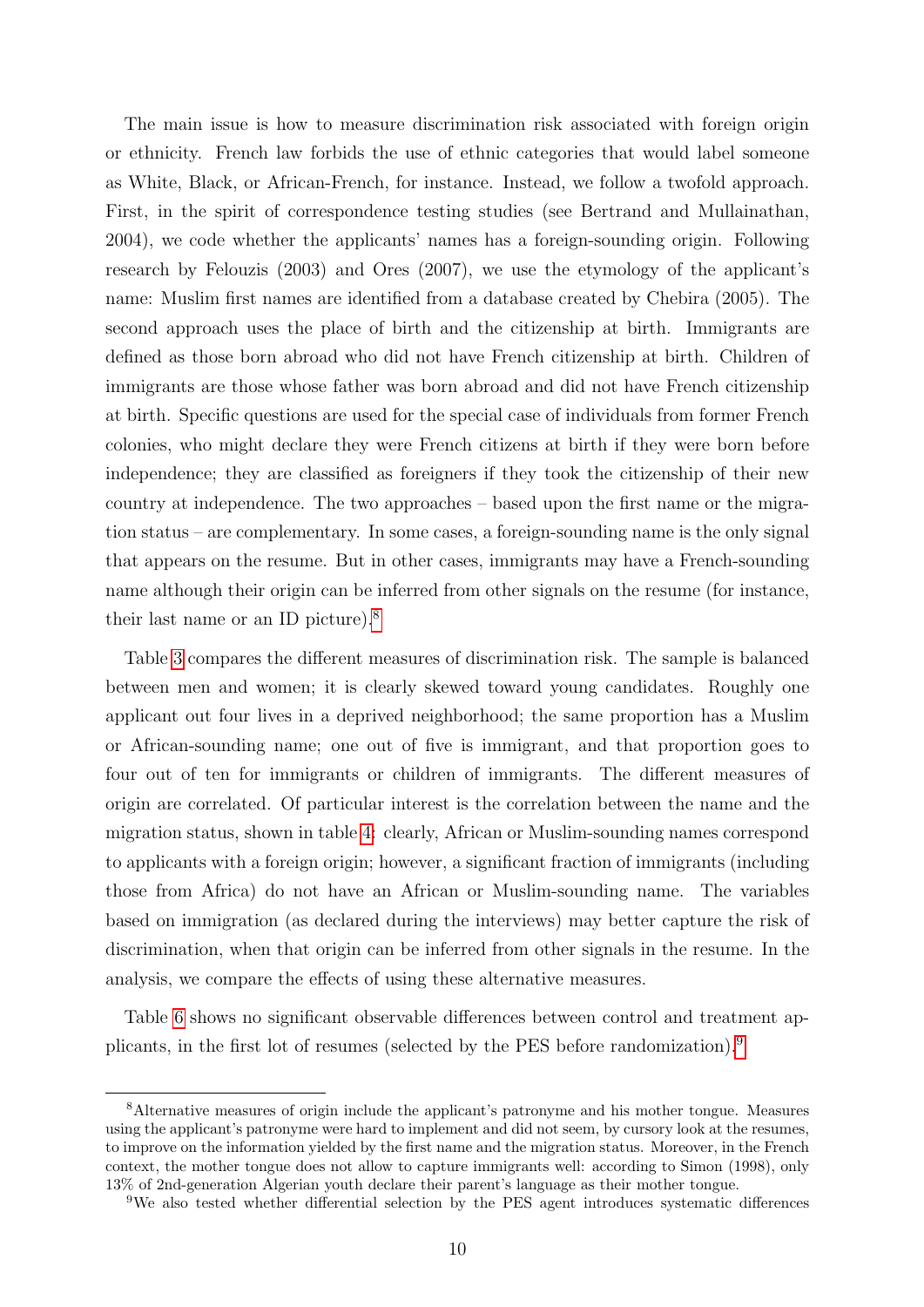Last, table [5](#page-32-0) displays the average credentials of the different groups of applicants. Specifically, each line corresponds to the regression of a given characteristics (e.g. years of education) on four indicator variables characterizing the applicant's gender, neighborhood of residence, and migration status (distinguishing immigrants and children of immigrants).[10](#page-0-0) Applicants from potentially discriminated groups do differ by some observables from the reference candidate (a male who is not an immigrant nor the son of an immigrant, and who does not reside in a deprived neighborhood). Overall, people at risk of discrimination in the sample are younger, have less work experience (in particular in the type of job they are applying for), and tend to have a lower reservation wage. Women and immigrants are more educated, whereas children of immigrants and residents in deprived neighborhood are less educated; driving licenses are less frequents except for residents of deprived neighborhoods. Overall, this does not suggest that applicants from groups at risk of discrimination have significantly lower credentials. This feature of our sample may of course result from the screening of applicants by the PES.

## <span id="page-11-0"></span>6 Representativeness of firms entering the experiment

Before analyzing the impact of anonymous resumes, it is important to check whether firms entering the experiment are representative of firms targeted by the law. Indeed, as noted above, the experimental design allowed firms to refuse to participate, and a significant fraction (around 38%) did so; moreover, a large share of firms eligible for the experiment were not invited to participate. An obvious question is therefore whether firms that entered the experiment were more or less prone to discriminate than other firms. Different hypotheses are possible. One may suspect that firms that do not discriminate are more likely to accept the experiment. In that case, the evaluation would yield the impact of anonymous resumes on "well-behaved" firms, and would not say anything of their impact on firms that do discriminate. But the opposite may be true. There is anecdotal evidence of firms with a strong policy against discrimination that refused to participate, claiming that anonymous resumes are a heavy procedure and unnecessary

between applicants in the treatment and control groups for lots of resumes that were selected after randomization (as would be the case if the agent decided to over-select applicants at risk of discrimination for the anonymous procedure, for instance). There is however no evidence of this: control and treatment applicants remain comparable. More precisely, one does indeed note that resumes from the first lot differ from resumes of the subsequent lots, but the difference is the same for treatment and control job offers. (Results omitted here.)

 $10$ This additive specification turns out to be a convenient summary. Other descriptive approaches lead to similar main facts.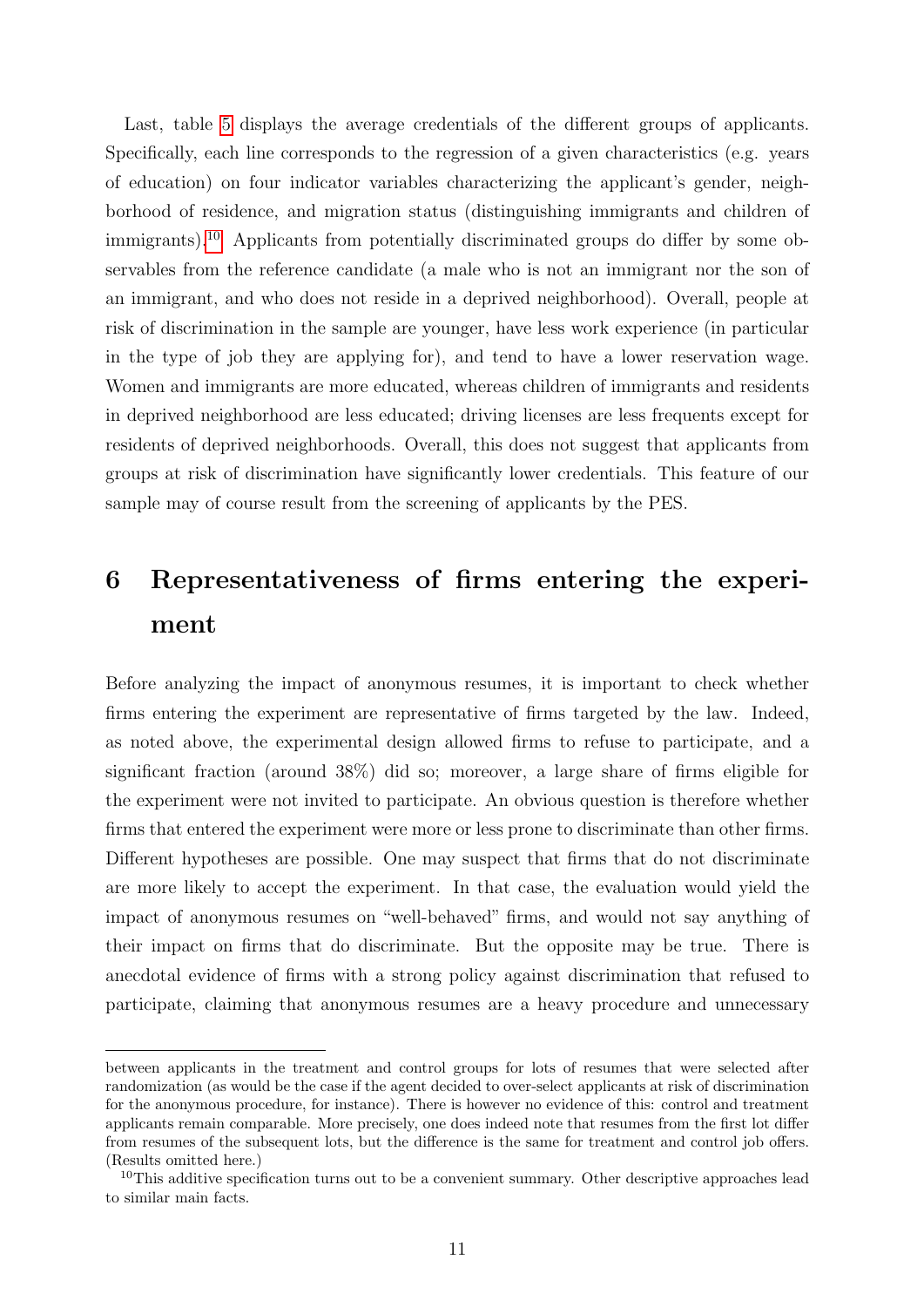procedure, possibly even counter-productive by preventing the firm to take into account the disadvantaged background of applicants when assessing their credentials. Moreover, firms that discriminate may choose to participate to the experiment, by fear of raising suspicions if they did not participate. In that case, the evaluation would estimate the local effect on anonymous resumes on more discriminatory firms (possibly overestimating the average impact on the overall firm population).

To address this question, we take a twofold approach. First, we look for observable differences between firms in and outside of the experiment. Table [7](#page-34-0) shows that firms participating to the experiment indeed display some specific features, although the differences are not massive. The first two columns describe firms in the control and treatment groups, respectively. As expected with random assignment, differences are small and only one is statistically significant (significant differences are signalled in columns 6 to 9). The third column describes firms that withdrew their offer before randomization could take place. Column 4 (respectively, 5) displays firms that refused to participate (respectively, were not invited to participate). The size and industry of firms that refused to participate are close to those of control firms. But firms that were less frequently invited to participate are concentrated in the non-merchant service sector.<sup>[11](#page-0-0)</sup> Firms refusing to enter the experiment are less frequently firms offering skilled jobs. Similarly, firms that are not invited to participate are often offering indefinite duration contracts.

Tables [8](#page-35-0) and [9](#page-36-0) complement table [7](#page-34-0) using the richer information provider by the firm survey (at the cost of reduced sample size, which reduces the likelihood of detecting statistically significant differences). Firms refusing the experiment or not invited to participate less often declare to have mobilization actions against discriminations. Firms that refuse also more often declare having difficulties to fill a vacancy: this may be one reason for not participating, by fear of jeopardizing a difficult recruitment process. More surprisingly, firms that refuse the experiment are also more often frequent users of the public employment services.

All these differences are suggestive of selective entry in the experiment. However, there is no evidence that this selection is correlated with discriminatory practices. In particular, taste-based models of discrimination emphasize prejudiced "tastes" of customers, coworkers, or employers. However, the fact that the position offered implies frequent customer contact or teamwork with coworkers does not correlate with the firm's decision to enter the experiment. Observing employer's tastes is hard, but one can use the detailed infor-

<sup>&</sup>lt;sup>11</sup>One likely explanation for that is that subsidized jobs were excluded from the experiment while these jobs are more frequent in the non-merchant service sector; even though we exclude the corresponding job offers from the table, we were told that some PES agents misunderstood the rule and did not propose the experiment to any firm from that sector, even when the job was not subsidized.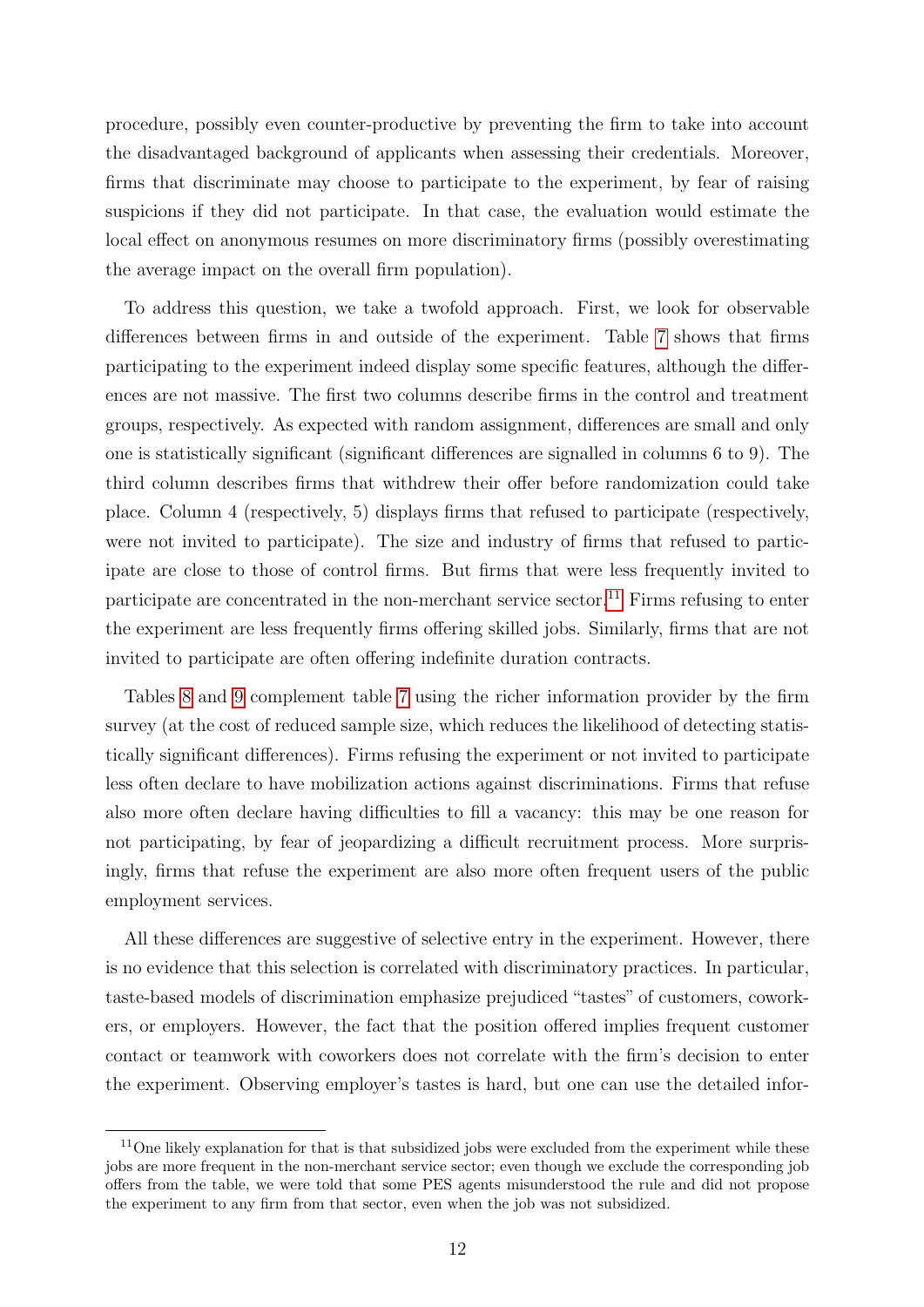mation on the hiring officer. Her origin and migration status, her professional or personal networks do not correlate with the entry of the firm in the experiment. In particular, there is no evidence that the composition of the firm or the personal network of the hiring officer – as measured by the presence of African or Muslim sounding names – are different in firms that do not participate to the experiment. Overall, there is evidence that firms entering the experiment are specific, but it is hard to say whether these specificities are linked to discriminatory practices.

The second approach to assess selective entry in the experiment is to look directly at the firms' record in selecting applicants. Unfortunately, interview rates of different groups of applicants are not well measured in administrative sources. Our approach is therefore to extend the survey of applicants – initially designed for applicants to experimental job offers – to a subsample of applicants on job offers that did not enter the experiment (either because the firm was not invited to participate, or because it refused to participate). This allows us to measure interview rates across different types of applicants, and to compare these differences across firms inside and outside the experiment, when using standard (nominative) resumes. The goal is to check whether minority candidates tend to be in a better or worse relative position in firms that entered the experiment. As discussed further in the next section, a parsimonious model to answer that question is:

$$
Y_{ij} = a_0 + a_1 M_i + a_2 F_i + d_0 P_j + d_1 P_j \times M_i + d_2 P_j \times F_i + e_{ij},
$$
\n(1)

where  $Y_{ij}$  is an indicator variable equal to 1 if applicant i on job offer j is interviewed (or is hired),  $M$  is an indicator for being in the group of immigrants, children of immigrants and/or residents of deprived neighborhoods,  $F$  is an indicator for female applicants, and  $P$ is the indicator variable for the firms participation in the experiment. Testing  $d_1 = d_2 = 0$ amounts to testing whether the relative chances of potentially discriminated applicants (defined by their migration status, their residence or their gender) are specific in firms that entered the experiment. Table [10](#page-37-0) shows the estimation results, using different set of control variables. Although the probability to be interviewed is the same for applicants to participating and non-participating firms (first column), there are significant differences across applicants' types: firms that accept to enter the experiment tend to more frequently call minority applicants for interviews, and to less frequently interview women. These differences are only marginally significant when using no controls; the significance further decreases when controlling for applicants' and firms' characteristics. Introducing job offer fixed effects has two consequences: first, the fixed effect absorbs differences across firms that are not related to the applicant's type; second, only firms with mixed pools of applicants play a role in identifying  $d_1$  and  $d_2$ . This has little impact on the estimation of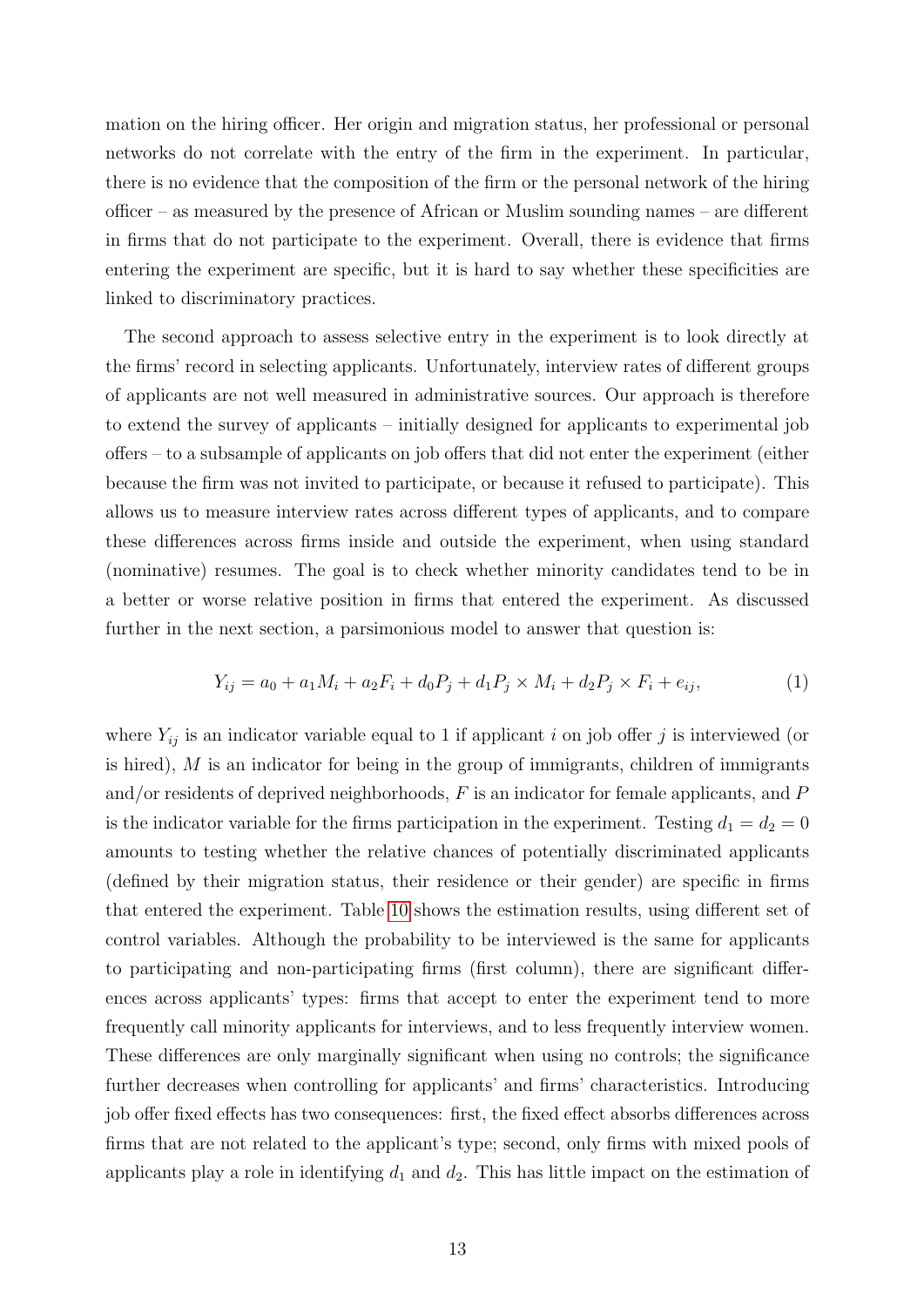$d_1$ . It does however lower the point estimate for  $d_2$ , suggesting that, if one restricts the comparison to firms with men and women in their applicant pools, there is no significant difference along gender lines between firms inside and outside the experiment. Results on hiring decisions (on the right hand side panel) yield a similar picture.

Overall, these results do suggest some differences: with standard nominative resumes, the chances of minority candidates tend to be higher in firms participating to the experiment; women's chances would instead be lower. Note that these differences may still be due to unobserved firm and applicant heterogeneity, rather than to difference in discrimination behavior. However, these results do call for a note of caution, as the population of firms entering the experiment is not representative of the overall population of firms: simple correlations suggest that they represent firms that are rather more favorable to minority applicants. Interestingly, they do not seem to be more favorable to women (if anything, they are actually less favorable). This echoes the findings of qualitative analyses of the experiment: some hiring officers said that they first perceived this experiment as concerning candidates of foreign origin or residing in deprived neighborhoods, but that participating to the experiment made them more aware of gender issues as well. It is seems therefore possible that firms self-selected themselves more according to their behavior concerning ethnic minorities and residents in deprived neighborhood, rather than according to their treatment of female applicants.

### 7 Impact of anonymous resumes on applicants

#### 7.1 Overall impact

We start by analyzing the average impact of anonymous resumes on different groups of applicants, all firms taken together. In the next subsection, we investigate the heterogeneity of these effects according to the firms' characteristics.

Due to the experimental design, the impact of anonymous resumes on any sub-population is immediately identified as the difference in mean outcomes between control and treatment individuals, within this subpopulation. However, the result of the policy is better defined as a relative impact: do anonymous resumes reduce the gap between applicants at risk of discrimination and other applicants? This question implies to start by defining a group of reference (presumably not victim of discrimination), and one or several groups that are potentially discriminated. Clearly, there is a trade-off between the advantage of looking at narrowly, well-defined groups, and the statistical precision allowed by the sample size. We conducted a variety of statistical tests (described in the appendix) to detect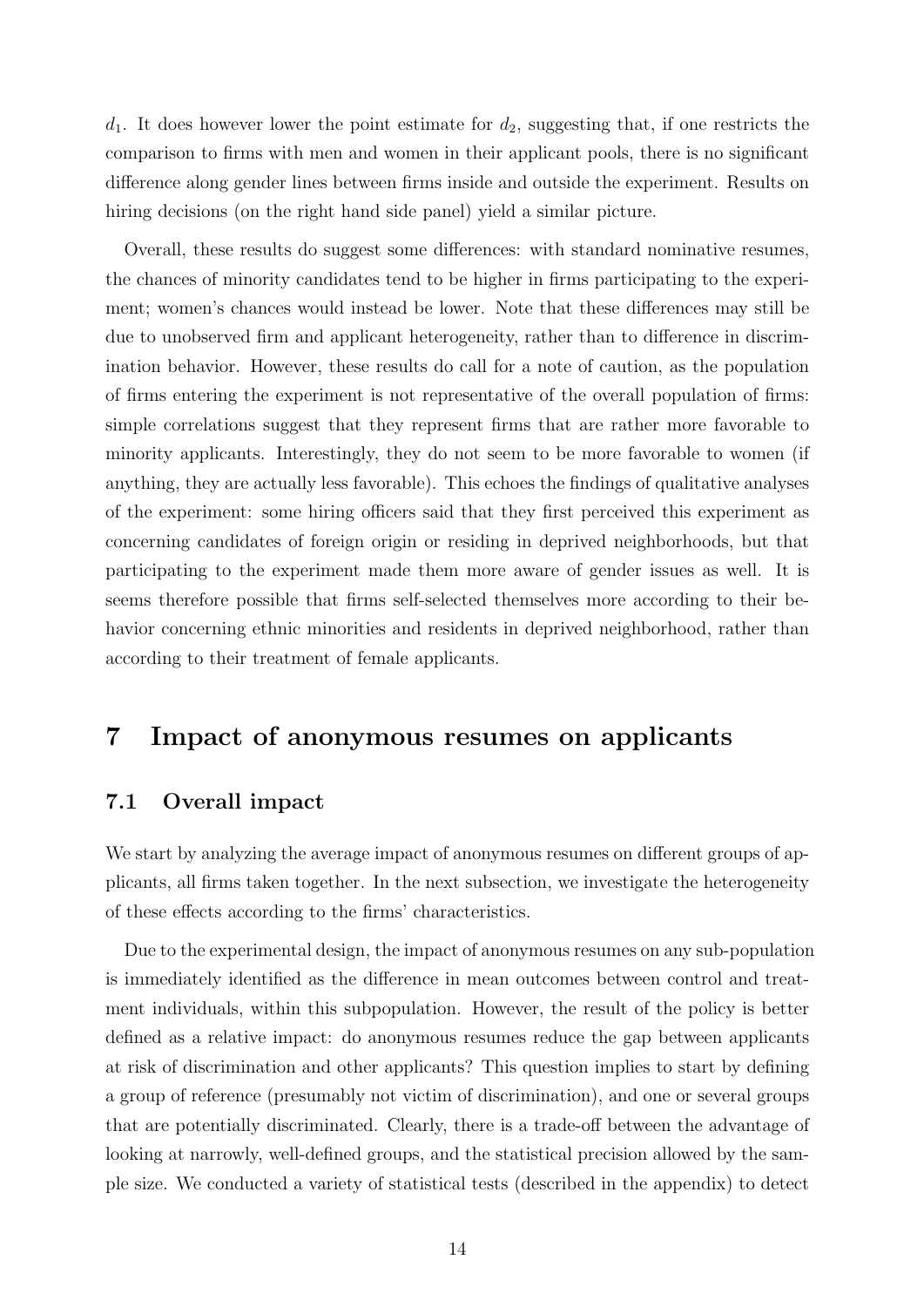along which lines anonymous resumes have heterogeneous effects. We considered four dimensions along which anonymous resumes may have a differential impact: the applicant's gender, age, place of residence and migration status. Interacting these four dimensions yields 16 different groups, with 0, 1, 2, 3 or 4 potential stigmas. Anonymous resumes do not seem to impact applicants of different ages differently – perhaps simply because age can easily be derived from the work experience detailed in the resume. Finally, it turns out that the impact of anonymous resumes is well summarized by a parsimonious model:

<span id="page-15-0"></span>
$$
Y_{ij} = \alpha_0 + \alpha_1 M_i + \alpha_2 F_i + \delta_0 T_j + \delta_1 T_j \times M_i + \delta_2 T_j \times F_i + \epsilon_{ij},\tag{2}
$$

where  $Y_{ij}$  is an indicator variable equal to 1 if applicant i on job offer j is interviewed (or is hired),  $M$  is an indicator for being in the group of immigrants, children of immigrants and/or residents of deprived neighborhoods,  $F$  is an indicator for female applicants, and T is the indicator variable for the use of anonymous resumes on the job offer. Equation [2](#page-15-0) is estimated by OLS, accounting for correlations between applicants on the same job offers using robust standard errors, clustered at the job offer level. We use sampling weights to account for the fact that some applicants were oversampled in the survey. Unless otherwise specified, the model is estimated only on applicants whose resumes were preselected by the PES before randomization, so as to ensure the comparability of applicants under the standard and nominative procedures. Among firms that entered the experiment, compliance to random assignment is nearly perfect<sup>[12](#page-0-0)</sup>, so that  $\delta_0$  is directly interpreted as the impact of anonymous resumes on the reference group (males who are neither immigrants, sons of immigrants nor residents in deprived neighborhoods), and  $\delta_1$  and  $\delta_2$  give the additional impact for immigrants, sons of immigrants or residents in deprived neighborhoods, on the one hand<sup>[13](#page-0-0)</sup>, and for women, on the other hand. In other words,  $\delta_1$  and  $\delta_2$  summarize how the gap between potentially discriminated applicants and other applicants is impacted by anonymous resumes.<sup>[14](#page-0-0)</sup>

Table [11](#page-38-0) gives a first pass on three questions: (i) Do anonymous resumes induce firms to interview more applicants, in order to compensate for the loss of information on applicants' type? (ii) Do anonymous resumes improve the relative changes of potentially discriminated applicants to be selected for a job interview? (iii) Do the effects of making applications anonymous persist after the applicant's type is revealed by the interview, so that hiring decisions are impacted?

 $1217$  firms (13 treatment firms and 4 control firms) exited the experiment after the random assignment and therefore received standard resumes. Applicants to these firms are interviewed, and analyzed according to the initial random assignment.

<sup>&</sup>lt;sup>13</sup>Disaggregated results for that composite group are discussed below.

<sup>&</sup>lt;sup>14</sup>Note that  $\alpha_1$  and  $\alpha_2$  do not have a causal interpretation, as they may capture unobserved differences in applicants' productivity that are correlated with applicants' type.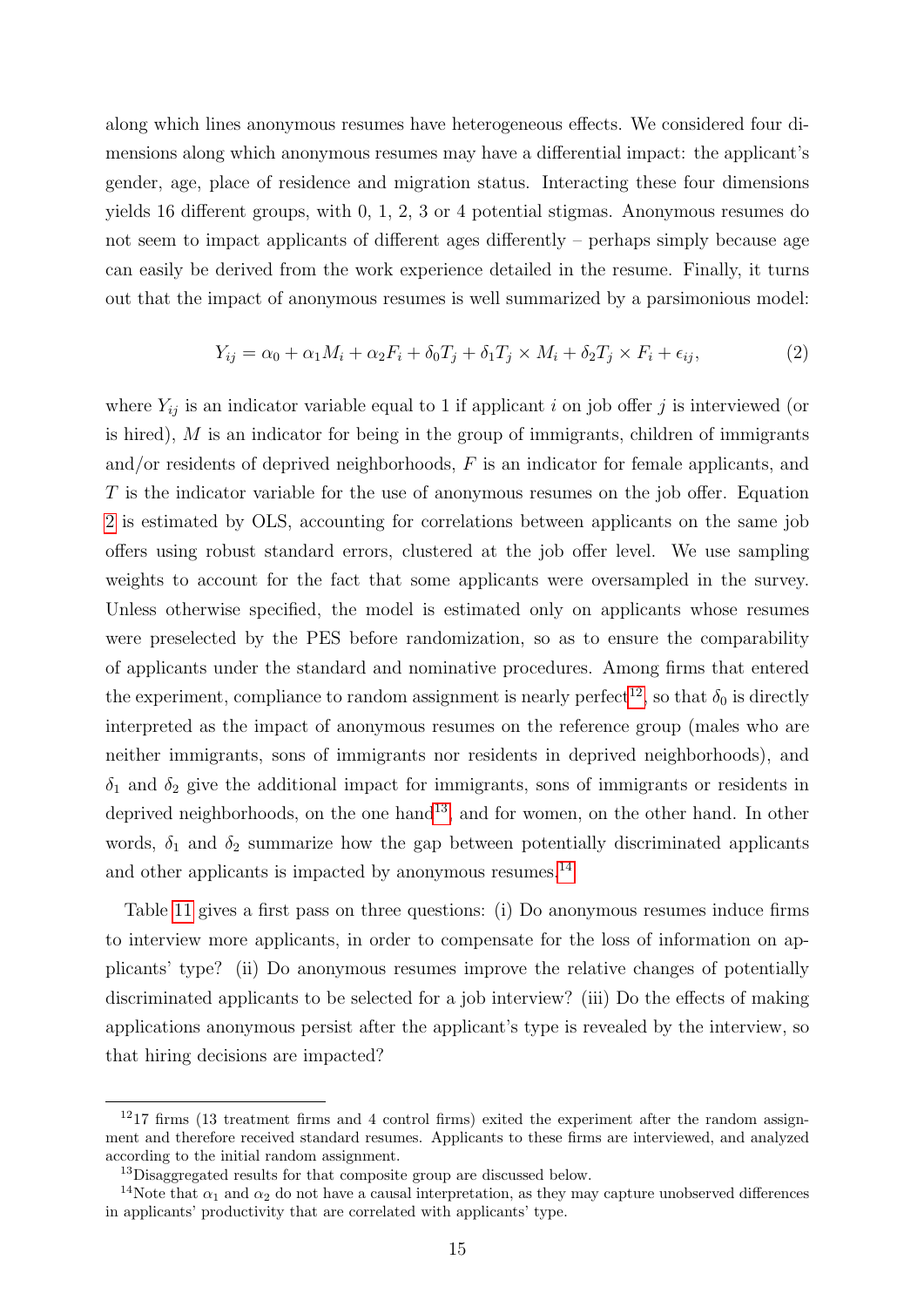The left panel displays the impact of anonymous resumes on the probability that a given applicants is interviewed. There is no evidence that firms reacted to anonymous resumes by selecting a larger pool of applicants for interview (column 1). But, as shown in column 2 (which corresponds to model [2\)](#page-15-0), this overall stability hides lower callback rates for applicants of foreign origin and/or residents of deprived neighborhood, and higher callback rates for other applicants. As a result, the gap between majority candidates and candidates at risk of discrimination due to their migration status or their place of residence, which is small and not significant with standard resumes, increases significantly when anonymous resumes are used. The effect is large (a 10 percentage point increase, to be compared to average interview rates around  $11\%$ ). This is the first key, counterintuitive result of the experiment: overall, anonymous resumes redistribute chances to be called for a job interview, but this redistribution occurs at the expense of those that the law expected to benefit. By contrast, anonymous resumes do not significantly impact the relative chances of women to be interviewed (the point estimate is positive, but far from conventional significance levels). As expected with random assignment, these results are robust to the addition of control variabls (column 3). However, adding job offer fixed effects does change the picture. The negative impact on candidates of foreign origin or residents in deprived neighborhoods is confirmed (though it is not statistically significant anymore due to a loss of precision), but anonymous resumes now seem to improve the relative chances of women: the point estimate is large, so that the effect, even if it is unprecisely estimated, is significant at the 10% level. To interpret this pattern, note that fixed effects restrict the source of variation identifying  $\delta_2$  to comparisons of male and female applicants in a given job offer – this is perhaps the most natural way to analyze the impact of anonymous resumes: how does it change the relative chances of candidates when they are competing on the same offers? In the survey of applicants we use, however, only 117 job offers (out of 598) have applicants of both genders. Part of this is due to sampling (there are applicants of both genders, but all were not interviewed); part of it, however, reflects the fact that the PES preselected only men for 31% of the experimental job offers, and only women for 17% of the others. On these job offers, anonymous resumes should not impact the relative chances of women, except if firms react to uncertainty by interviewing more candidates, and if they do so differently depending on whether they have male or female applicants. In other words, the estimate of  $\delta_2$  in columns 2 and 3 is the mean of the (presumably null) impact of anonymous resumes on job offers where the two genders do not compete, and of its impact on job offers where they indeed compete. The estimates in column 4 suggest that, in the latter job offers, woman have lower interview rates than men when resumes are nominative (a-11.1 pp difference, not statistically significant), and that anonymous resumes are effective in closing the gap. Table [20](#page-48-0) checks this interpretation by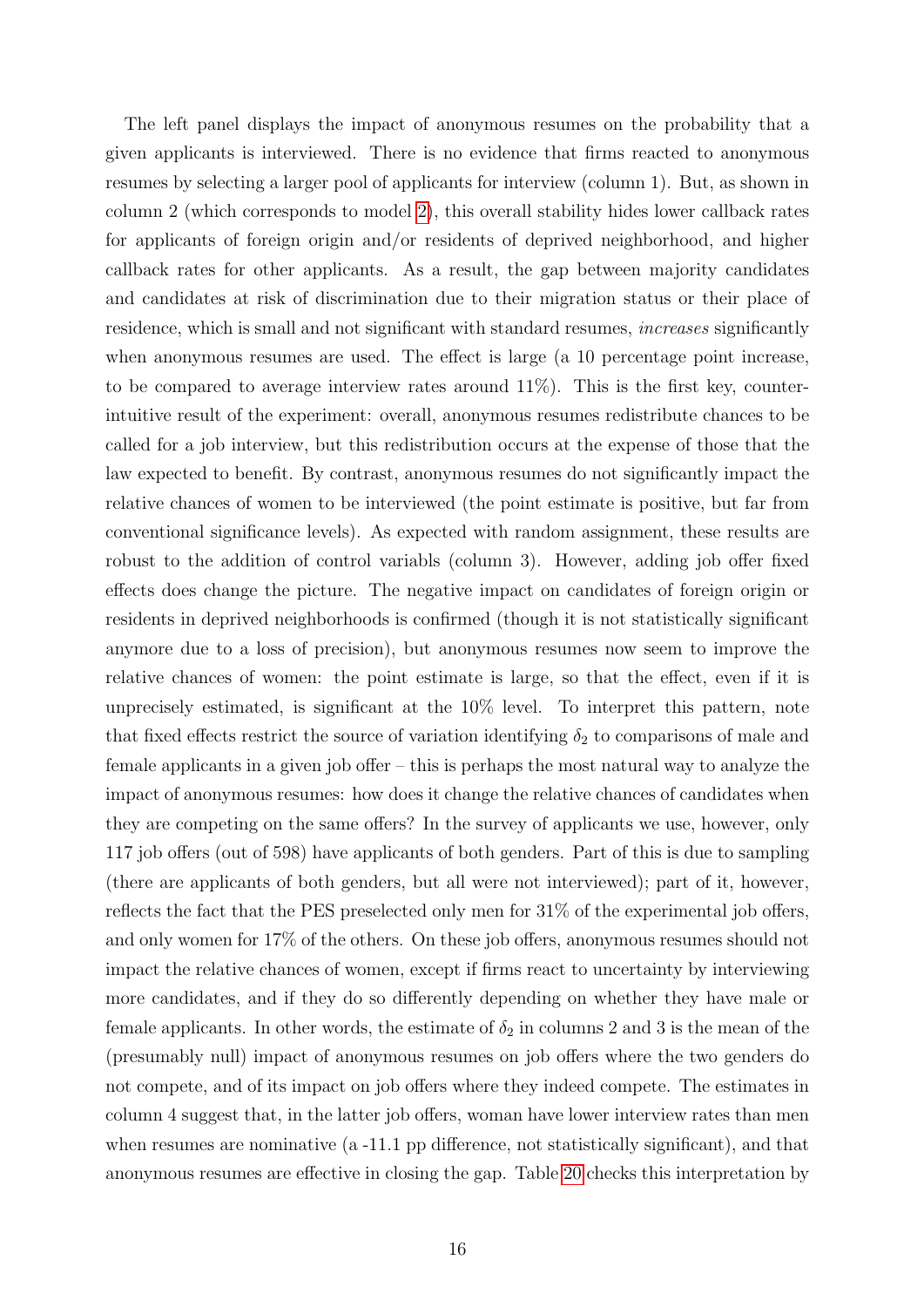estimating equation [11](#page-38-0) only on job offers with candidates of both genders<sup>[15](#page-0-0)</sup>: this allows us to estimate the effect of anonymous resumes using variations in 311 rather than 117 firms. The estimated  $\delta_2$  is still positive, statistically significant, even though slightly smaller (around 12 percentage points). [16](#page-0-0)

The right panel of table [11](#page-38-0) addresses the third question: do these effects persist one the firm knows the applicant's identity? Unfortunately, the statistical power to detect an impact of anonymous resumes on hiring decision is limited: the probability of being hired is small; only very large changes (when expressed in percents of the initial hiring probability) can be detected. Column 6 does suggest that the lower interview rates of applicants of foreign origin and/or residing in deprived neighborhood translate into lower chances to be hired (the relative impact is negative, but significant at 10%). This however is not robust to the inclusion of controls.

To summarize, table [11](#page-38-0) yields four main key results:

- 1. Anonymous resumes do not induce firms to call more applicants for interviews.
- 2. Anonymous resumes decrease the relative chances of applicants of foreign origin and/or residing in deprived neighborhood to be interviewed for a job.
- 3. Anonymous resumes increase the relative chances of women on job offers for which they are competing with men; however, there is only half of such offers in our sample, so that this translates only in a modest and non significant change in the overall population.
- 4. Evidence on whether these effects on the selection of resumes by firms translate into hiring decisions is not conclusive.

#### Robustness checks

We performed a variety of tests to check the robustness of these key facts to potential threats to the experimental design, as well as to alternative measurements and model specifications.

#### A John Henry effect?

<sup>15</sup>As characterized by the total pool of candidates from the administrative data, rather than the sample from the survey of applicants.

<sup>&</sup>lt;sup>16</sup>We explore other dimensions of effect heterogeneity in the next subsection. The distinction between job offers with or without a mixed pools of applicants matters less when it comes to migration status or place of residence. Indeed, in our sample, 72% of job offers had applicants both from the potentially discriminated group and from the rest of the population. Restricting the estimation to these job offers does not alter the picture much (see table [21\)](#page-49-0).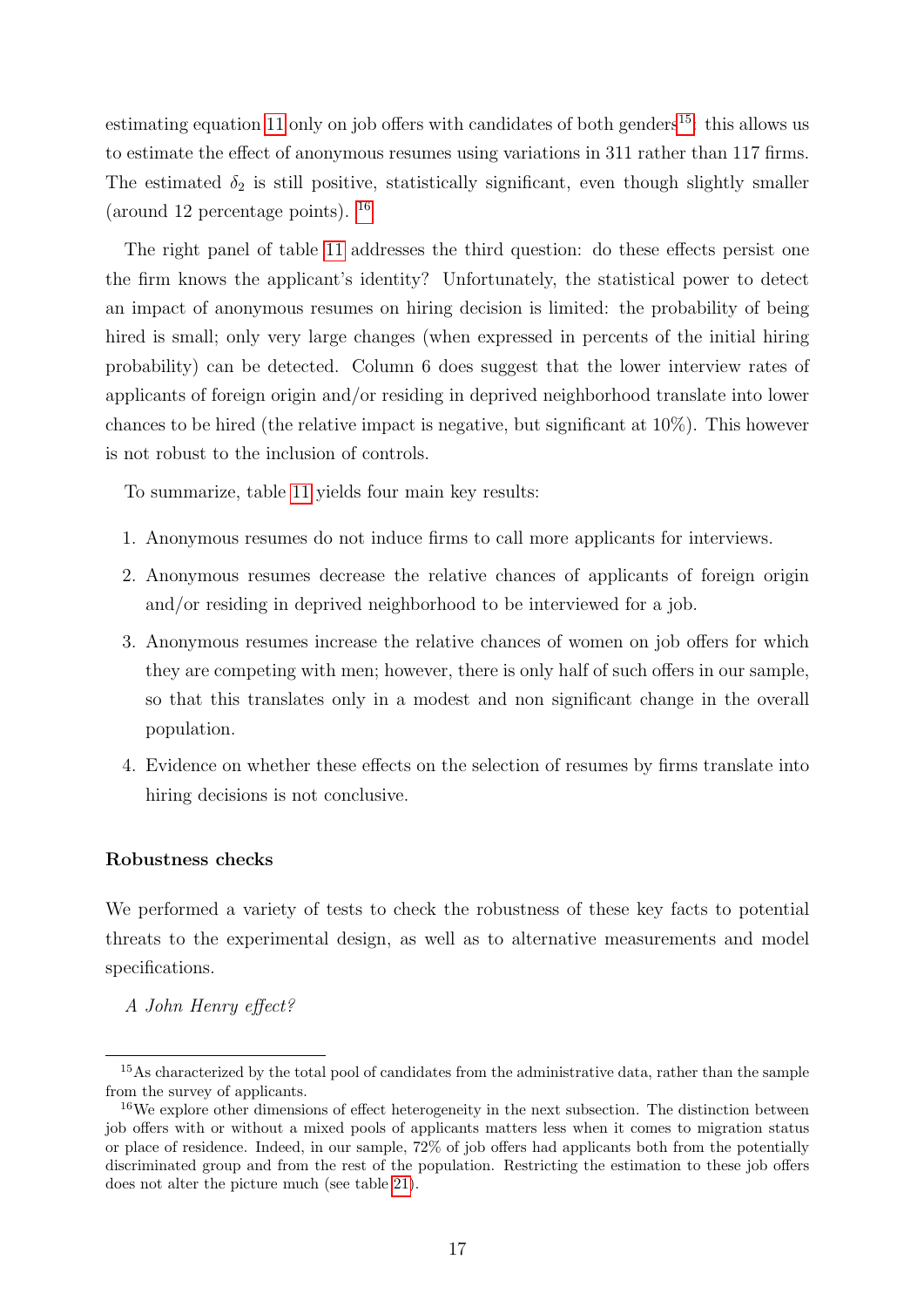As noted below, a possible issue with the experimental design is the fact that participating firms knew that they were part of an experiment. This in itself could affect their behavior. The risk is particularly acute control firms: they know they were observed, they also know the identity of applicants, and are therefore directly confronted to the question of calling for interviews potentially discriminated applicants. They may therefore artificially select more of these applicants in order to signal to the PES that they do not discriminate. This type of effect is known as a "John Henry" effect, by which the control group makes extra effort to perform well. Such effect could explain why treated firms appear less favorable to applicants of foreign origin and/or residing in deprived neighborhood: the negative difference would not be due to a negative impact of anonymous resumes on treatment firms, but to the positive impact of monitoring firms in the control group.

Our strategy to test for the presence of such an effect is to look at control firm hiring behavior after the experiment. The idea is the following: randomization ensures that control and treatment firms are comparable. But during the experiment, control firms change their behavior, so that they are not a valid counterfactual. However, unless being part once of an experiment (without being treated) has surprisingly lasting effects, control firm behavior should not be distorted anymore after the experiment. We therefore ran the survey of applicants on a subsample of applicants to 148 job offers that were posted by control firms after the experiment.[17](#page-0-0) The test for the presence of a John Henry effect is very simple: we ask whether interview and hiring gaps between applicants of different groups were different before and after the experiment. Formally, we use the same type of model as above:

$$
Y_{ij} = \alpha_0 + \alpha_1 M_i + \alpha_2 F_i + \delta_0 EXP_j + \delta_1 EXP_j \times M_i + \delta_2 EXP_j \times F_i + \epsilon_{ij},\tag{3}
$$

where  $Y_{ij}$  is an indicator variable equal to 1 if applicant i on job offer j is interviewed (or is hired),  $M$  is an indicator for being in the group of immigrants, children of immigrants and/or residents of deprived neighborhoods,  $F$  is an indicator for female applicants; last  $EXP$  is the indicator variable for job offers that were part of the experiment. The model is estimated on 807 applicants, who applied to 148 pairs of job offers posted by control firms, one job offer being included in the experiment, the other being excluded.  $\delta_0$ ,  $\delta_1$  and  $\delta_2$  summarize how interview and hiring rates evolved for different group of applicants in the same firms, before and after the experiment.

Table [12](#page-39-0) shows no evidence of an Henry effect. Interaction coefficients are small, and

<sup>&</sup>lt;sup>17</sup>Note that relying on applicants for information on interview and hiring decisions made by the firm removes any concern that firms become aware that we continue observing them.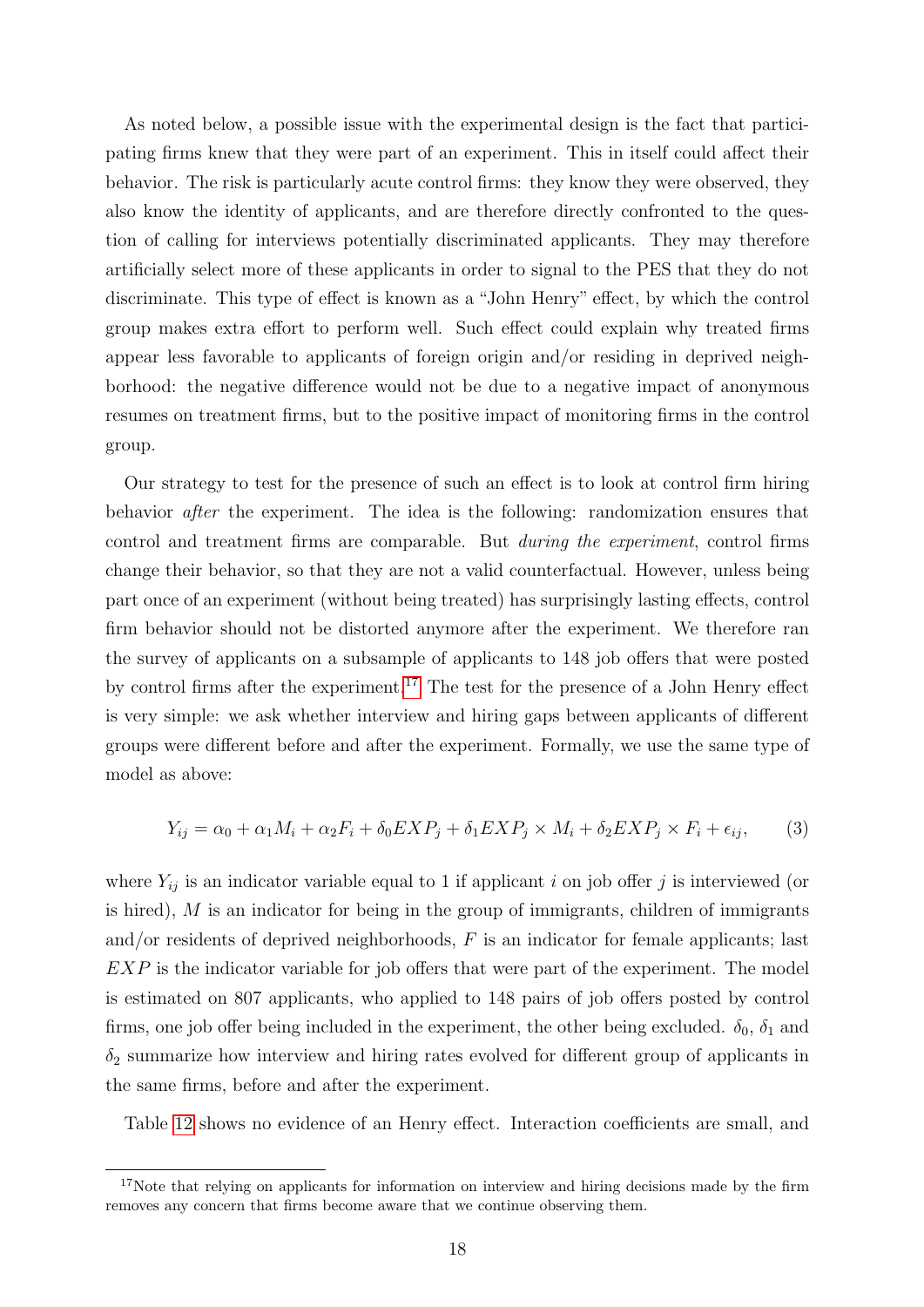far from being significant. If anything, control firms were more rather than less favorable to applicants of foreign origin and/or residing in a deprived neighborhood when the experiment stopped. Of course, a John Henry effect may persist over time (once firms know they have been observed, they are durably more cautious); but one would expect the effect to decay. This is not the case.[18](#page-0-0)

#### Insufficient anonymization?

As noted above, anonymization in the experiment is imperfect, as the content of resumes is not standardized. In particular, foreign background can be inferred from languages skills: can this explain why anonymous resumes did not have more favorable effects on applicants of foreign origin?

In our sample, 90% of the resumes have been processed manually. For those resumes we have information about the language skills of the candidate; in particular, we know whether the applicants speaks Arabic, or any other foreign language than those typically taught in French schools (English, German and Spanish). Let us define as "foreign" any other language than French, English, German or Spanish. When recruiters read in a candidate's resume that she has foreign language skills, they can infer that she is immigrant or child of immigrant: this will be a bad guess in only 20% of the cases. Observing no language skills in the resume is less informative: among the candidates who do not state any foreign language skills, around one third are immigrants or children of immigrants. All in all, using the languages skills as a proxy for foreign background is a successful strategy in 70% of the resumes. Focusing on Arabic, language is even a better proxy for foreign background: when recruiters read in a candidate's resume that she has Arabic language skills, they can infer that she is immigrant or child of immigrant from the Maghreb, and this will be a bad guess in only 7% of cases. Again, observing no Arabic language skills in the resume is less informative. Among the candidates who do not state Arabic language skills, 13% are immigrants or children of immigrants. All in all, Arabic language skills is a good proxy for foreign origin in 87% of resumes.

Foreign language skills are therefore a strong signal of foreign background. One may therefore suspect that the impact of anonymous resumes is lower on applicants with such

<sup>&</sup>lt;sup>18</sup>Instead of focusing on job offers posted by control firms after the experiment, one could have looked at job offers posted before the experiment, that would be fully exempt from any John Henry effect. However, this turns out not feasible. Indeed, administrative information being insufficient, we would need to run survey of applicants on these past job offers. By construction, these surveys would often occur with a significant delay – to identify control firms, one needs to wait for them to enter into the experiment! – which would create memory bias among respondents.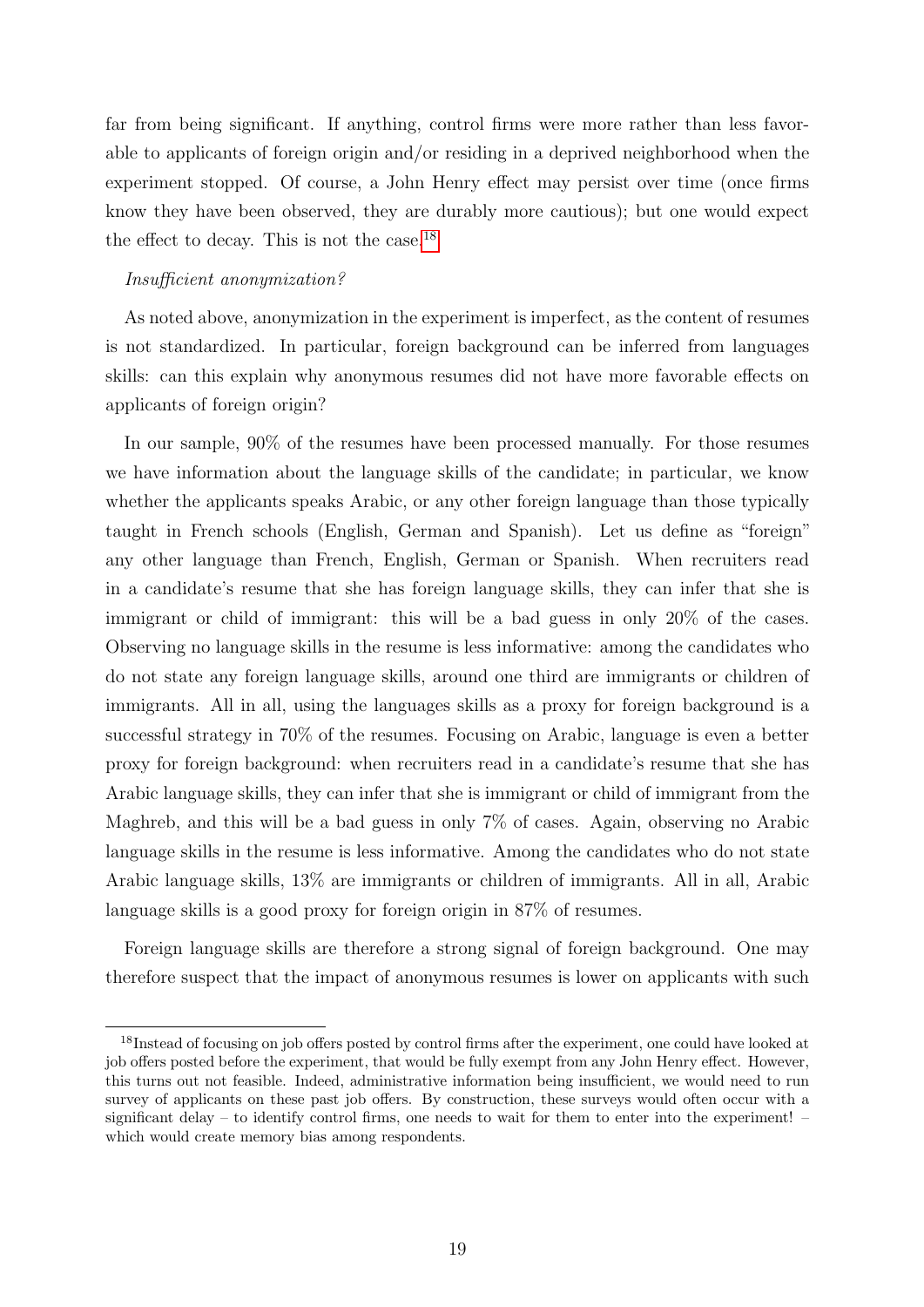skills on their resumes. We estimate the following heterogeneous treatment effect model:

$$
Y_{ij} = \alpha_0 + \alpha_1 D_i \times (1 - L_i) + \alpha_2 D_i \times L_i + \delta_0 T_j + \delta_1 D_i \times (1 - L_i) \times T_j + \delta_2 D_i \times L_i \times T_j,
$$

where  $L$  indicates whether the candidate states a foreign language skill,  $D$  indicates whether the candidate is potentially discriminated on basis of her foreign background and T indicates that the job offer was processed with anonymous resumes.

Results on the interview rate are displayed in table [13.](#page-40-0) In the first two columns, potentially discriminated candidates are defined in the usual way : they have foreign background or they live in a deprived neighborhood. In the third column, foreign background is restricted to immigrants or children of immigrants from the Maghreb. In the first column, foreign language is defined broadly (any language different from English, German or Spanish). In the last two, it is restricted to Arabic language. According to the first column, being potentially discriminated or speaking a foreign language does not affect the interview rate when resumes are nominative. Anonymization has no significant effect on non discriminated candidates  $(\delta_0)$ . The typical negative relative effect of anonymization on potentially discriminated candidates is estimated for both groups of candidates  $(\delta_1 \text{ and } \delta_2)$ . Effects are not heterogeneous depending on language skills: the difference between the two coefficients (around 3 percentage points) is not statistically significant. The second and third columns confirm the absence of heterogeneous effects. The analysis of hiring rates leads to the same conclusion. We discuss possible interpretations of this finding below.

#### Alternative measures of applicants' background

The applicant's background enters model [2](#page-15-0) in a quite specific way, imposing the same effect for being of foreign background (immigrant or child of immigrant, denoted by the indicator variable  $I$ ), residing in deprived neighborhood (denoted by the indicator variable Z), and cumulating the two characteristics. Other models are possible: for instance, the impact of potentially discriminated characteristics may cumulate (implying an additive model, with I and Z entering separately); they may reinforce each other (implying a model with I, Z and  $Z \times I$ ), etc. The correct specification is an empirical question. Moreover, it is not obvious how foreign background should be measured. Names are directly impacted by anonymous resumes, so that this may be the relevant measures. However, coding whether family names denote a foreign background is not immediate. Moreover, even if first names and surnames do not denote a foreign background, a picture ID might. In that case, measuring foreign background with the applicant's migration status may be more relevant. Again, the appropriate measure is an empirical question.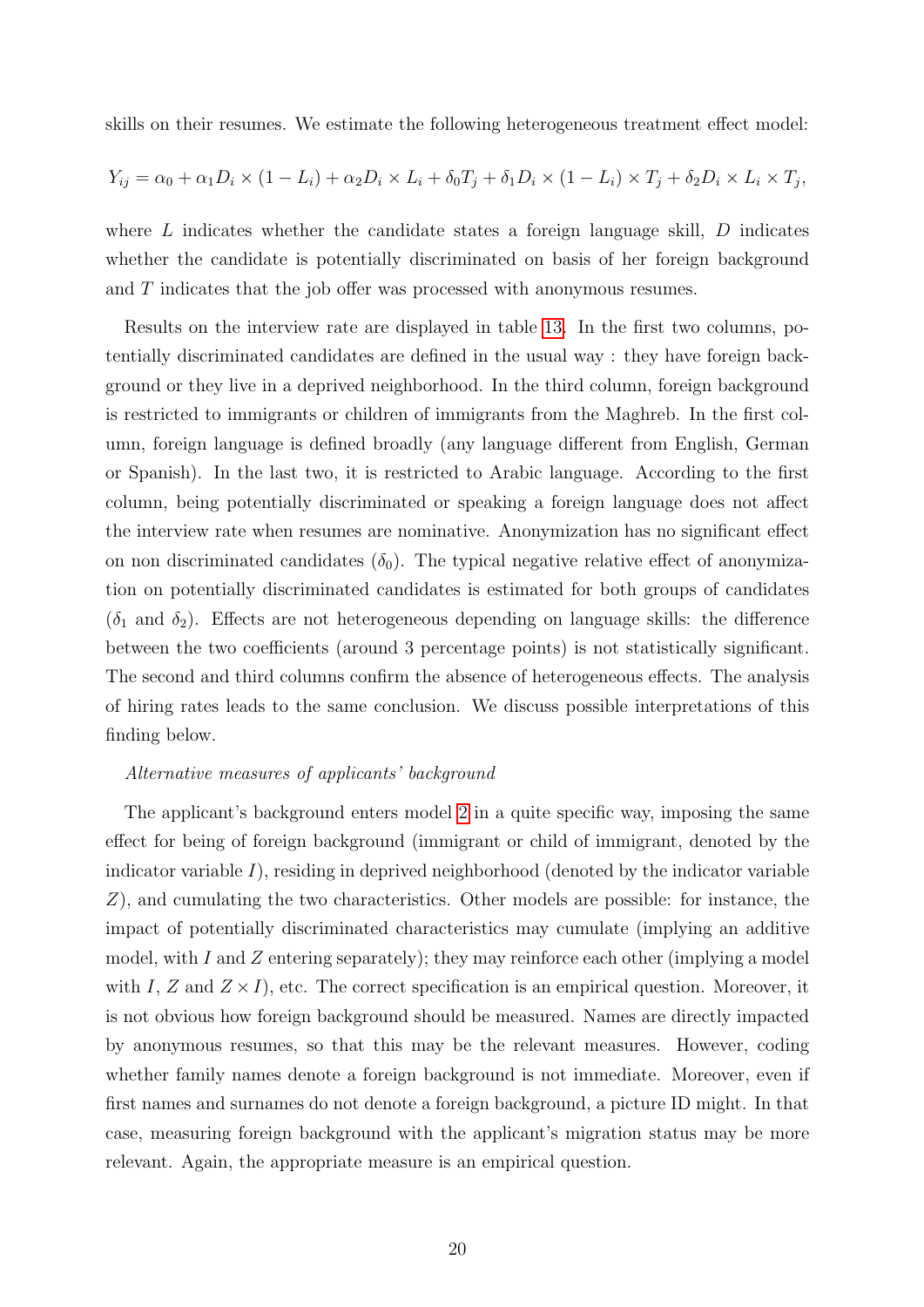Table [22](#page-50-0) displays alternative possible specifications. Looking at coefficients on  $T \times I$ ,  $T \times Z$  and  $T \times I \times Z$  in columns 2, 4, 6 and 8 shows that the effects of I and Z do not cumulate: basically, having only one of the two characteristics or the two of them does not modify the (negative) impact of  $T$ . This is why our preferred specification characterizes applicants as potentially discriminated due to their background when they are either of foreign background, or residing in deprived neighborhood, or both. In columns 3 to 8, three possible alternative measures of foreign background – being an immigrant, or being the child of an immigrant, or having a Muslim or African-sounding first name – yield similar results to our preferred measure (which groups immigrants and children of immigrants). Point estimates, however, tend to be lower, and the effect is no longer statistically significant when considering only Muslim or African-sounding name. A plausible explanation for that is attenuation bias due to measurement error. For instance, we know from table [4](#page-31-0) that about 40% of applicants with a foreign background are not signalled by a Muslim or African-sounding name. If they are actually detected by firms, this contaminates the group of reference, creating a downward bias on the coefficient of interest. Overall, table [22](#page-50-0) justifies model [2](#page-15-0) as a parsimonious but appropriate to model the differential impact of anonymous resumes.

#### Other specification issues

Table [23](#page-51-0) displays additional robustness checks. First, we check whether sampling weights make a difference. The coefficient on  $T \times M$  becomes smaller and marginally significant only. This may be due the fact that, among applicants from a foreign background, applicants with a Muslim or African-sounding name have been oversampled (this was the only information on foreign background available at the time of sampling). The lower point estimate suggests that the negative effect of anonymous resumes could be smaller on that group. The difference, however, is far from significant. In column 3, we check whether expanding the sample to applicants whose resumes were pre-selected by the PES agents after randomization makes a difference. Again, the coefficient on  $T \times M$  is smaller. There remains however a suspicion that the pools of candidates in the treatment and control group are no longer comparable. Last, we check that using a logit model rather than a linear probability specification does not affect the results.

#### 7.2 Heterogeneous effects

An important question is whether the main effects summarized in table [11](#page-38-0) apply generally, or whether anonymous resumes impact the gap between different groups differently on different subpopulations of jobs, applicants or firms.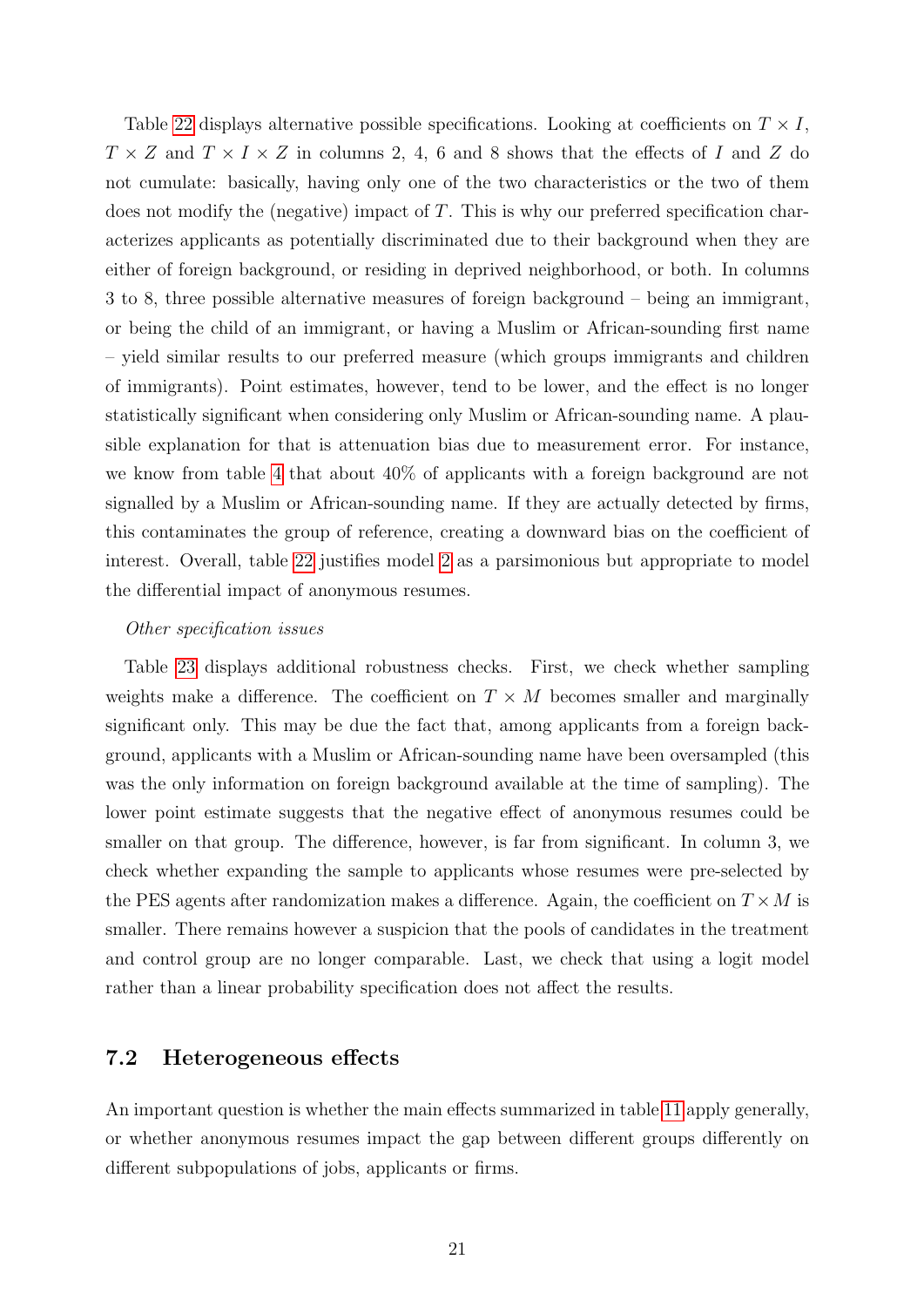The obvious problem here is the curse of dimensionality (what we want to analyze here is a difference in differences in differences: anonymous vs standard resumes, for applicants with or without potentially discriminated characteristics, in subpopulations A and B), and the corresponding risk is data mining. We did however replicate the analysis of table [11](#page-38-0) on different subsamples defined by the job skill level, the industry, the applicant's education level, whether the firm reported HR policies against discriminations or not, etc. No systematic and significant differences appeared. A better approach is certainly to start from priors on dimensions of heterogeneity that should matter, from a theoretical perspective. We consider two of them.

#### Labor market segmentation by gender

The first dimension to consider relates to a labor market segmentation hypothesis: if there are men jobs, women jobs, and jobs for men and women, one should not expect anonymous resumes to impact these jobs similarly. The most likely predictions is that anonymous resumes will not change the prospects of women for women jobs (that they will get anyway), nor for men jobs (which they will not get), but that they may improve their chances on jobs for which men and women are competing. As discussed above, the contrast between columns 3 and 4 of table [11](#page-38-0) tends to confirm this hypothesis. More precisely, tables [11](#page-38-0) and [20](#page-48-0) show that anonymous resumes have no impact on job offers for which PES agents select only men or only women, but that anonymous resumes positively impact women when the PES agents preselect a mixed pool of applications. The question that remains open is whether the PES agents' pre-selection reflect a feature of the labor market (segmentation). To check this, we analyze the share of female job-seekers by type of job thought.<sup>[19](#page-0-0)</sup> The distribution of the share of female job-seekers across jobs is displayed on figure [2.](#page-52-0) We define 3 types of job sought:

- 1. Male dominated jobs: when the share of female unemployed seeking this type of job is less than 25% (one example of position is security guard))
- 2. Women dominated jobs : when the share of female unemployed seeking this type of job is more than 75%(for instance, secretary)
- 3. Mixed jobs (the complement)

Among the stock of registered unemployed, those jobs represent respectively 36%, 14% and 50%. This indicator of gender segregation is a good predictor of the segregation observed in our sample displayed on figure [1:](#page-52-1) the coefficient of correlation is 0.72. 60% of

<sup>&</sup>lt;sup>19</sup>This analysis uses an additional data source, the administrative files kept by the PES on all registered job-seekers.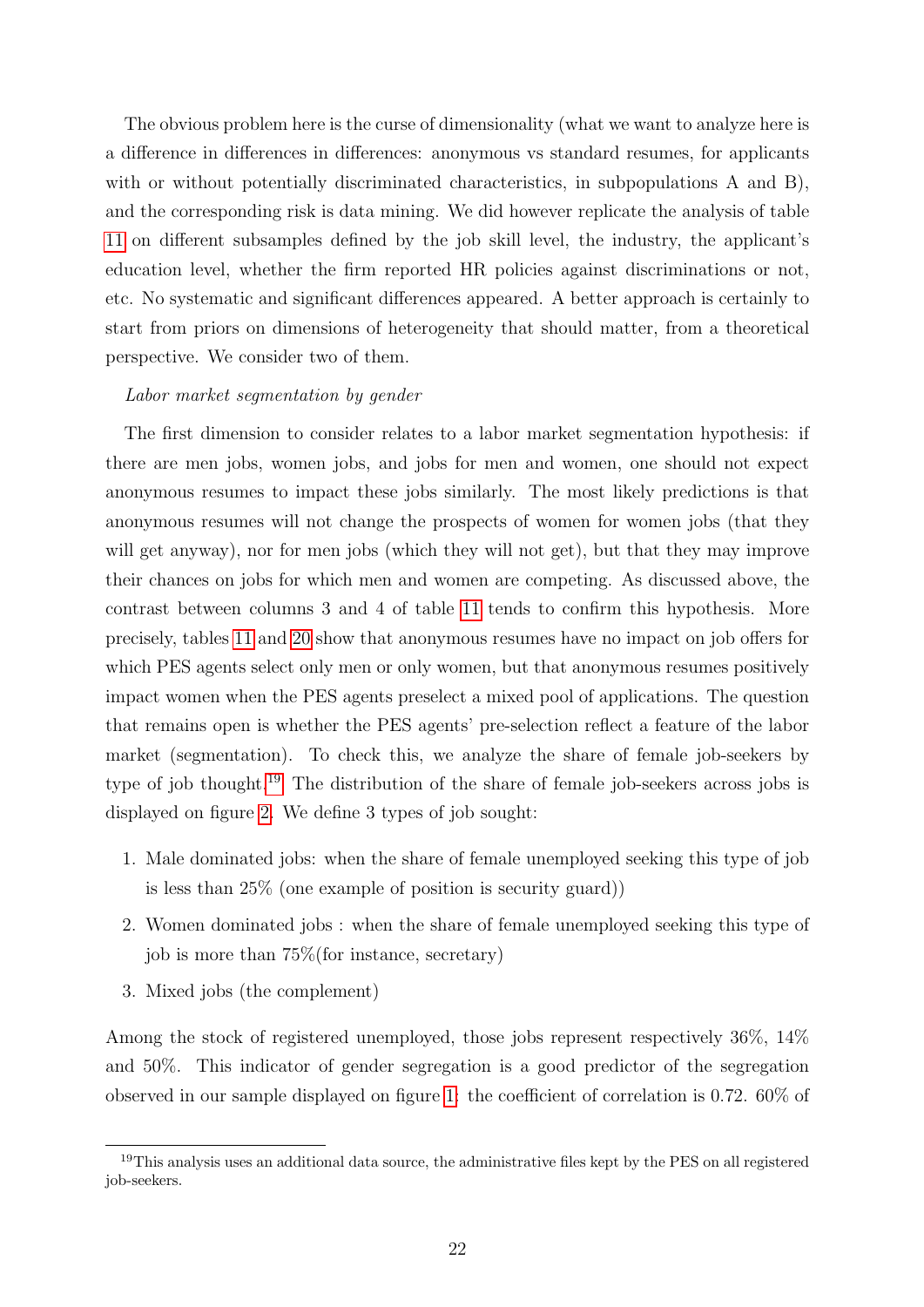jobs offers have both indicator consistent. For example, 65% of the job offers predicted as mixed by the external segregation measure are indeed mixed in our sample.

Overall, the analysis confirms that anonymous resumes improve the chances of women to be interviewed for a job on jobs for which there is labor supply is mixed. However, the French labor market features persistent segmentation, so that some positions only attract women's applications, whereas other only attract men's applications. As expected, we see no impact of anonymous resumes on these segments. One possibility though is that anonymous resumes could, in the long run, have a "calling" effect: if women feel they now have a fair chance to get positions that used to be "men's jobs" thanks to anonymous resumes, they may start competing for these positions too. Such effect is absent from our evaluation, where applicants were most likely not aware of the use anonymous resumes.

#### Homophily

The second hypothesis is known in the literature as the homophily hypothesis: in our setting, individuals would tend to discriminate against members who do not belong to their own group. With this hypothesis in mind, we made specific effort to characterize the group of the recruiters in experimental firms (see the data question). Table [14](#page-41-0) (respectively[,15\)](#page-42-0) estimates equation [2](#page-15-0) after stratifying the sample of recruiter by gender (respectively, according to her network).

Table [14](#page-41-0) shows a pattern that is consistent with the homophily hypothesis. Male recruiters tend to select fewer women for interview, and to hire fewer of them, while female recruiters tend to select fewer men (as shown by columns 3 and 6, the differences are significant at the 5% level). Of course, alternative interpretations are possible, as the recruiter gender may be correlated with other characteristics of the firm.<sup>[20](#page-0-0)</sup>. Turning to interaction effects, we find that anonymous resumes undo this differential treatment: the interaction coefficient on  $T \times$  woman is positive when the hiring recruiter is a man, negative when it is a woman. This difference is strongly significant. In other words, anonymous resumes counteract the tendency of hiring officers to select applicants of their own gender: it therefore equalizes the chances of men and women, independently from the gender of the recruiter. Most interestingly, this has consequences on the final recruitment decision, after the hiring officer has actually met the candidate.

Table [15](#page-42-0) looks for a similar pattern for applicants of foreign background: are they treated differently depending on the background of the recruiter? There are unfortunately very few recruiters with a foreign background in our sample. A more useful measure is provided by asking the recruiter about the first names of her friends: this allows to identify

<sup>20</sup>We do not however find that it is correlated with the fact that the applicants' pool is mixed or not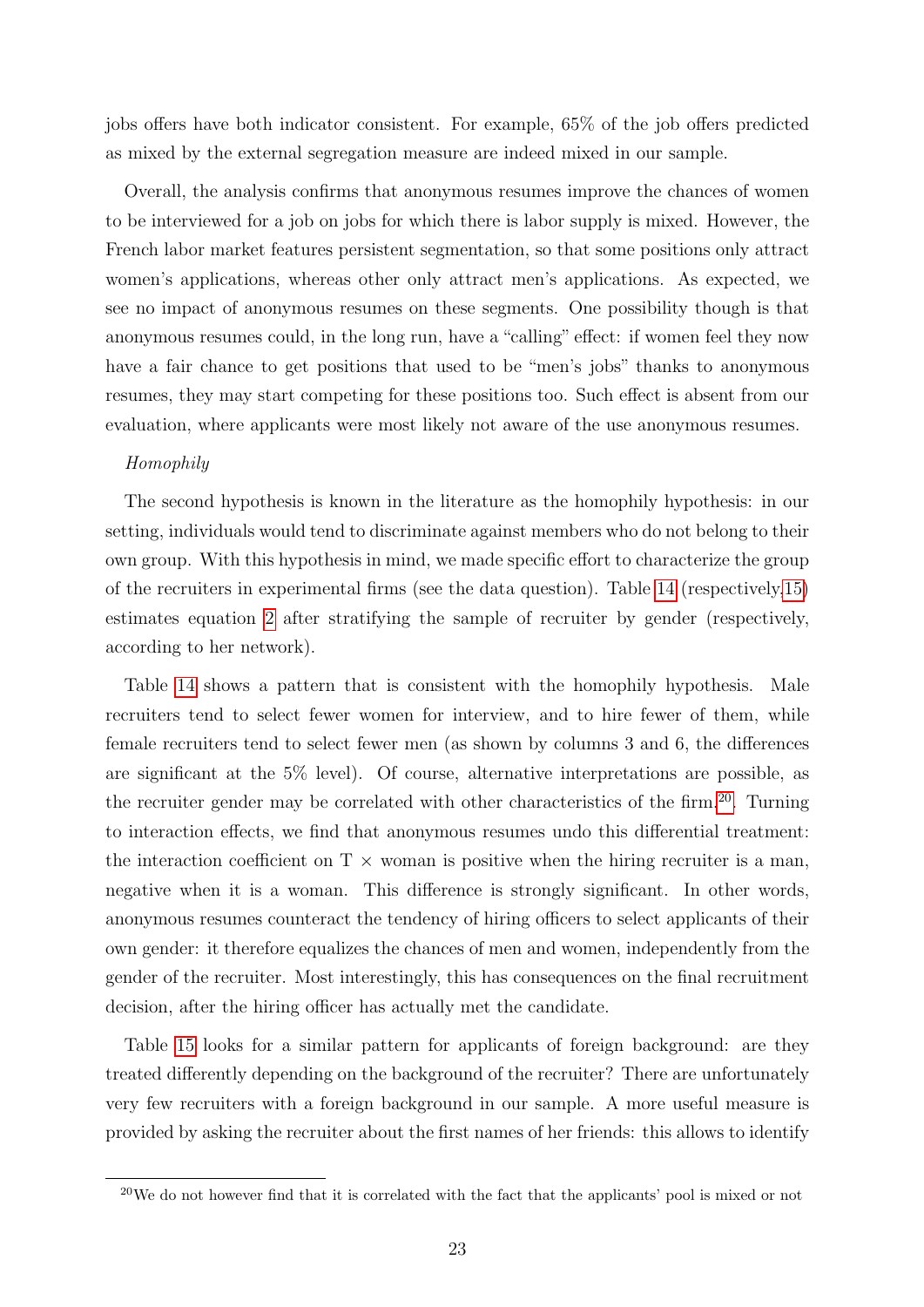recruiters who cite at least one African or Muslim-sounding name among three friends. We do not find evidence of differential treatment with standard resumes; correspondingly, we do not find that anonymous resumes affect applicants with a foreign background differently depending on the identity of the hiring officer.

## 8 Impact of anonymous resumes from the recruiter perspective

We now evaluate the effects of anonymous resumes on the costs of the recruitment process.[21](#page-0-0) During the experiment, the direct costs of anonymization have been paid by the Public Employment Agency. We thus focus on more indirect but no less important costs, such as the number of interviews, the time to recruit... We expect those costs to increase with anonymization. By reducing the level of information in the first stage of the recruitment process, firms may report their selections to further stages, and increase the number of interviews or tests, which are typically more costly. Those modifications of the recruitment process may also delay the hiring date, increasing the opportunity cost of keeping a job unfilled.

A particular concern is whether anonymization affects match quality, as measured by wages or output. A direct measure of output is not available, but we take as a proxy whether the trial period was successful, which should reflect that output is above a minimum threshold. We also estimate the effect of anonymization on the hiring wage. Note however that hiring wages do not only reflect productivity, but also the outside labor market options of the candidate. Assume that anonymization does not affect the productivity of the hired candidate but that hired candidates are more often from the discriminated minority group. Wages may still decrease as a result of the candidate's lower bargaining power.

#### 8.1 Crowding out effects

Before performing the cost benefit analysis from the recruiter perspective, we estimate possible crowding out effects of candidates from the Public Employment Service. As a

 $21$ We also considered whether the costs and the nature of the recruitment process differs between firms that entered the experiment and firms that did not enter. Except if noted otherwise, we found no significant difference (results omitted).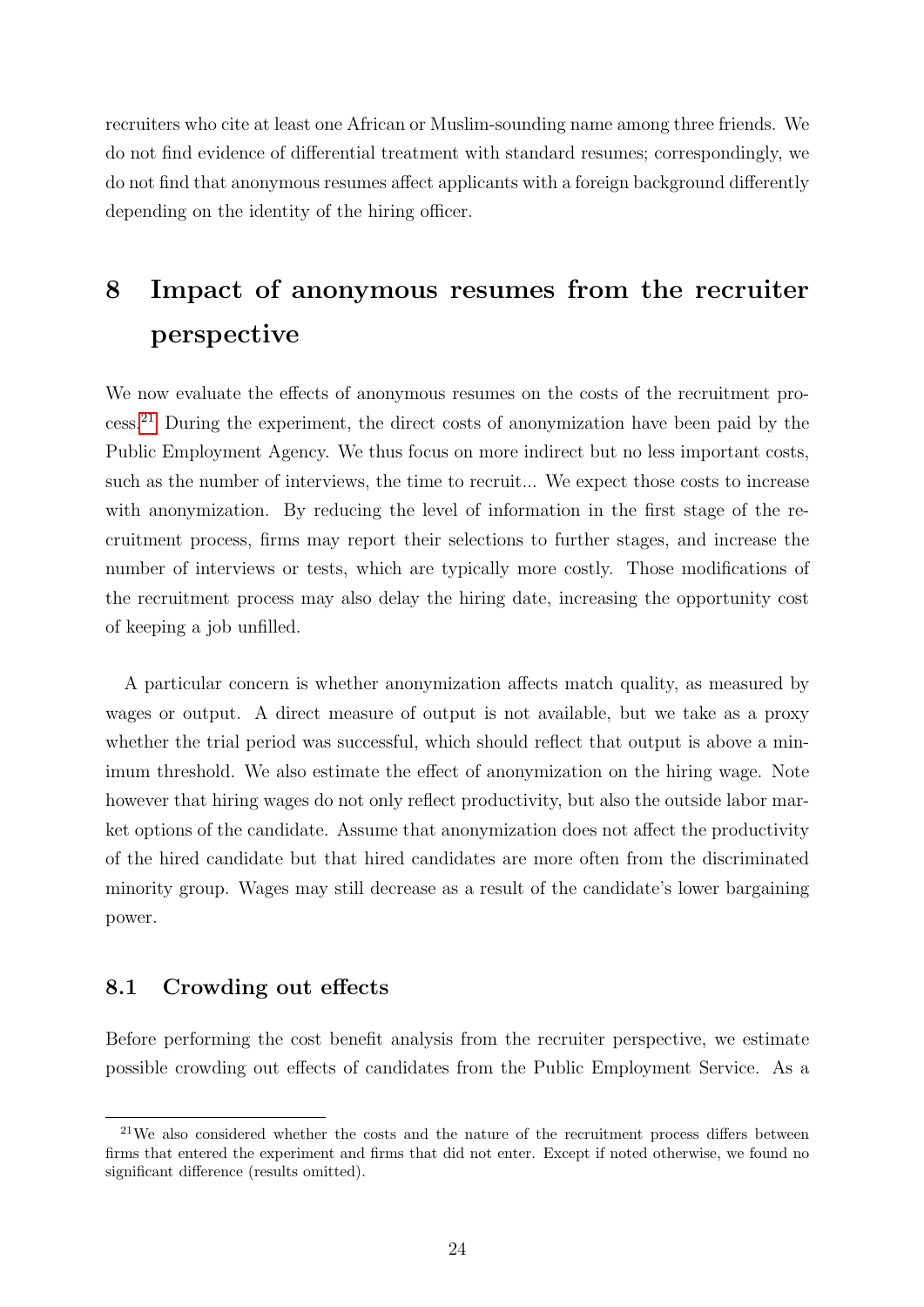response to the lower level of information on candidates sent by the PES, firms may activate other more costly channels to meet candidates.

Around one out of two applications received by the recruiter come from the PES and one out of four interviewed candidates are sent by the PES (line 1 and 1 ,column 1 in table [16\)](#page-43-0). Last, one out of three hired candidates are sent by the PES. This highlights the fact that recruiters do not rely exclusively on the PES to drain candidates. However small, the share PES candidates does not decrease with anonymous resumes: there is no evidence that anonymous resumes in the PES leads to a crowding out of the candidates it sends.

#### 8.2 Costs

Anonymous resumes have not altered the probability of successful recruitment. Around four out of five hirings were completed at the time of the survey (see line 3 column 1 of table [17\)](#page-44-0) and the difference between control and test (column 2) is small and not significant. Anonymous resumes have not altered the probability that the recruitment had been stopped without any hiring (line 1, column 1 and 2). The mean time to hiring is 49 days in the control group. The first and third quarters of the distribution are 20 and 72 days. Anonymous resumes do not alter that distribution.

Overall, these findings suggest that anonymous resumes do not increase the costs associated with foregone output due to unsuccessful or delayed hiring.

We now turn to the hiring process itself. Half of the recruiters in the control group receive at most 12 applications and interview at most 6 candidates (line 1 and 2, column 1 in table [18\)](#page-45-0). The median numbers of applications and interviews is not affected by the use of anonymous resumes.

Recruiters select candidates thanks to various tools : phone interviews, collective, individual interviews and tests (in situ). Individual interviews are conducted by four out of five recruiters, phone interviews by two out of five recruiters, tests by one out of five recruiters (line 3, 4 and 5; column 1 in table [18\)](#page-45-0). Collective interviews are relatively marginal. Anonymous resumes do not lead recruiters to change their mix of selection tools (column 2). The mean number of tools used is 1.6 in both control and test group (line 6). $^{22}$  $^{22}$  $^{22}$ 

<sup>&</sup>lt;sup>22</sup>Recruiters who withdraw before randomization tend to have a significantly larger selection toolkit (1.8 mean number of tools). Again this shows that their recruitment process is more intensive, leading presumably to a faster recruitment (results not presented here).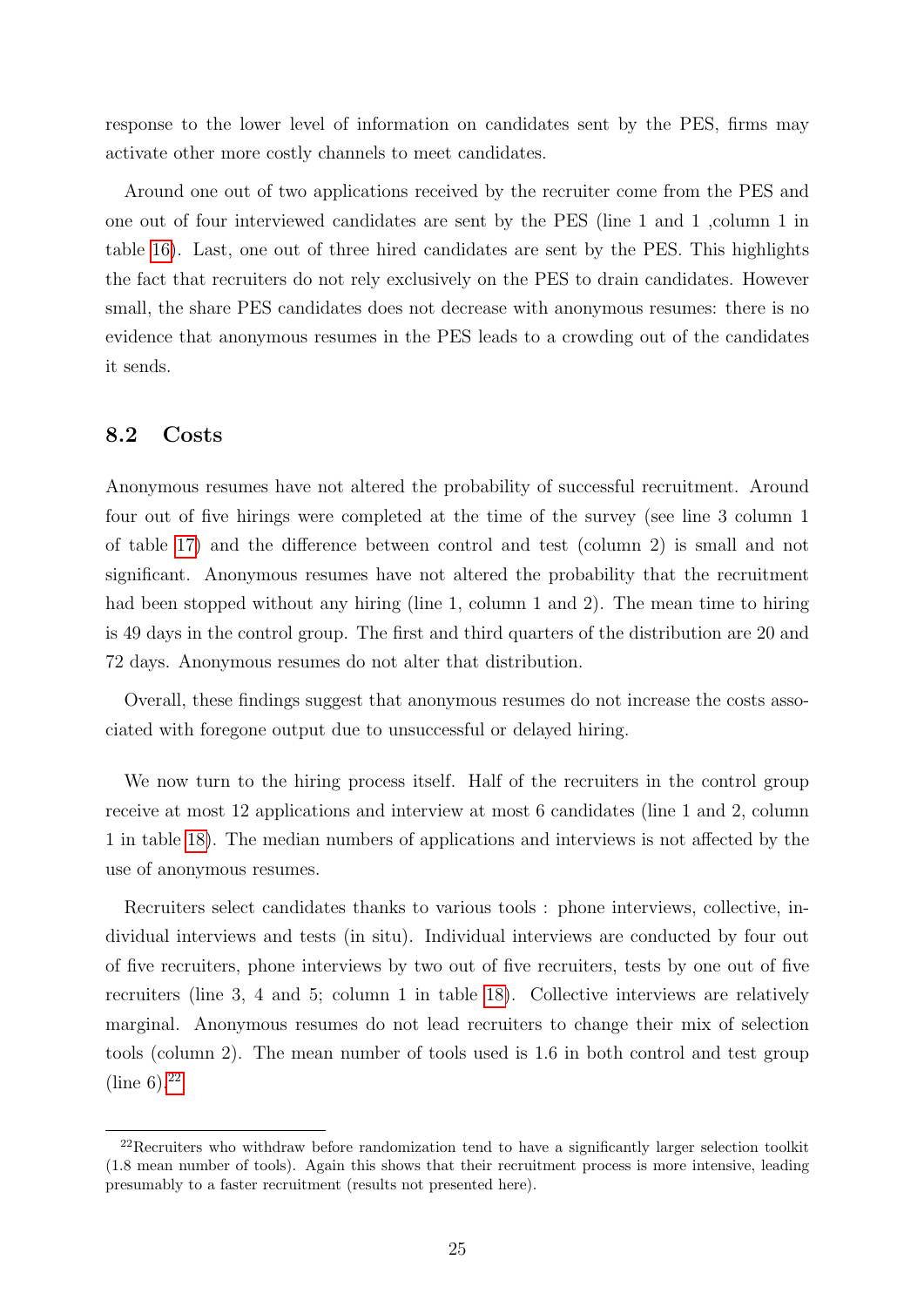We find no increase in the number of recruiters or the total working time devoted to the recruitment. In the control group, around 2 recruiters take part to the process and half of the job offers are filled in less than 8 hours and a half.

#### 8.3 Benefits

Even in the absence of cost increase, it is relevant from the recruiters' point of view to estimate potential benefits associated with anonymous resumes. In table [19,](#page-46-0) we analyze hired candidates as described by the recruiters in the firm survey. Note that most of the hired candidates were not addressed by the PES: in this subsection we analyze a broader population than in the previous section on candidates. Indeed, from the recruiter perspective, this global effect is the relevant one.

Four hired candidates out of five successfully complete their trial period. Recruiters are generally satisfied with the first tasks performed by the hired candidate or more generally with his/her adequation to the job. Moreover, match quality as measured by successful trial period or recruiters' subjective satisfaction is not affected by the use of anonymous resumes. One hired candidate out of five is paid the minimum wage. Half of the workers who are paid more than the minimum wage earn more than 1 715 euros per month (gross wage without any bonuses). The wage distribution is concentrated just above the minimum wage (1 350 euros). The first and third quartile are respectively 1.1 and 1.63 of the minimum wage. Anonymous resumes do not affect the share of hired candidates paid the minimum wage, nor the median or first quartile of the wage distribution. The third quartile is significantly lower by 250 euros. This latter result, however, is not robust to the addition of controls; moreover, it is not clear whether such an effect should be interpreted in terms of productivity or bargaining power.

Overall, we find no evidence that anonymous resumes change hiring costs, labor costs and match quality. Two caveats must be kept in mind, though. First, the PES took in charge the anonymization procedure itself and these costs are not included here; second, we only test for short-term effects for filling one position: anonymous resumes may, in the long run, lead firms to more substantially modify their hiring process.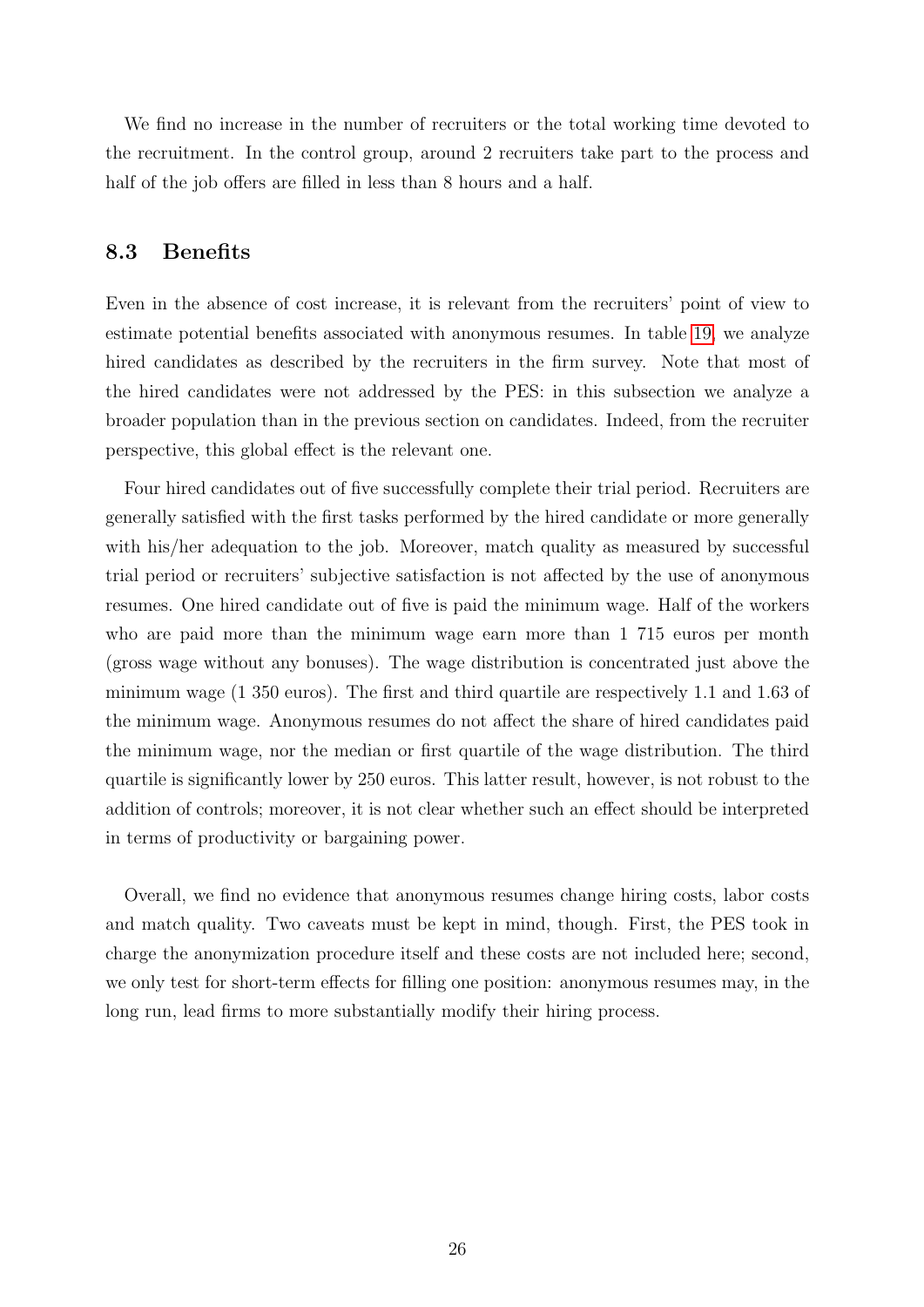### References

- <span id="page-27-4"></span>Anwar, S. and Fang, H. (2006), 'An alternative test of racial prejudice in motor vehicle searches: Theory and evidence', American Economic Review **96**(1), 127–151.
- <span id="page-27-2"></span>Aslund, O. and Nordstrom Skans, O. (2007), Do anonymous job application procedures level the playing field?, Working Paper Series 2007:31, IFAU - Institute for Labour Market Policy Evaluation.
- <span id="page-27-0"></span>Bertrand, M. and Mullainathan, S. (2004), 'Are emily and greg more employable than lakisha and jamal? a field experiment on labor market discrimination', American Economic Review **94**(4), 991-1013.
- Chebira, A. (2005), Líndispensable manuel orthographique des prénoms francais dórigine arabe et musulmane, Technical report, Ed APIC.
- Duguet, E., L´ Horty, Y., Meurs, D. and Petit, P. (2010), 'Measuring discriminations: an introduction', Annals of Economics and Statistics (99/100), 991–1013.
- Felouzis, G. (2003), 'La ségrégation ethnique au collège et ses conséquences', Revue Francaise de Sociologie 44(3), 413–447.
- <span id="page-27-1"></span>Goldin, C. and Rouse, C. (2000), 'Orchestrating impartiality : the impact of " blind " auditions on female musicians', American Economic Review 90(4).
- ORES (2007), Porter un prénom arabe ou musulman est-il discriminant dans lénseignement supérieur ? orientation et poursuite détudes dans lénseignement supérieur, Technical report, Pole universitaire Lille - Nord - Pas-de-Calais.
- <span id="page-27-3"></span>Price, J. and Wolfers, J. (2010), 'Racial discrimination among nba referees', The Quarterly Journal of Economics 125(4), 1859–1887.
- Simon, P. (1998), 'Nationalité et origine dans la statistique francaise', *Population* 53(3), 541–567.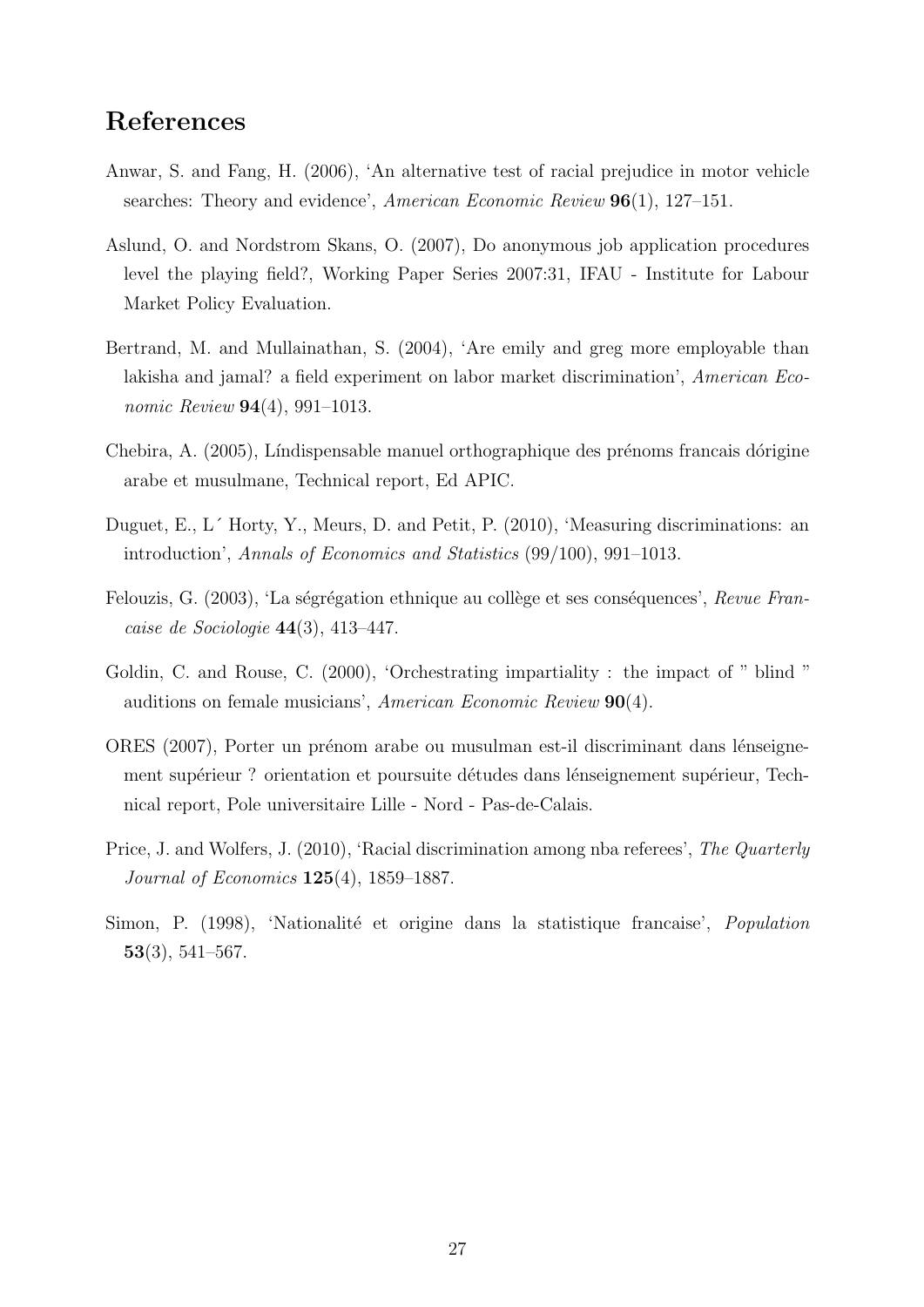<span id="page-28-0"></span>

|                                                                                                    | Population | $#$ sampled | $\overline{10}$ #                                                     |      |      | Sampling Response Information |
|----------------------------------------------------------------------------------------------------|------------|-------------|-----------------------------------------------------------------------|------|------|-------------------------------|
|                                                                                                    | size (a)   |             | for survey (b) respondents (c) rate $(b/a)$ rate $(c/b)$ rate $(c/a)$ |      |      |                               |
| Control                                                                                            | 3443       | 1520        | 1012                                                                  |      | 0.67 |                               |
| $\Gamma$ reat $\mathop{\rm mean}\nolimits$                                                         | 3299       |             | 945                                                                   |      | .65  |                               |
|                                                                                                    |            |             |                                                                       |      |      |                               |
| At risk of discrimination                                                                          | 2312       | 369         | 900                                                                   | 99.( | .66  | 0.39                          |
| Other applicants                                                                                   | 4430       | 1615        | 057                                                                   | 0.36 | 0.65 | .24                           |
| Note: This table displays population and sample size among applicants to job offers entering the   |            |             |                                                                       |      |      |                               |
| experiment. The first two lines distinguish applicants according to whether resumes were anonymous |            |             |                                                                       |      |      |                               |

| . Namne size and response rates in the applicant survey<br>i                                                            |  |
|-------------------------------------------------------------------------------------------------------------------------|--|
|                                                                                                                         |  |
|                                                                                                                         |  |
| TAN ATT ATT AND T                                                                                                       |  |
|                                                                                                                         |  |
| i<br>Sili                                                                                                               |  |
| ֦֧֦֧֦֧֦֧֦֧֦֧֦֧֦֧֦֧֦֧֦֧֦֧֦֧֦֧֦֧֦֧֦֧֦֧ׅ֧֧֧ׅ֧֧֧֧ׅ֧֛֧֧֧֧֧֧֧֧֧֧֧֧֧֧֧֧֧֧֧֧֛ׅ֪ׅ֧֛ׅ֛֧֛֛֛֛ׅ֛ׅ֛֚֚֚֚֚֚֚֚֚֚֚֚֚֚֚֡֕֘֝֘֝֬֝֜֓֜֓֜֓֜֜֜֜֜ |  |
|                                                                                                                         |  |
|                                                                                                                         |  |
| $\frac{1}{2}$<br>l                                                                                                      |  |

(treatment) or not (control); the last two lines distinguish applicants who have an African / Muslim-sounding name or live in deprived neighborhoods from other applicants. (treatment) or not (control); the last two lines distinguish applicants who have an African / Muslim- $\parallel$ 

sounding name or live in deprived neighborhoods from other applicants.

28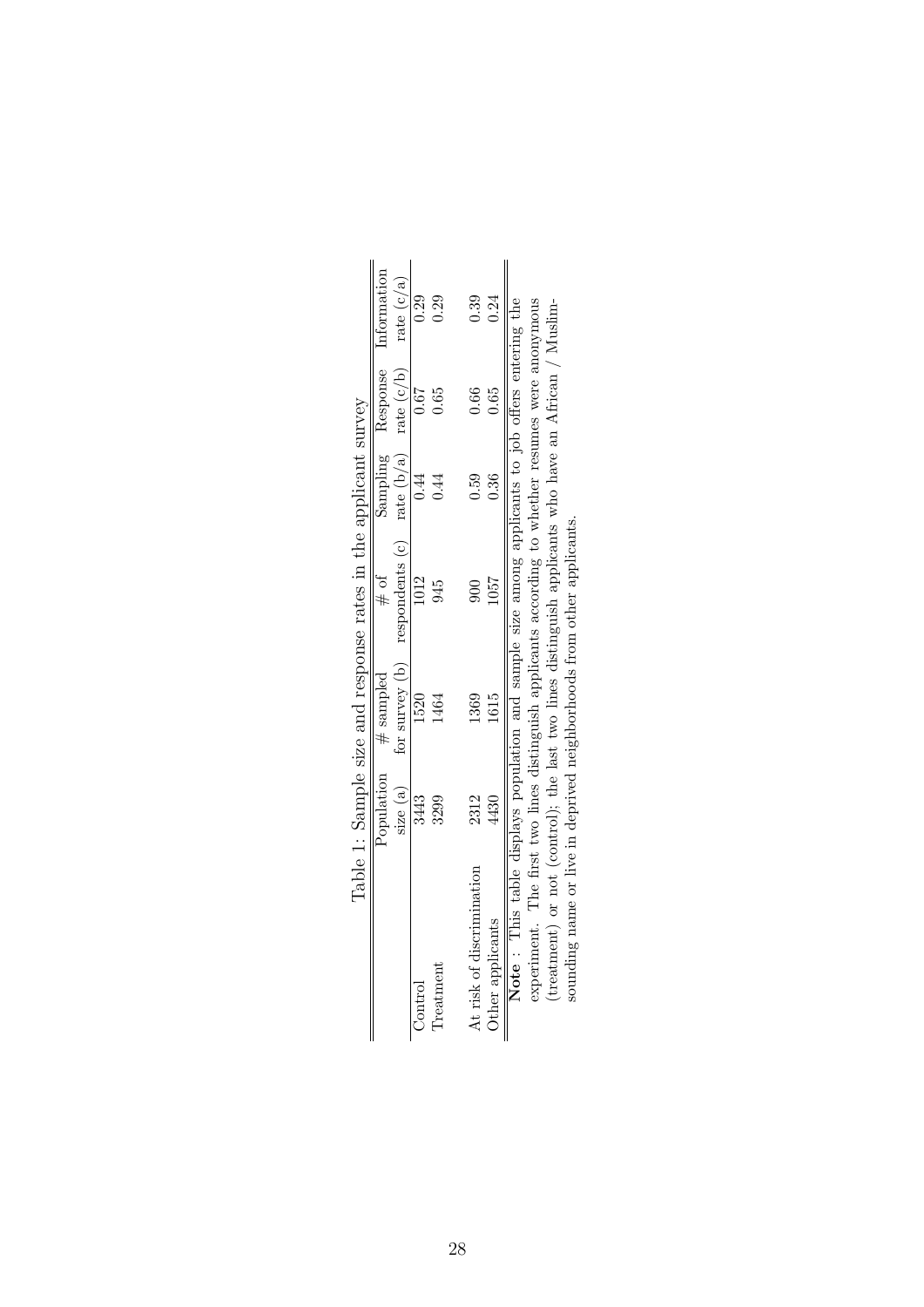<span id="page-29-0"></span>

|                                                                                                        |                          |             | Table 2: Sample size and response rates in the firm survey                                                                                                            |                        |              |                                      |
|--------------------------------------------------------------------------------------------------------|--------------------------|-------------|-----------------------------------------------------------------------------------------------------------------------------------------------------------------------|------------------------|--------------|--------------------------------------|
|                                                                                                        | Population<br>size $(a)$ | $#$ sampled | for survey $(b)$ respondents $(c)$<br>$\#$ of                                                                                                                         | rate (b/a)<br>Sampling | rate $(c/b)$ | Response Information<br>rate $(c/a)$ |
| Control                                                                                                | 385                      | 385         | 229                                                                                                                                                                   | 100.0                  | 59.5         | 59.5                                 |
| Treatment                                                                                              | 366                      | 366         | 212                                                                                                                                                                   | 100.0                  | 57.9         | 57.9                                 |
| Withdrew before randomization                                                                          | 254                      | 254         | 134                                                                                                                                                                   | 100.0                  | 52.8         | 52.8                                 |
| Refused the experiment                                                                                 | 608                      | 335         | 146                                                                                                                                                                   | 55.1                   | 43.6         | 24.0                                 |
| Not invited                                                                                            | 4714                     | 542         | 281                                                                                                                                                                   | 11.5                   | 51.8         | 6.0                                  |
| Note: This table displays population and sample size among job offers eligible for the experiment (one |                          |             |                                                                                                                                                                       |                        |              |                                      |
| $\operatorname{offers} )$ or anonymous<br>job offer per plant).                                        |                          |             | The first two lines display job offers handled with standard resumes (control job<br>resumes (treatment job offers). The third line corresponds to firms who accepted |                        |              |                                      |
|                                                                                                        |                          |             | to enter the experiment but withdrew of filled their position before the PES had provided a first lot of                                                              |                        |              |                                      |
| resumes and randomization could take place. The last two lines correspond to plants that refused the   |                          |             |                                                                                                                                                                       |                        |              |                                      |
| experiments or that                                                                                    |                          |             | were not invited to participate, despite the fact they were eligible.                                                                                                 |                        |              |                                      |

| しくりゅうし                                                                                 |
|----------------------------------------------------------------------------------------|
| $\tilde{ }$<br>i<br>I<br>Ó                                                             |
| ֧֧֧֧֧֧֧֧֧֦֧֦֧ׅ֧֧֧ׅ֧֛ׅ֧֛֧֧֧֧֧֧֛֚֚֚֚֚֚֚֚֚֚֚֚֚֚֚֚֚֚֚֚֚֚֝֝֓֕֝֓֝֓֝֬֝֓֝֬֝֓֜֓֝֬֝֬֜֓֜֓֝֬֝֬֝֬֝֬ |
| i                                                                                      |
|                                                                                        |
| that the common population in the though<br>ı                                          |
| l                                                                                      |
| I                                                                                      |
| I<br>ł<br>1<br>1<br>1<br>1<br>1<br>1<br>ì<br>j                                         |
|                                                                                        |
| $\frac{1}{2}$<br>ì                                                                     |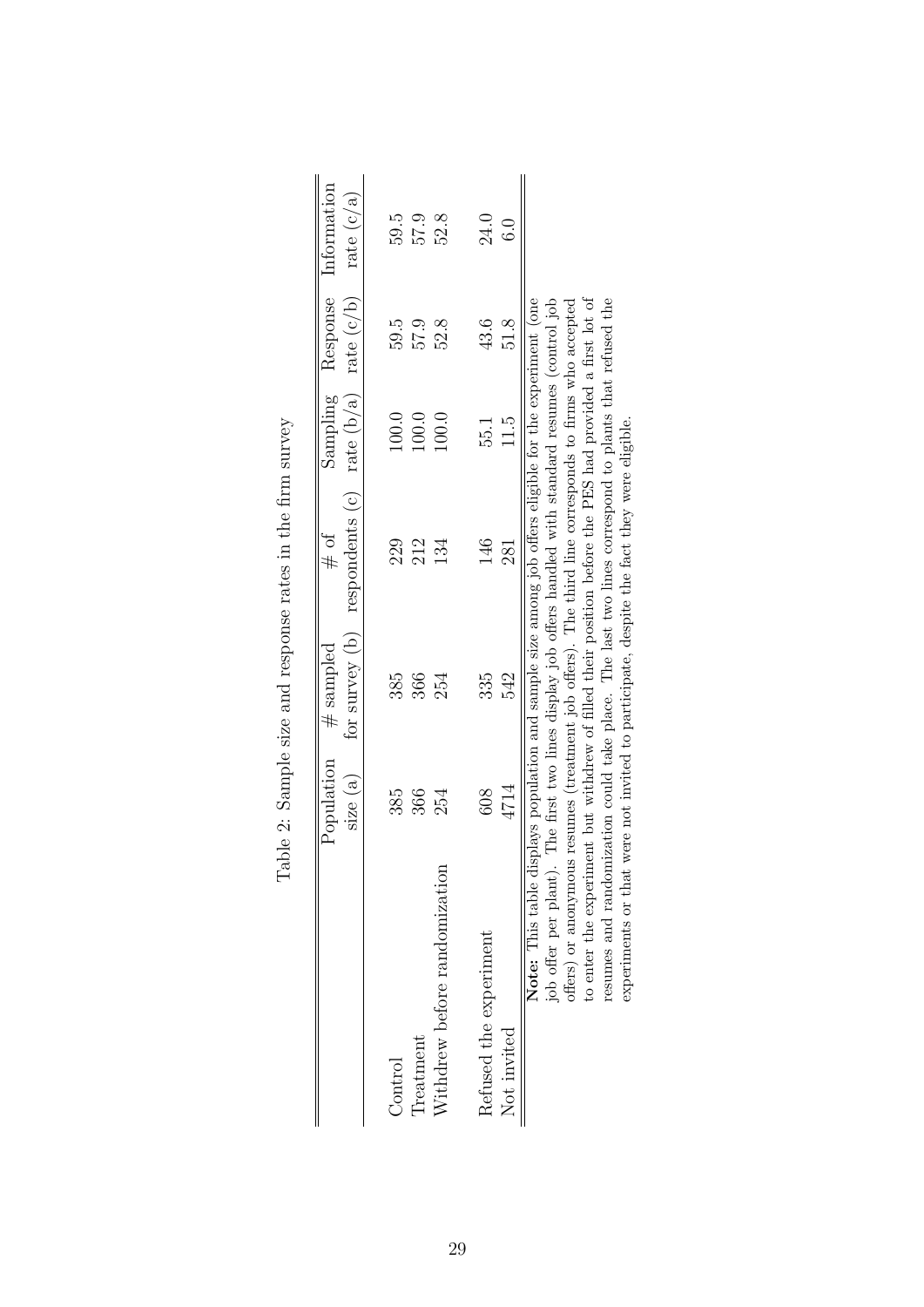<span id="page-30-0"></span>

| Discriminatory characteristic                         | Mean           |                                                                                              |                                                                     |                                                |         | Correlation with |                                                            |             |       |
|-------------------------------------------------------|----------------|----------------------------------------------------------------------------------------------|---------------------------------------------------------------------|------------------------------------------------|---------|------------------|------------------------------------------------------------|-------------|-------|
|                                                       |                | $\bigcirc$                                                                                   | G)                                                                  |                                                | (c) (d) | (e)              | $\left( \begin{smallmatrix} 1\ 1\end{smallmatrix} \right)$ | $\circledS$ | $\Xi$ |
| $N$ oman $\left( \mathrm{a}\right)$                   | ু<br>⊕         |                                                                                              |                                                                     |                                                |         |                  |                                                            |             |       |
| Age below $30$                                        | $\frac{8}{5}$  |                                                                                              |                                                                     |                                                |         |                  |                                                            |             |       |
| $\odot$<br>$\Delta$ ge above $50$                     |                |                                                                                              |                                                                     |                                                |         |                  |                                                            |             |       |
| hborhood (d)<br>Jeprived neig                         |                |                                                                                              |                                                                     |                                                |         |                  |                                                            |             |       |
| African or Muslim-sounding name (e)                   | 23<br>23<br>22 |                                                                                              |                                                                     |                                                |         |                  |                                                            |             |       |
| Immigrant (f)                                         |                | $\begin{array}{c} 0.15 \\ -0.07 \\ -0.09 \\ -0.12 \\ -0.02 \\ -0.02 \\ -0.10 \\ \end{array}$ | $\begin{array}{c} 0.09 \\ 0.05 \\ 0.03 \\ 0.14 \\ 0.08 \end{array}$ | $0.09$<br>$0.02$<br>$0.00$<br>$0.00$<br>$0.07$ |         | 0.38             |                                                            |             |       |
| $\text{ant}(\text{g})$<br>Son of immigr               | $\overline{6}$ |                                                                                              |                                                                     |                                                |         | 0.36             | $-0.24$<br>0.67                                            |             |       |
| son of immigrant (h)<br>Immigrant or                  | 38             |                                                                                              |                                                                     |                                                |         | 0.59             |                                                            | 0.56        |       |
| Applicants' main sample; 1260 observations<br>Source: |                |                                                                                              |                                                                     |                                                |         |                  |                                                            |             |       |

Table 3: Measures of risk of discrimination Table 3: Measures of risk of discrimination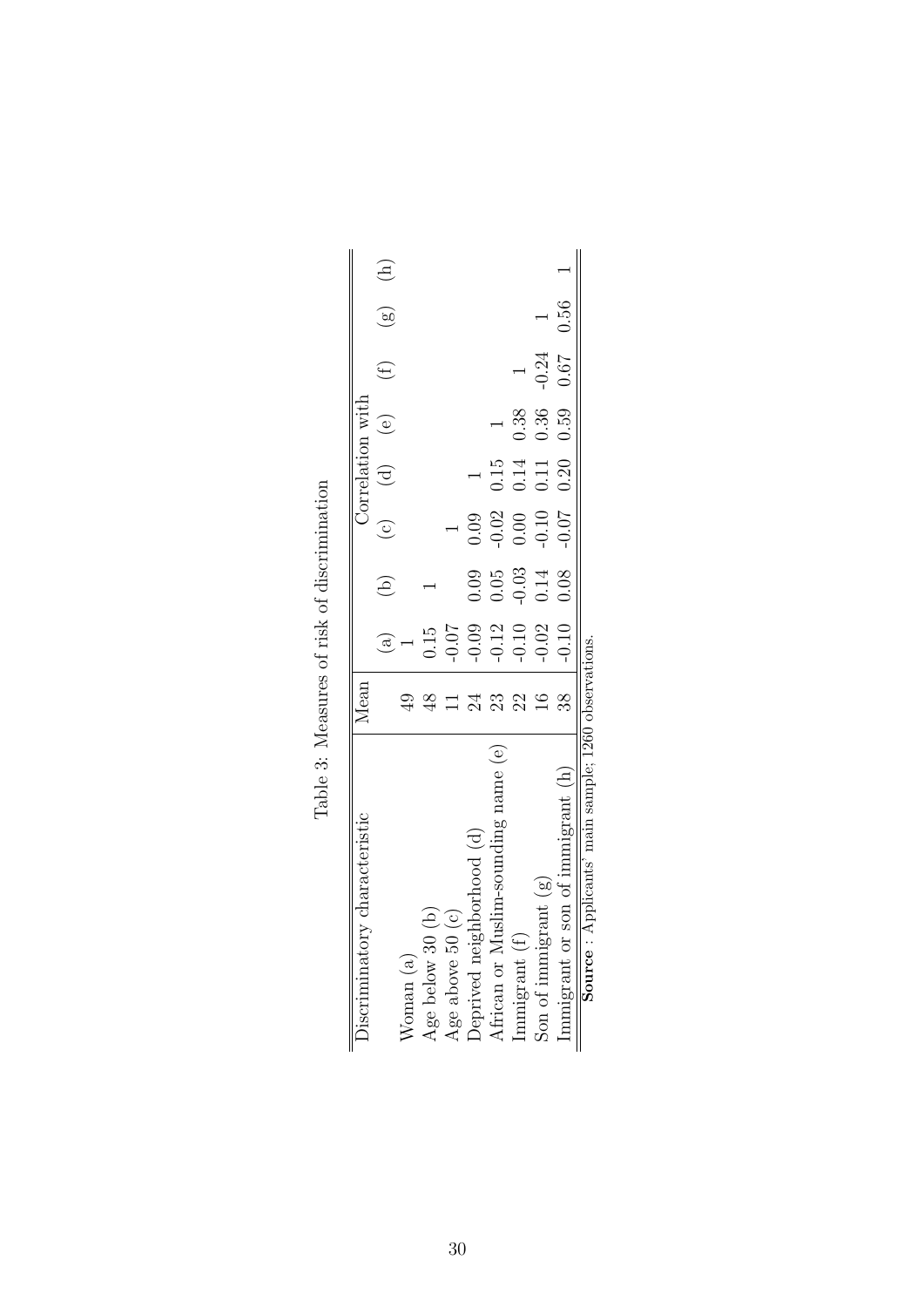| Table 4: Immigrants and applicants with African or Muslim-sounding name                      |                  |           |       |
|----------------------------------------------------------------------------------------------|------------------|-----------|-------|
|                                                                                              | Immigrant or     | Other     |       |
|                                                                                              | son of immigrant | applicant | Total |
| African or Muslim-sounding name                                                              | 21%              | $2\%$     | 23%   |
| Other name                                                                                   | 17%              | 60%       | 77%   |
|                                                                                              |                  |           |       |
| Total                                                                                        | 38%              | 62%       | 100%  |
| : This table compares the risk of discrimination due to migratory origin based on two indic- |                  |           |       |

<span id="page-31-0"></span>cators: **Note** : Lins table compares the risk of discrimination due to migratory origin based on two indicators:<br>having an African or Muslim-sounding name, or being an immigrant or the child of an immigrant. Each having an African or Muslim-sounding name, or being an immigrant or the child of an immigrant. Each Note : This table compares the risk of discrimination due to migratory origin based on two indicators: cell gives the frequency within the experimental population (using sampling weights). cell gives the frequency within the experimental population (using sampling weights). Note: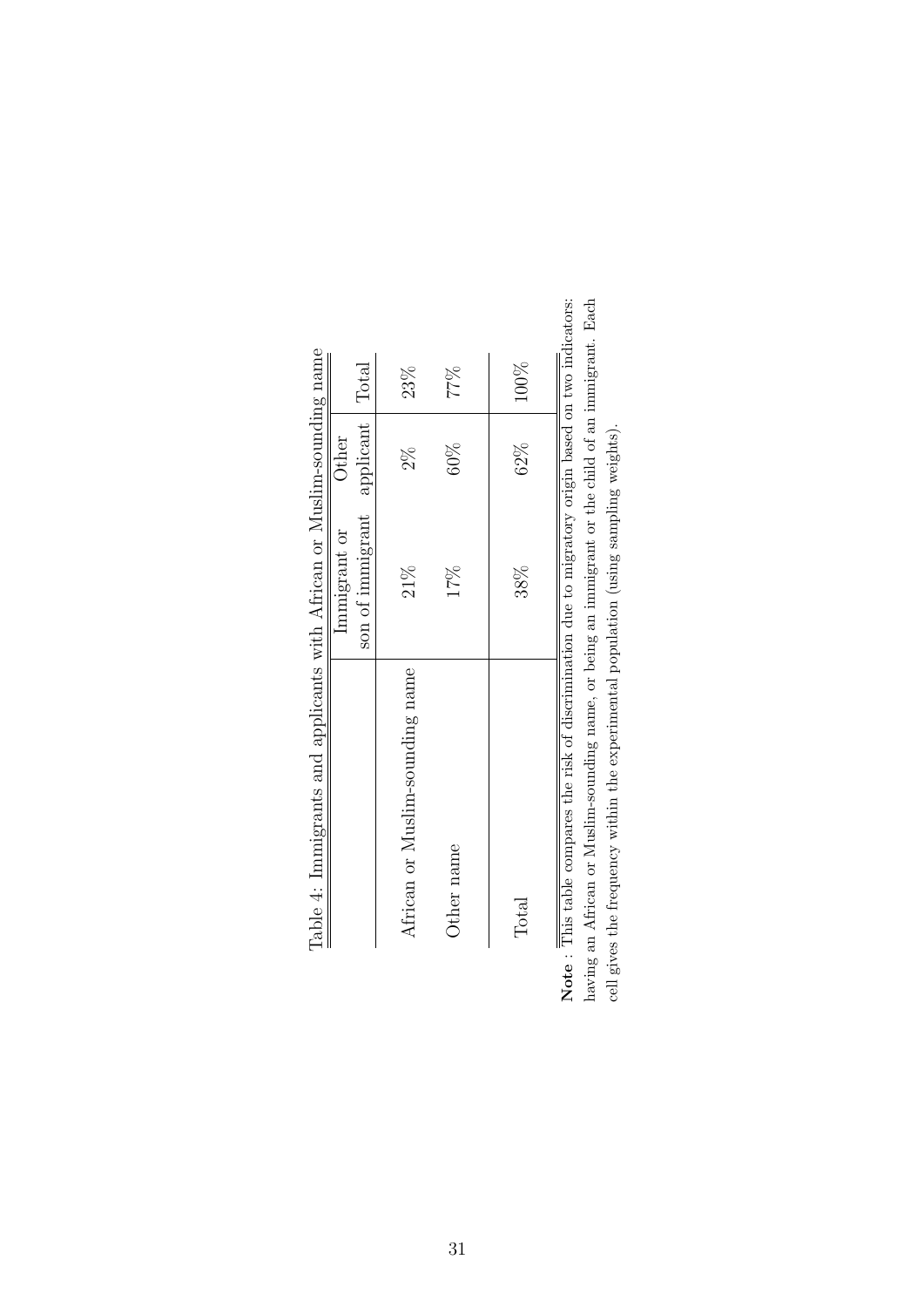<span id="page-32-0"></span>

| Table 5: Applicants' characteristics according to gender, neighborhood of residence and migration status                                                                                                                                                                                                                                                                                        |                       |                       |                                                                                              |                    |                      |
|-------------------------------------------------------------------------------------------------------------------------------------------------------------------------------------------------------------------------------------------------------------------------------------------------------------------------------------------------------------------------------------------------|-----------------------|-----------------------|----------------------------------------------------------------------------------------------|--------------------|----------------------|
|                                                                                                                                                                                                                                                                                                                                                                                                 | Intercept             | Women                 | Deprived neighborhood                                                                        | Immigrant          | Child of immigrant   |
| Years of education                                                                                                                                                                                                                                                                                                                                                                              | $12.684***$           | $.418**$              | $-.518***$                                                                                   | $653***$           | (.209)               |
|                                                                                                                                                                                                                                                                                                                                                                                                 | (.144)                | (.169)                | (.195)                                                                                       | (.245)             | $-170$               |
| Age                                                                                                                                                                                                                                                                                                                                                                                             | $35.263***$<br>(.410) | $-2.542***$<br>(.454) | $-1.387***$<br>(.505)                                                                        | $.283$<br>$(.553)$ | $-3.505***$<br>(655) |
| Work experience (in years)                                                                                                                                                                                                                                                                                                                                                                      | $4.633***$            | $-.614***$            | $-417**$                                                                                     | $-.381*$           | $-467**$             |
|                                                                                                                                                                                                                                                                                                                                                                                                 | (.150)                | (.169)                | (.183)                                                                                       | (.204)             | (.219)               |
| Experience on a similar job (in years                                                                                                                                                                                                                                                                                                                                                           | $2.265***$            | $.555***$             | $-.013$                                                                                      | $.807***$          | -.789***             |
|                                                                                                                                                                                                                                                                                                                                                                                                 | (.185)                | (.187)                | (.229)                                                                                       | (.220)             | (.234)               |
| than a year                                                                                                                                                                                                                                                                                                                                                                                     | $136***$              | $-.035**$             | (017)                                                                                        | $-.013$            | $-0.026$             |
| Has been looking for a job for more                                                                                                                                                                                                                                                                                                                                                             | (.013)                | (.015)                | .027                                                                                         | (.019)             | (.019)               |
| Reservation wage is minimum wage                                                                                                                                                                                                                                                                                                                                                                | $.422***$             | 155****               | $102***$                                                                                     | (.028)             | $.063**$             |
|                                                                                                                                                                                                                                                                                                                                                                                                 | (.019)                | (.022)                | (.025)                                                                                       | .041               | (.029)               |
| Reservation wage (euros)                                                                                                                                                                                                                                                                                                                                                                        | 1841.086***           | $203.178***$          | $-134.363***$                                                                                | $-30.362$          | $-93.493***$         |
|                                                                                                                                                                                                                                                                                                                                                                                                 | (26.912)              | (25.787)              | (25.786)                                                                                     | (31.380)           | (35.377)             |
| Has a driving license                                                                                                                                                                                                                                                                                                                                                                           | $***00.7$             | $-130***$             | (.025)                                                                                       | $-153***$          | $-.095***$           |
|                                                                                                                                                                                                                                                                                                                                                                                                 | (.020)                | (.023)                | $-.011$                                                                                      | (.029)             | (.031)               |
| Speaks a non-European language                                                                                                                                                                                                                                                                                                                                                                  | $039***$              | (.016)                | $-0.019$                                                                                     | $.306***$          | $214***$             |
|                                                                                                                                                                                                                                                                                                                                                                                                 | (.011)                | 008                   | (.018)                                                                                       | (.024)             | (.024)               |
| Note: Each line corresponds to an OLS regression of an applicant credential on indicator variables for<br>women, residents in deprived neighborhood, immigrants and children of immigrants. Standard errors in<br>from applicant survey (1,957 observations). Source: applicant survey, except for driving license and<br>language skills, directly coded from resumes<br>brackets. Significant |                       |                       | differences at 10%, 5% and 1% are denoted by $*$ , $**$ , and $***$ . Sample: all applicants |                    |                      |

| restriction accretion accretion in order point in a discussion of the condition of the condition of the condition<br>)<br>2021<br>2021<br>2022 |               |
|------------------------------------------------------------------------------------------------------------------------------------------------|---------------|
|                                                                                                                                                |               |
|                                                                                                                                                |               |
|                                                                                                                                                | .<br>.<br>.   |
|                                                                                                                                                |               |
|                                                                                                                                                |               |
|                                                                                                                                                |               |
|                                                                                                                                                | .<br>.<br>.   |
|                                                                                                                                                |               |
| $\frac{1}{2}$                                                                                                                                  |               |
|                                                                                                                                                |               |
|                                                                                                                                                |               |
|                                                                                                                                                |               |
|                                                                                                                                                |               |
|                                                                                                                                                | $\frac{1}{2}$ |
| -<br>-<br>-<br>-                                                                                                                               |               |
|                                                                                                                                                |               |
|                                                                                                                                                |               |
|                                                                                                                                                |               |
|                                                                                                                                                |               |
|                                                                                                                                                |               |
|                                                                                                                                                |               |
|                                                                                                                                                |               |
| hmm chin                                                                                                                                       |               |
| $n$ te <sup>3</sup> c                                                                                                                          |               |
|                                                                                                                                                |               |
|                                                                                                                                                |               |
|                                                                                                                                                |               |
|                                                                                                                                                |               |
|                                                                                                                                                |               |
|                                                                                                                                                |               |
|                                                                                                                                                |               |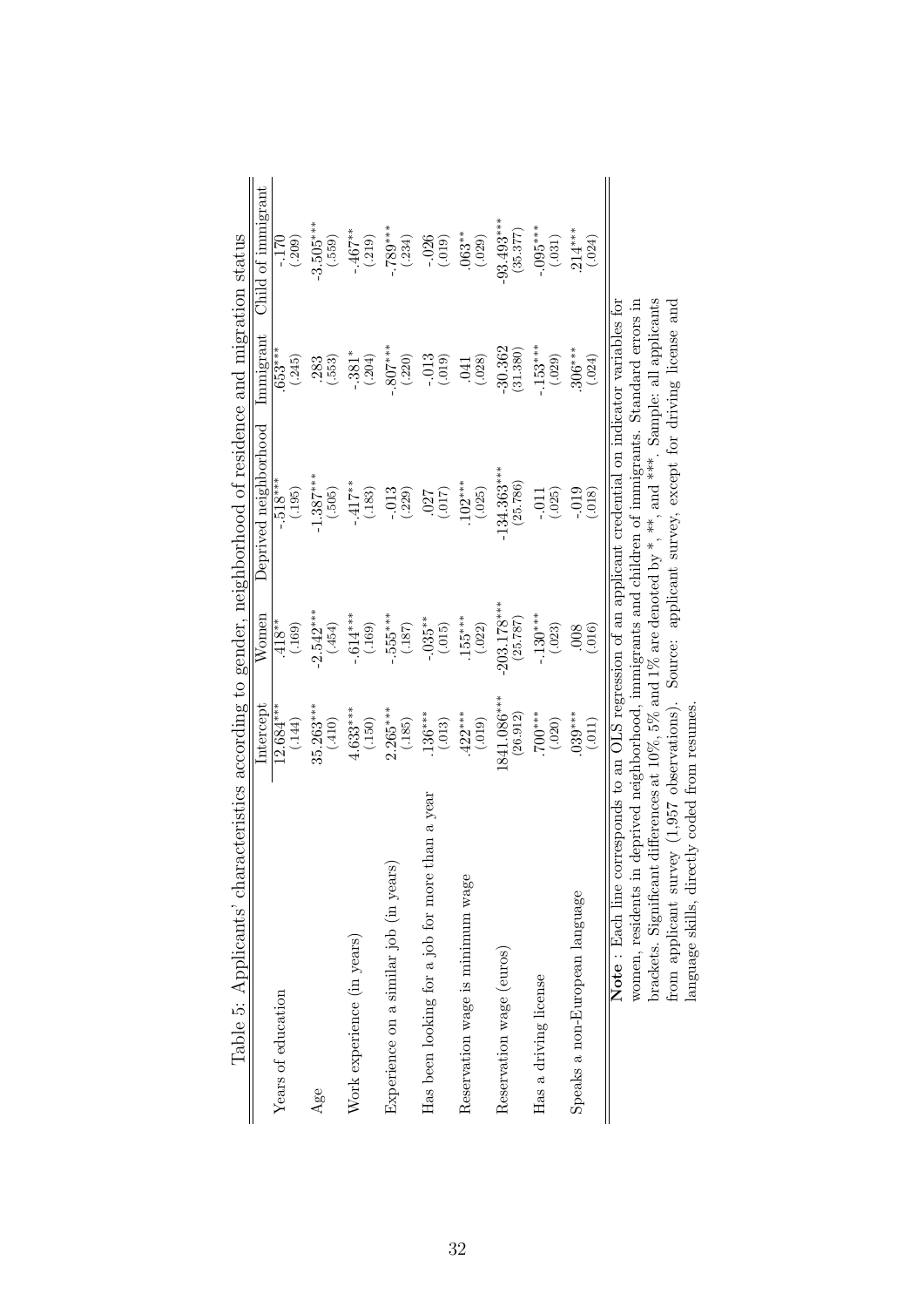<span id="page-33-0"></span>

| $\mathbf$<br>はいは にんへんしゅ<br>l    |
|---------------------------------|
| くくりょう<br>l                      |
| ,<br>,<br>,<br>ì<br>į           |
| ֬֕<br>i<br>ı                    |
| くちもく くろく くろく しょうせん<br>ı         |
| .<br>.<br>.<br>.<br>j<br>֚<br>Í |
|                                 |
| ļ<br>ı<br>!<br>ĺ                |

|                                        | Test | Control |
|----------------------------------------|------|---------|
| Candidates' characteristics            |      |         |
| Women                                  | 0.51 | 0.47    |
| Less than 26                           | 0.29 | 0.29    |
| More than 50                           | 0.13 | 0.09    |
| Deprived neighborhood (1)              | 0.23 | 0.25    |
| Immigrant (2)                          | 0.22 | 0.23    |
| Child of immigrant (3)                 | 0.18 | 0.15    |
| $(1), (2)$ or $(3)$                    | 0.50 | 0.49    |
| African or Muslim-sounding name $(4)$  | 0.24 | 0.24    |
| More than 12 years of education        | 0.72 | 0.75    |
| Number of candidates sent to recruiter |      |         |
| candidates $(1)$ or $(4)$              | 2.08 | 2.05    |
| other candidates                       | 3.45 | 3.42    |

other candidates<br>Source : Candidates' survey Source : Candidates' survey

 $\overline{\phantom{a}}$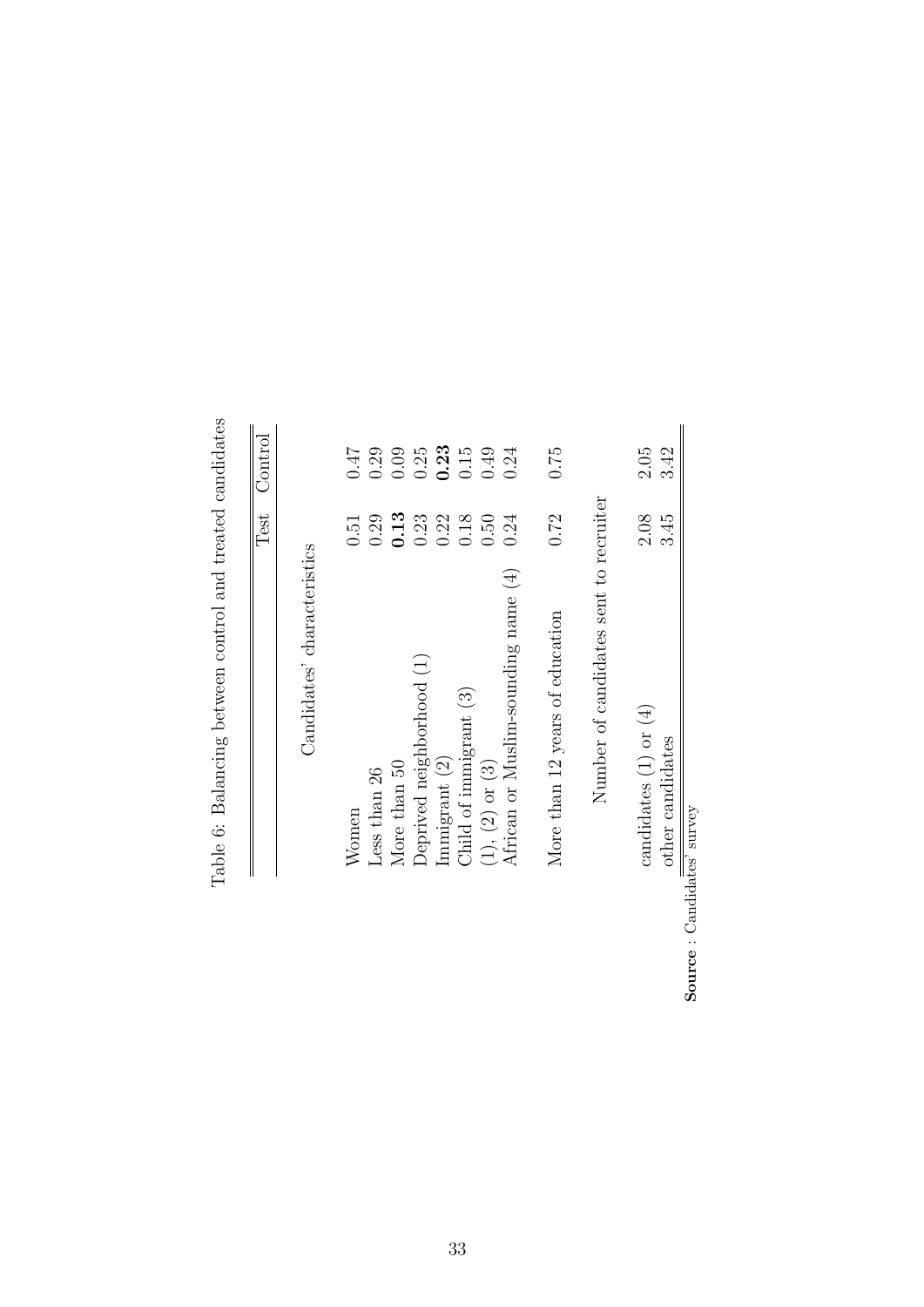<span id="page-34-0"></span>

|                                                                     | Control<br>$\binom{a}{b}$ | Treatment<br>$\widehat{e}$       | Withdrew before<br>randomization<br>$\odot$                                                                          | to participate<br>Refused<br>$\widehat{c}$ | to participate<br>Not invited<br>$\circledcirc$ |             |               | (b) vs (a) (c) vs (a) (d) vs (a) (e) vs (a)<br>Test of difference |       |
|---------------------------------------------------------------------|---------------------------|----------------------------------|----------------------------------------------------------------------------------------------------------------------|--------------------------------------------|-------------------------------------------------|-------------|---------------|-------------------------------------------------------------------|-------|
| Firm with less than 100 employees                                   | 34.4                      | 32.4                             | 34.6                                                                                                                 | 35.8                                       | 30.4                                            |             |               |                                                                   |       |
| Firm with more than 200 employees<br>Firm with 100 to 200 employees | 16.8<br>48.8              | 50.2<br>17.4                     | 18.4<br>$\overline{4}$                                                                                               | $18.8$<br>45.4                             | $\begin{array}{c} 17.8 \\ 51.8 \end{array}$     |             |               |                                                                   |       |
| Non-merchant services                                               | 24.7                      | 23.2                             | 28                                                                                                                   | $21.5$                                     | 30.2                                            |             |               |                                                                   | $*$   |
| Merchant services                                                   | $47\,$                    | $\Delta \bar{P}$                 | $49.2\,$                                                                                                             | $49.8$ $11.5$                              | 47.3                                            |             |               |                                                                   |       |
| Manufacturing                                                       | $13.8\,$                  | 16.9                             | $9.8\,$                                                                                                              |                                            | 8.5                                             |             |               |                                                                   | ***   |
| Construction                                                        | 3.4                       | 3.6                              | 2.4                                                                                                                  | 2.8                                        | 3.4                                             |             |               |                                                                   |       |
| Upper occupations                                                   | 9.9                       | 6.3                              | 5.5                                                                                                                  |                                            |                                                 | ⋇           | $\frac{*}{*}$ | $***$                                                             | $***$ |
| Intermediary occupations                                            | 24.4                      | $26\,$                           |                                                                                                                      |                                            |                                                 |             |               |                                                                   |       |
| Skilled white or blue collar                                        | $55.3$                    | 58.7                             | $\begin{array}{c} 27.6 \\ 52.4 \\ 14.6 \end{array}$                                                                  | $4.9$<br>20.9<br>30.7<br>10.5              | $5.4$<br>$21.3$<br>$3.4$<br>$14.7$              |             |               | $***$                                                             |       |
| Unskilled white or blue collar                                      | 10.4                      | $\circ$                          |                                                                                                                      |                                            |                                                 |             |               |                                                                   | $***$ |
| Indefinite duration contract                                        | 66.5                      | 62.6                             | 63.4                                                                                                                 | 62.7                                       | 5.05                                            |             |               |                                                                   | ***   |
| Contract for more than 6 months                                     | 86                        | 82.2                             | 79.1                                                                                                                 | 82.9                                       | 83.3                                            |             |               |                                                                   |       |
| Number of observations                                              | 385                       | 366                              | 254                                                                                                                  | 608                                        | 4719                                            |             |               |                                                                   |       |
|                                                                     |                           | Note: Significant differences at | administrative data (SAGE, TCD-banque de CV, MER). All eligible job offers.<br>t 10%, 5% and 1% are denoted by $*$ . |                                            | **, and ***.                                    | Source: PES |               |                                                                   |       |

Table 7: Comparison of firms and positions offered according to participation in the experiment Table 7: Comparison of firms and positions offered according to participation in the experiment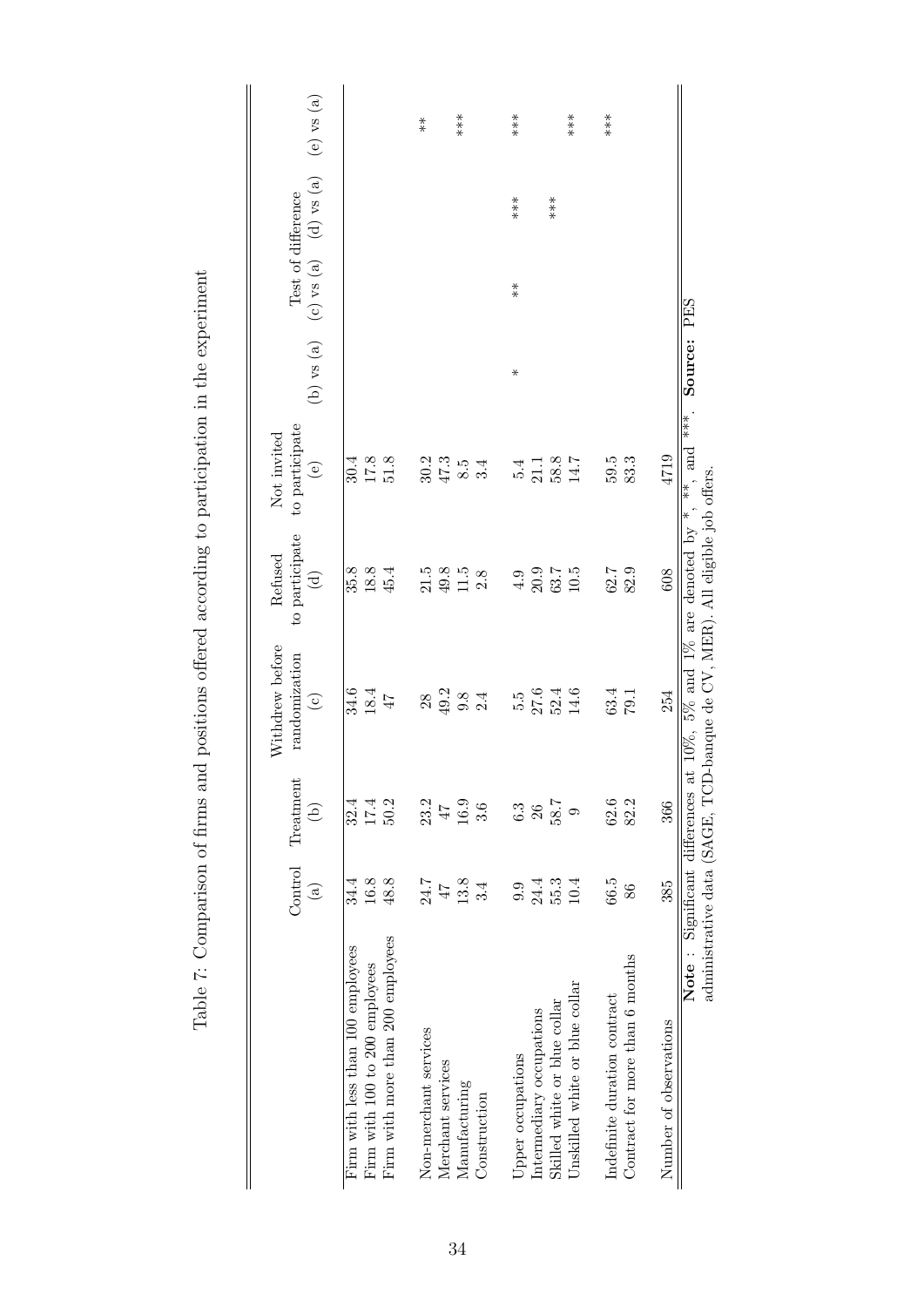| I<br>l                                                                                                                                                                                                                         |
|--------------------------------------------------------------------------------------------------------------------------------------------------------------------------------------------------------------------------------|
| $\frac{1}{2}$<br><b>CONTROL CHARGE</b><br>$\frac{1}{2}$<br>֚֘֝<br>l<br> <br>                                                                                                                                                   |
| $\vdots$                                                                                                                                                                                                                       |
| a de la calendaria de la calendaria de la calendaria de la calendaria de la calendaria de la calendaria de la c                                                                                                                |
| ı<br>ו<br>ו<br> <br> <br> <br>$\frac{4}{3}$                                                                                                                                                                                    |
| ı                                                                                                                                                                                                                              |
|                                                                                                                                                                                                                                |
| ĺ<br>ׇ֚֘֝֕<br>i<br>l                                                                                                                                                                                                           |
|                                                                                                                                                                                                                                |
| j<br> <br> <br> <br>Î                                                                                                                                                                                                          |
| I<br>I<br>さく<br>i                                                                                                                                                                                                              |
| j                                                                                                                                                                                                                              |
| is a company of the company of the company of the company of the company of the company of the company of the company of the company of the company of the company of the company of the company of the company of the company |
| $\frac{1}{2}$<br>I<br>$\frac{1}{1}$<br>l<br>ļ<br>$\vdots$<br>I                                                                                                                                                                 |
|                                                                                                                                                                                                                                |
| I<br>Į<br>j<br>ſ                                                                                                                                                                                                               |
|                                                                                                                                                                                                                                |

 $\left| \right|$ 

<span id="page-35-0"></span>

|                                                               | $\binom{a}{b}$ | Control Treatment<br>$\widehat{e}$ | Withdrew before<br>randomization<br>$\odot$                                                               | to participate<br>Refused<br>$\begin{array}{c}\n\text{d}\n\end{array}$ | to participate<br>Not invited<br>$\circlede$ |         | (b) vs (a) (c) vs (a) $\sqrt{a}$ ) vs (a) vs (a)<br>Test of difference |               |               |
|---------------------------------------------------------------|----------------|------------------------------------|-----------------------------------------------------------------------------------------------------------|------------------------------------------------------------------------|----------------------------------------------|---------|------------------------------------------------------------------------|---------------|---------------|
|                                                               |                | Firm's characteristics             |                                                                                                           |                                                                        |                                              |         |                                                                        |               |               |
| International group                                           | 33.2           | 40.3                               | 25.0                                                                                                      | 34.2                                                                   | 31.4                                         |         |                                                                        |               |               |
| actions against discriminations<br>Firm has led               | 58.0           | 48.7                               | 50.0                                                                                                      | 47.5                                                                   | 47.7                                         | $\star$ |                                                                        | $\ast$        | $\frac{*}{*}$ |
| charge of fighting discriminations<br>Firm has an employee in | 28.2           | 24.1                               | 21.9                                                                                                      | 24.5                                                                   | 28.7                                         |         |                                                                        |               |               |
|                                                               |                |                                    | Characteristics of a typical recruitment                                                                  |                                                                        |                                              |         |                                                                        |               |               |
| $E$ asy                                                       | 68.4           | 63.3                               | 59.2                                                                                                      | 57.5                                                                   | 62.5                                         |         | $\ast$                                                                 | $\frac{*}{*}$ |               |
| Through the PES                                               | $79.4\,$       | 80.5                               | 84.6                                                                                                      | 89.0                                                                   | $77.1\,$                                     |         |                                                                        | $\frac{*}{*}$ |               |
| Uses PES selection of resume                                  | 47.0           | 45.0                               | 41.8                                                                                                      | 46.1                                                                   | 55.3                                         |         |                                                                        |               | ⋇             |
|                                                               |                |                                    | Note: Significant differences at 10%, 5% and 1% are denoted by $*, **$ , and $***$ . Source: Firm survey. |                                                                        |                                              |         |                                                                        |               |               |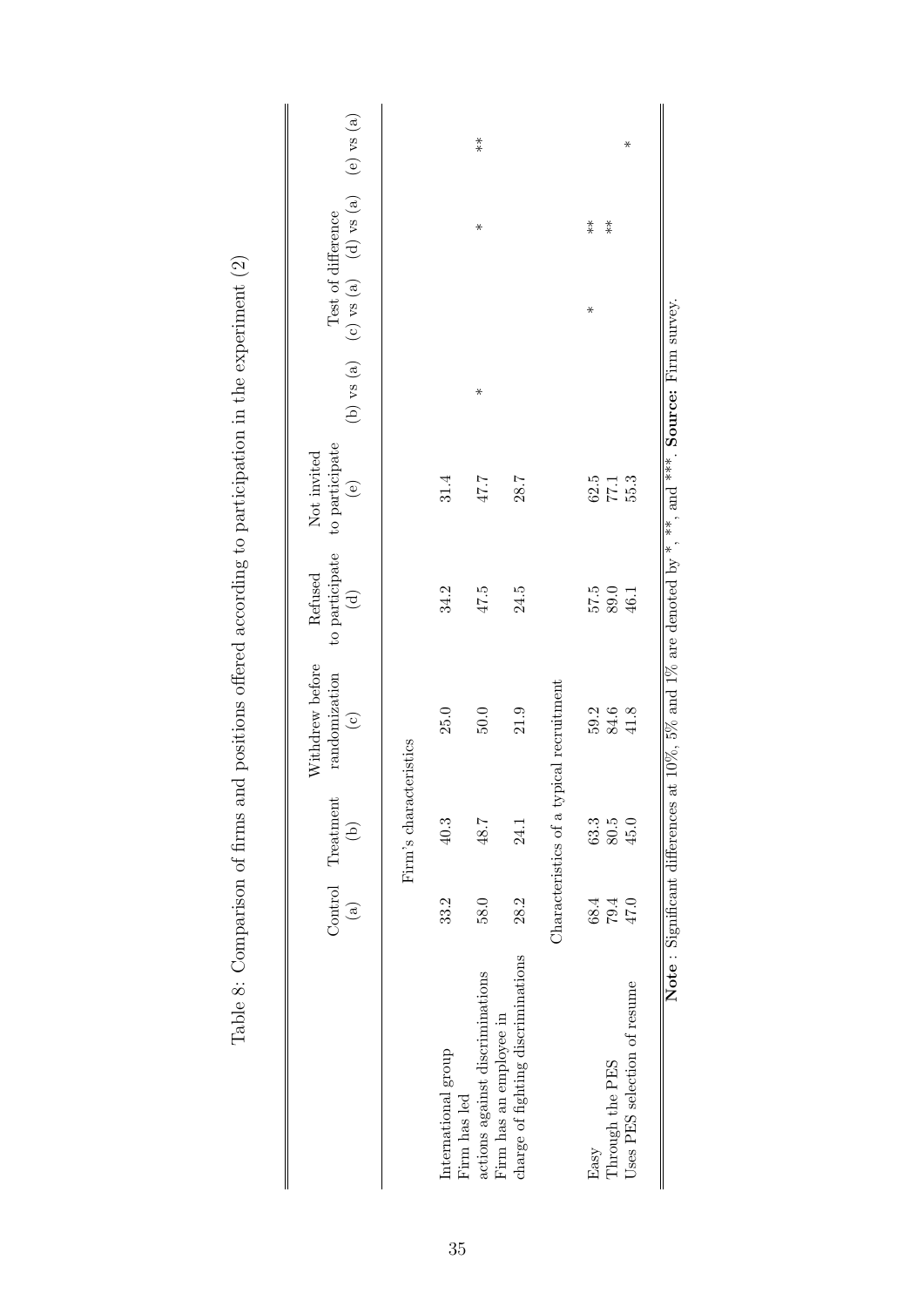<span id="page-36-0"></span>

|                                                            | $\binom{a}{b}$                              | Control Treatment<br>$\widehat{e}$        | Withdrew before<br>randomization<br>$\odot$ | to participate<br>Refused<br>$\begin{pmatrix} 1 \\ 2 \end{pmatrix}$ | to participate<br>Not invited<br>$\odot$           |                      | (b) vs (a) (c) vs (a)                         | $(d)$ vs $(a)$<br>Test of difference | (e) vs (a) |
|------------------------------------------------------------|---------------------------------------------|-------------------------------------------|---------------------------------------------|---------------------------------------------------------------------|----------------------------------------------------|----------------------|-----------------------------------------------|--------------------------------------|------------|
|                                                            |                                             | Job characteristics                       |                                             |                                                                     |                                                    |                      |                                               |                                      |            |
| Frequent customer contact<br>Involves teamwork             | 85.2<br>71.9                                | 75.4<br>67.9                              | 81.2                                        | $83.0$<br>70.4                                                      | 84.2<br>75.7                                       | $\stackrel{*}{\ast}$ |                                               |                                      |            |
|                                                            |                                             | Hiring officer characteristics            |                                             |                                                                     |                                                    |                      |                                               |                                      |            |
| Woman                                                      | 63.8                                        | 57.8                                      |                                             |                                                                     |                                                    |                      |                                               |                                      | $\ast$     |
| College graduate                                           |                                             | 62.1                                      | $63.9$<br>$62.8$<br>$63.9$                  |                                                                     |                                                    |                      |                                               |                                      |            |
| Age                                                        | $\begin{array}{c} 59.0 \\ 40.6 \end{array}$ | 39.5                                      |                                             |                                                                     |                                                    |                      |                                               |                                      |            |
| Firm tenure (in years)                                     | 9.1                                         |                                           |                                             |                                                                     |                                                    |                      | $\begin{array}{c}\n\ast \\ \ast\n\end{array}$ |                                      |            |
| Experience in hiring (in years)                            | 8.5                                         | $\begin{array}{c} 8.0 \\ 9.2 \end{array}$ | 9.6                                         |                                                                     | 56.4<br>58.6<br>41 8.3<br>10.4                     |                      |                                               |                                      | ***        |
| French as mother tongue                                    | 97.8                                        | 0.70                                      |                                             |                                                                     |                                                    |                      | $\frac{*}{*}$                                 |                                      |            |
| Immigrant                                                  | 2.6                                         | 2.4                                       | $\begin{array}{c} 2.1 \\ 1.5 \end{array}$   | $\begin{array}{c} 96.5 \\ 3.4 \end{array}$                          |                                                    |                      |                                               |                                      |            |
| Immigrant or daughter of immigrant                         | 11.4                                        | 10.0                                      | 10.6                                        | 11.6                                                                | $\begin{array}{c} 95.2 \\ 2.9 \\ 11.8 \end{array}$ |                      |                                               |                                      |            |
| At least one friend (out of 5)<br>with Muslim or Afr. name | 24.6                                        | 22.0                                      | 30.2                                        | 26.5                                                                | 24.7                                               |                      |                                               |                                      |            |
| At least one colleague (out of 5)                          |                                             |                                           |                                             |                                                                     |                                                    |                      |                                               |                                      |            |
| with Muslim or Afr. name                                   | 27.5                                        | 27.0                                      | 27.0                                        | 26.6                                                                | 29.4                                               |                      |                                               |                                      |            |

Table 9: Comparison of firms and positions offered according to participation in the experiment (3) Table 9: Comparison of firms and positions offered according to participation in the experiment (3)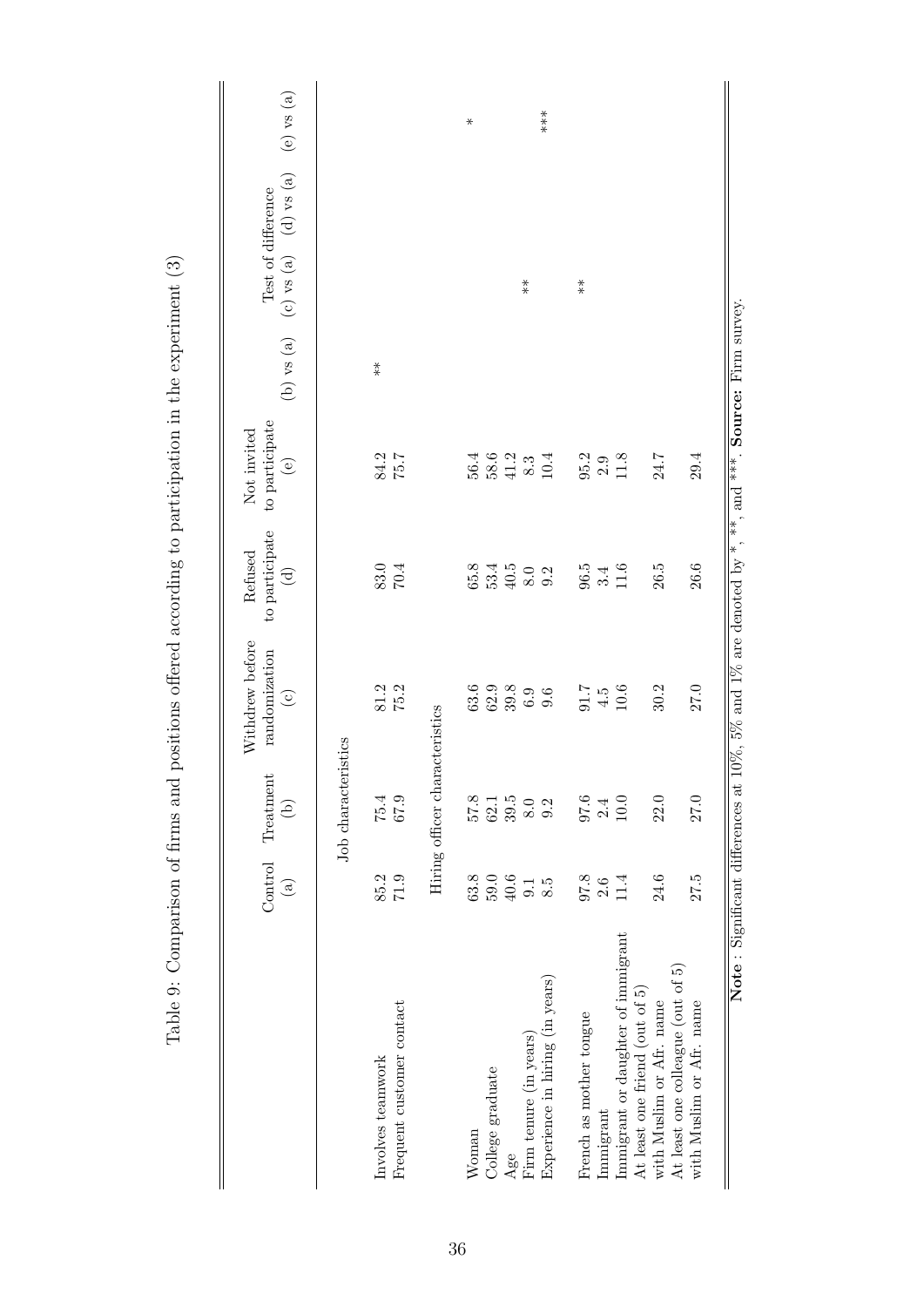<span id="page-37-0"></span>Table 10: Comparison of interview and hiring rates in firms entering the experiment (with anonymous resumes) and non-participating Table 10: Comparison of interview and hiring rates in firms entering the experiment (with anonymous resumes) and non-participating firms

|                                                  |                                      | interview                                                                                                                                                                                                                                                                                                                 |                                                                                                                                                         |                                                                                                    |                                               | Recruitment                                                                                                                                                            |                                                                                                               |                                                                                                    |
|--------------------------------------------------|--------------------------------------|---------------------------------------------------------------------------------------------------------------------------------------------------------------------------------------------------------------------------------------------------------------------------------------------------------------------------|---------------------------------------------------------------------------------------------------------------------------------------------------------|----------------------------------------------------------------------------------------------------|-----------------------------------------------|------------------------------------------------------------------------------------------------------------------------------------------------------------------------|---------------------------------------------------------------------------------------------------------------|----------------------------------------------------------------------------------------------------|
| Intercept                                        | $0.132***$<br>(0.025)                | $0.103***$                                                                                                                                                                                                                                                                                                                | $0.097***$                                                                                                                                              |                                                                                                    | $0.059***$<br>(0.015)                         | $0.038**$                                                                                                                                                              | $0.034***$                                                                                                    |                                                                                                    |
| Deprived neighborhood<br>or foreign origin       |                                      | $\begin{array}{c} (0.031) \\ (0.038) \\ (0.038) \\ (0.122^{***} \\ (0.041) \\ (0.041) \\ (0.042) \\ (0.042) \\ (0.043) \\ (0.048) \\ (0.048) \\ (0.049) \\ (0.049) \\ (0.049) \\ (0.049) \\ (0.049) \\ (0.040) \\ (0.041) \\ (0.040) \\ (0.041) \\ (0.042) \\ (0.043) \\ (0.045) \\ (0.041) \\ (0.042) \\ (0.043) \\ (0.$ | $\begin{array}{l} (0.032) \\ -0.070^{*} \\ (0.037) \\ (0.037) \\ (0.040) \\ (0.044) \\ (0.046) \\ (0.050) \\ (0.050) \\ (0.050) \\ (0.051) \end{array}$ | $0.064*$                                                                                           |                                               | $\begin{array}{c} (0.015) \\ -0.035 \\ (0.027) \\ 0.070^{***} \\ (0.026) \\ (0.002) \\ (0.002) \\ (0.003) \\ (0.032) \\ (0.033) \\ (0.032) \\ -0.058^{**} \end{array}$ | $\begin{array}{c} (0.016) \\ -0.034 \\ (0.027) \\ \end{array}$                                                |                                                                                                    |
| Woman                                            |                                      |                                                                                                                                                                                                                                                                                                                           |                                                                                                                                                         | $(0.036)$<br>$0.022$<br>$(0.036)$                                                                  |                                               |                                                                                                                                                                        |                                                                                                               | $0.055**$<br>$(0.027)$<br>$0.011$<br>$(0.028)$                                                     |
| Entered the experiment (P)                       |                                      |                                                                                                                                                                                                                                                                                                                           |                                                                                                                                                         |                                                                                                    |                                               |                                                                                                                                                                        | $\begin{array}{c} (0.025) \\ 0.009 \\ (0.025) \\ (0.025) \\ (0.033) \\ (0.032)^{*} \\ (0.031) \\ \end{array}$ |                                                                                                    |
|                                                  | $(0.011$<br>$(0.030)$                |                                                                                                                                                                                                                                                                                                                           |                                                                                                                                                         |                                                                                                    | (810.0)                                       |                                                                                                                                                                        |                                                                                                               |                                                                                                    |
| $P \times$ deprived neighborhood                 |                                      |                                                                                                                                                                                                                                                                                                                           |                                                                                                                                                         |                                                                                                    |                                               |                                                                                                                                                                        |                                                                                                               |                                                                                                    |
| or foreign origin                                |                                      |                                                                                                                                                                                                                                                                                                                           |                                                                                                                                                         | $\begin{array}{c} 0.072 \\ (0.050) \\ -0.042 \end{array}$                                          |                                               |                                                                                                                                                                        |                                                                                                               |                                                                                                    |
| $\mathbf{P} \times \mathbf{woman}$               |                                      |                                                                                                                                                                                                                                                                                                                           |                                                                                                                                                         |                                                                                                    |                                               |                                                                                                                                                                        |                                                                                                               |                                                                                                    |
|                                                  |                                      | (0.052)                                                                                                                                                                                                                                                                                                                   |                                                                                                                                                         | (0.062)                                                                                            |                                               | (0.031)                                                                                                                                                                |                                                                                                               | $\begin{array}{c} 0.052 \\ (0.035) \\ -0.012 \\ (0.050) \end{array}$                               |
| Controls                                         |                                      |                                                                                                                                                                                                                                                                                                                           |                                                                                                                                                         |                                                                                                    |                                               |                                                                                                                                                                        |                                                                                                               |                                                                                                    |
| Job offer effects                                |                                      |                                                                                                                                                                                                                                                                                                                           |                                                                                                                                                         |                                                                                                    |                                               |                                                                                                                                                                        |                                                                                                               |                                                                                                    |
| Observations                                     | $1,688$<br>$1,688$<br>$631$<br>$635$ | $1,688$<br>$1,688$<br>$631$<br>$635$                                                                                                                                                                                                                                                                                      | $\begin{array}{l} {\rm Yes} \\ {\rm No} \\ 1,688 \\ 631 \\ 365 \end{array}$                                                                             | $\begin{array}{c} \text{Yes} \\ \text{Yes} \\ \text{1,688} \\ \text{631} \\ \text{55} \end{array}$ | $M_{00}$<br>$M_{00}$<br>$M_{031}$<br>$M_{05}$ | $M_{00}$<br>$M_{00}$<br>$M_{031}$<br>$M_{05}$                                                                                                                          | $\begin{array}{l} {\rm Yes} \\ {\rm N\,0} \\ 1,688 \\ 631 \\ 365 \end{array}$                                 | $\begin{array}{c} \text{Yes} \\ \text{Yes} \\ \text{1,688} \\ \text{631} \\ \text{55} \end{array}$ |
| Job offers                                       |                                      |                                                                                                                                                                                                                                                                                                                           |                                                                                                                                                         |                                                                                                    |                                               |                                                                                                                                                                        |                                                                                                               |                                                                                                    |
| Plants                                           |                                      |                                                                                                                                                                                                                                                                                                                           |                                                                                                                                                         |                                                                                                    |                                               |                                                                                                                                                                        |                                                                                                               |                                                                                                    |
| Note: each column corresponds to one regression. |                                      |                                                                                                                                                                                                                                                                                                                           |                                                                                                                                                         | Robust standard                                                                                    | errors in parentheses                         |                                                                                                                                                                        | Signification                                                                                                 |                                                                                                    |

differences at 10%, 5% and 1% are denoted by \*, \*\*, and \*\*\*. Source: survey of applicants. differences at 10%, 5% and 1% are denoted by  $*$ ,  $*$ , and  $**$ . Source: survey of applicants.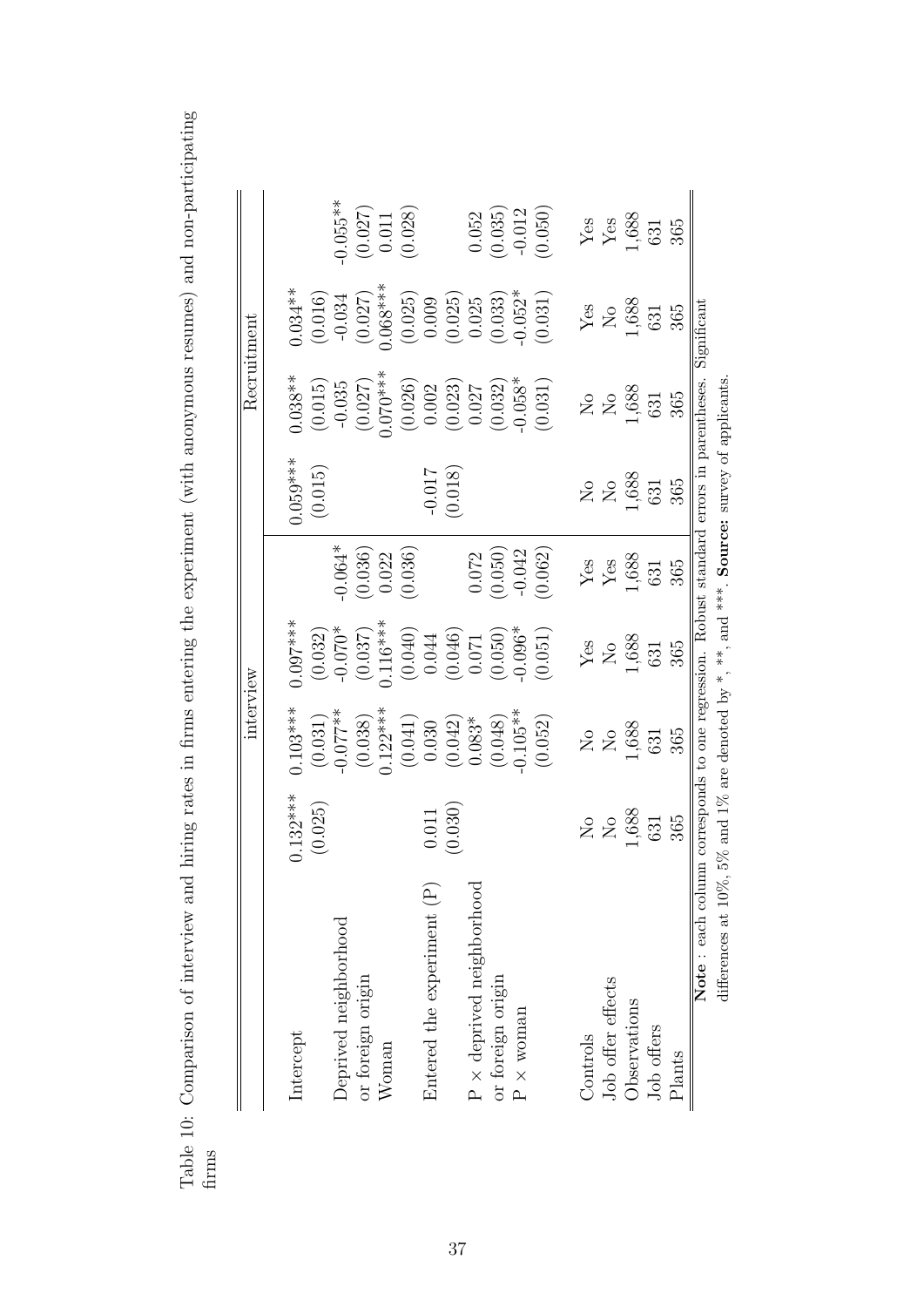<span id="page-38-0"></span>

|                                                                                          |                                                                 | Interview                                                                                                                    |                                                                       |                                                                       |                                                                 | Recruitment                                                                                                                                          |                                                                                                                                                   |                                            |
|------------------------------------------------------------------------------------------|-----------------------------------------------------------------|------------------------------------------------------------------------------------------------------------------------------|-----------------------------------------------------------------------|-----------------------------------------------------------------------|-----------------------------------------------------------------|------------------------------------------------------------------------------------------------------------------------------------------------------|---------------------------------------------------------------------------------------------------------------------------------------------------|--------------------------------------------|
| Intercept                                                                                | $0.106***$<br>(0.016)                                           | $0.131***$                                                                                                                   | $.129***$<br>(0.034)                                                  |                                                                       | $0.022***$<br>(0.006)                                           | $0.016**$                                                                                                                                            | $0.022**$                                                                                                                                         |                                            |
| Deprived neighborhood<br>or foreign origin<br>Woman                                      |                                                                 | $\begin{array}{c} (0.035)\\ -0.028\\ 0.032)\\ 0.032)\\ 0.033)\\ 0.042\\ 0.047\\ 0.047\\ 0.00**\\ 0.047\\ 0.00** \end{array}$ | $-0.042$<br>(0.032)<br>$-0.010$                                       | (0.023)<br>$-0.111$                                                   |                                                                 | $\begin{array}{c} (0.007) \\ 0.002 \\ (0.012) \\ 0.011 \\ (0.012) \\ (0.013) \\ (0.015) \\ (0.035^* \\ (0.030) \\ (0.020) \\ (0.009) \\ \end{array}$ | $\begin{array}{c} (0.009) \\ 0.001 \\ (0.013) \\ (0.012) \\ (0.014) \\ (0.014) \\ (0.014) \\ (0.014) \\ (0.014) \\ (-0.023 \\ -0.025 \end{array}$ | $(0.025)$<br>0.003<br>$(0.044)$<br>0.016   |
| Anonymous resume (T)                                                                     | (0.023)<br>$0.005\,$                                            |                                                                                                                              | $\begin{array}{c} (0.035) \\ 0.037 \\ (0.044) \\ (0.044) \end{array}$ | (0.086)                                                               | (0.013)                                                         |                                                                                                                                                      |                                                                                                                                                   |                                            |
| $T \times$ deprived neighborh<br>or foreign origin<br>$\textbf{T} \times \textbf{woman}$ |                                                                 | $\begin{array}{c} (0.044) \\ 0.028 \\ (0.045) \end{array}$                                                                   | $\begin{array}{c} (0.044) \\ 0.039 \end{array}$<br>(0.043)            | $\begin{array}{l} -0.117 \\ (0.074) \\ 0.201* \\ (0.109) \end{array}$ |                                                                 | (0.021)                                                                                                                                              | (0.020)<br>$(0.020)$<br>0.006                                                                                                                     | $-0.046$<br>$(0.035)$<br>-0.001<br>(0.045) |
| Job offer effects<br>Controls                                                            |                                                                 |                                                                                                                              |                                                                       |                                                                       |                                                                 |                                                                                                                                                      |                                                                                                                                                   |                                            |
| Observations<br>R-squared<br>Job offers                                                  | $2200$<br>$250$<br>$-1.38$<br>0.109                             | 0.128<br>$Z \, 200$<br>$1,260$<br>$1,598$                                                                                    | 0.173<br>$Y_{1,260}$<br>$1,260$<br>$1,398$                            | $\frac{Y_{CS}}{Y_{.260}}$<br>0.657                                    | 0.030<br>$200$<br>$1,260$<br>$1,398$                            | 1.037                                                                                                                                                | 0.082<br>$Y_{00}$<br>$Y_{1,260}$<br>$Y_{1,260}$                                                                                                   | 0.582<br>$Y_{68}$<br>$Y_{60}$<br>$Y_{260}$ |
| by *, **, and ***.<br>Note: Robust                                                       | Source: survey of applicants<br>standard errors in parentheses. |                                                                                                                              |                                                                       |                                                                       | Significant differences at $10\%$ , $5\%$ and $1\%$ are denoted |                                                                                                                                                      |                                                                                                                                                   |                                            |

Table 11: Impact of anonymous resumes Table 11: Impact of anonymous resumes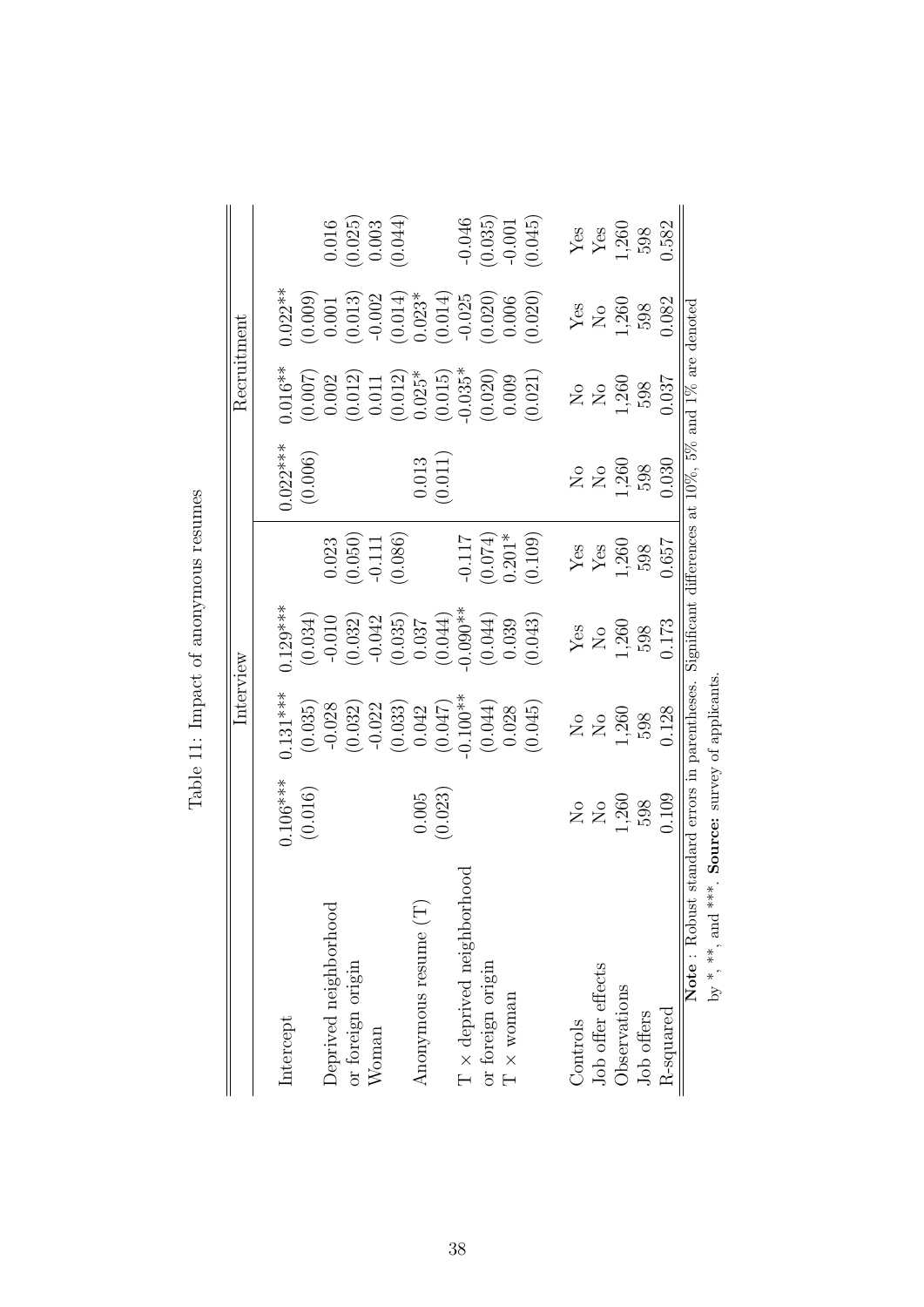<span id="page-39-0"></span>Table 12: Interview and recruitment rates in control firms before and after the experiment: test of a John Henry effect Table 12: Interview and recruitment rates in control firms before and after the experiment: test of a John Henry effect

|                                                                                                                      |            | Interview  |          |            | Recruitment                                     |          |
|----------------------------------------------------------------------------------------------------------------------|------------|------------|----------|------------|-------------------------------------------------|----------|
|                                                                                                                      |            |            |          |            |                                                 |          |
| Intercept                                                                                                            | $0.156***$ | $0.141***$ | $0.102*$ | $0.053***$ | 0.042                                           | 0.010    |
|                                                                                                                      | (0.025)    | (0.045)    | (0.060)  | (0.015)    | (0.030)                                         | (0.034)  |
| Deprived neighborhood                                                                                                |            | 0.020      | 0.017    |            | $-0.002$                                        | $-0.006$ |
| or foreign origine                                                                                                   |            | (0.051)    | (0.052)  |            | (0.030)                                         | (0.031)  |
| Woman                                                                                                                |            | 0.010      | 0.012    |            | 0.026                                           | 0.032    |
|                                                                                                                      |            | (0.051)    | (0.052)  |            | $\begin{array}{c} (0.031) \\ 0.004 \end{array}$ | (0.033)  |
| Experimental job offer $(EXP)$                                                                                       | $-0.025$   | $-0.019$   | 0.083    | $-0.020$   |                                                 | 0.078    |
|                                                                                                                      | (0.033)    | (0.055)    | (0.113)  | (0.019)    | (0.035)                                         | (0.054)  |
| $EXP \times$ deprived neighborhood                                                                                   |            | $-0.031$   | $-0.038$ |            | $-0.023$                                        | $-0.009$ |
| or foreign origin                                                                                                    |            | (0.064)    | (790.0)  |            | (0.034)                                         | (0.035)  |
| $EXP \times$ woman                                                                                                   |            | 0.020      | 0.021    |            | $-0.032$                                        | $-0.034$ |
|                                                                                                                      |            | (0.070)    | (0.070)  |            | (0.038)                                         | (0.036)  |
| Observations                                                                                                         | 708        | 708        | 708      | 807        | 708                                             | 807      |
| Job offers                                                                                                           | 296        | 296        | 296      | 296        | 296                                             | 296      |
| R-squared                                                                                                            | 0.147      | 0.148      | 0.168    | 7447       | 1.051                                           | 1.077    |
| <b>Note</b> : Robust standard errors in parentheses. Significant differences at $10\%$ , $5\%$ and $1\%$ are denoted |            |            |          |            |                                                 |          |

by \*, \*\*, and \*\*\*. Source: survey of applicants. by \*, \*\*, and \*\*\*. Source: survey of applicants.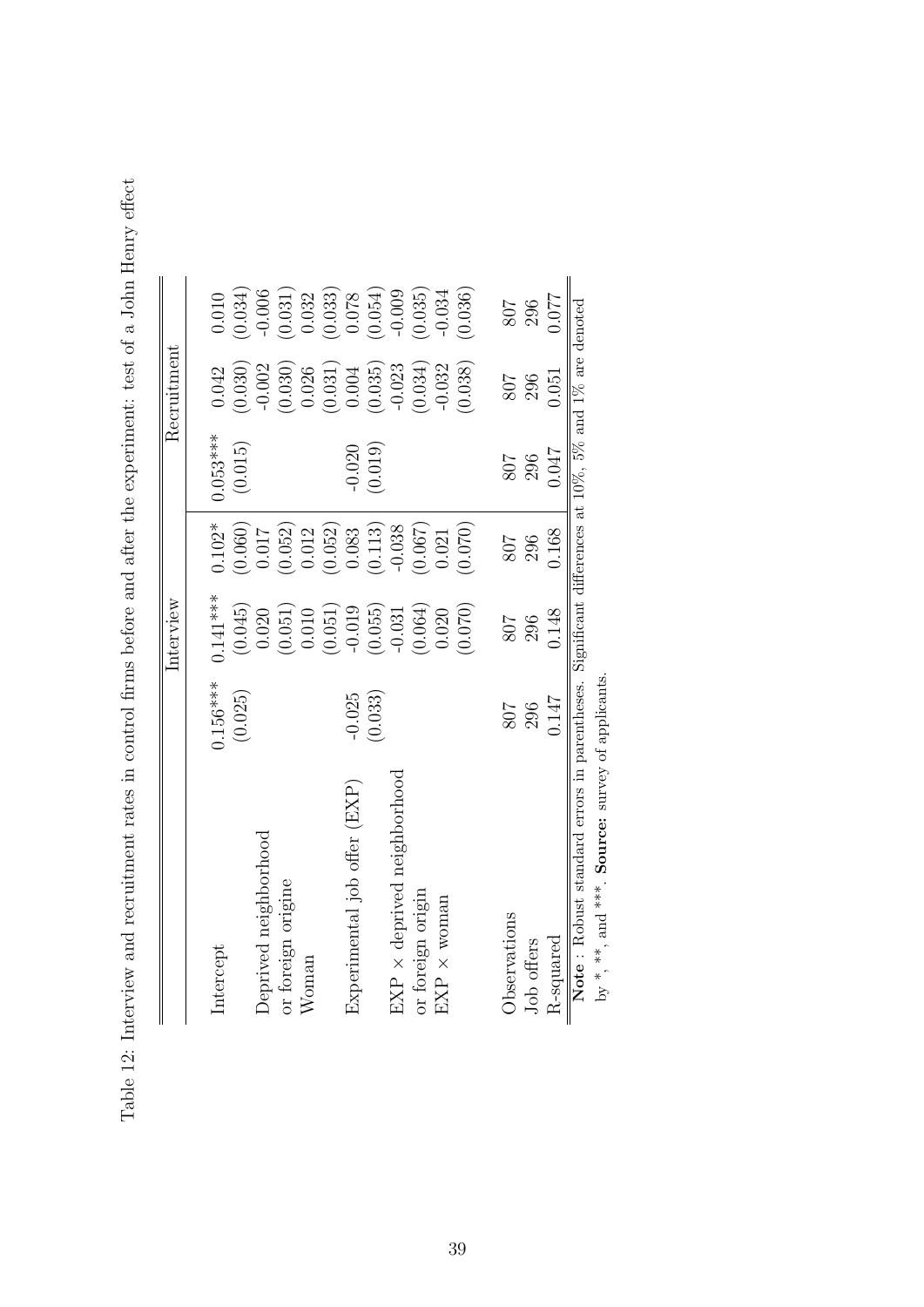| Origin                                                                                               | Foreign                                | Foreign            | Maghreb                |  |
|------------------------------------------------------------------------------------------------------|----------------------------------------|--------------------|------------------------|--|
| Language                                                                                             | Foreign                                | Arabic             | Arabic                 |  |
|                                                                                                      | $\begin{pmatrix} 1 \\ 1 \end{pmatrix}$ | $\widehat{\Omega}$ | $\widehat{\mathbb{C}}$ |  |
| Intercept                                                                                            | $.127***$                              | $.127***$          | $.124***$              |  |
|                                                                                                      | (.029)                                 | (.029)             | (.025)                 |  |
| Deprived neighborhood or foreign origin                                                              | $-.033$                                | $-.030$            | $-.032$                |  |
| No foreign language skills in the resumes                                                            | (.036)                                 | (.035)             | (.033)                 |  |
| Deprived neighborhood or foreign origin                                                              | $-0.39$                                | $-0.58$            | $-0.065$               |  |
| Foreign language skills in the resumes                                                               | (0.44)                                 | (.049)             | (.046)                 |  |
| Anonymous Resumes (T)                                                                                | <b>051</b>                             | 051                | 024                    |  |
|                                                                                                      | (444)                                  | (.044)             | (.036)                 |  |
| T x deprived neighborhood or foreign origin                                                          | $-0.000$                               | $-0.07$ **         | $-.064$                |  |
| No foreign language skills in the resumes                                                            | (.050)                                 | (049)              | (.044)                 |  |
| T x deprived neighborhood or foreign origin                                                          | $-.126**$                              | $-.106*$           | $-0.069$               |  |
| Foreign language skills in the resumes                                                               | (.055)                                 | (.060)             | (.054)                 |  |
| rce: survey of applicants. Linear probability model with sampling weights. No controls. No fix       |                                        |                    |                        |  |
| ts. Note : Robust standard errors in parentheses. Significant differences at $10\%, 5\%$ and $1\%$ a |                                        |                    |                        |  |

Table 13: Heterogenous effect on the interview rates : Insufficient anonymization ? Table 13: Heterogenous effect on the interview rates : Insufficient anonymization ?

<span id="page-40-0"></span>ted<br>are Source: survey of applicants. Linear probability model with sampling weights. No controls. No fixed effects. Note : Robust standard errors in parentheses. Significant differences at 10%, 5% and 1% are **Source:** survey of applicants<br>effects. **Note** : Robust stand<br>denoted by \*, \*\*, and \*\*\*. denoted by  $*$ ,  $**$ , and  $***$ .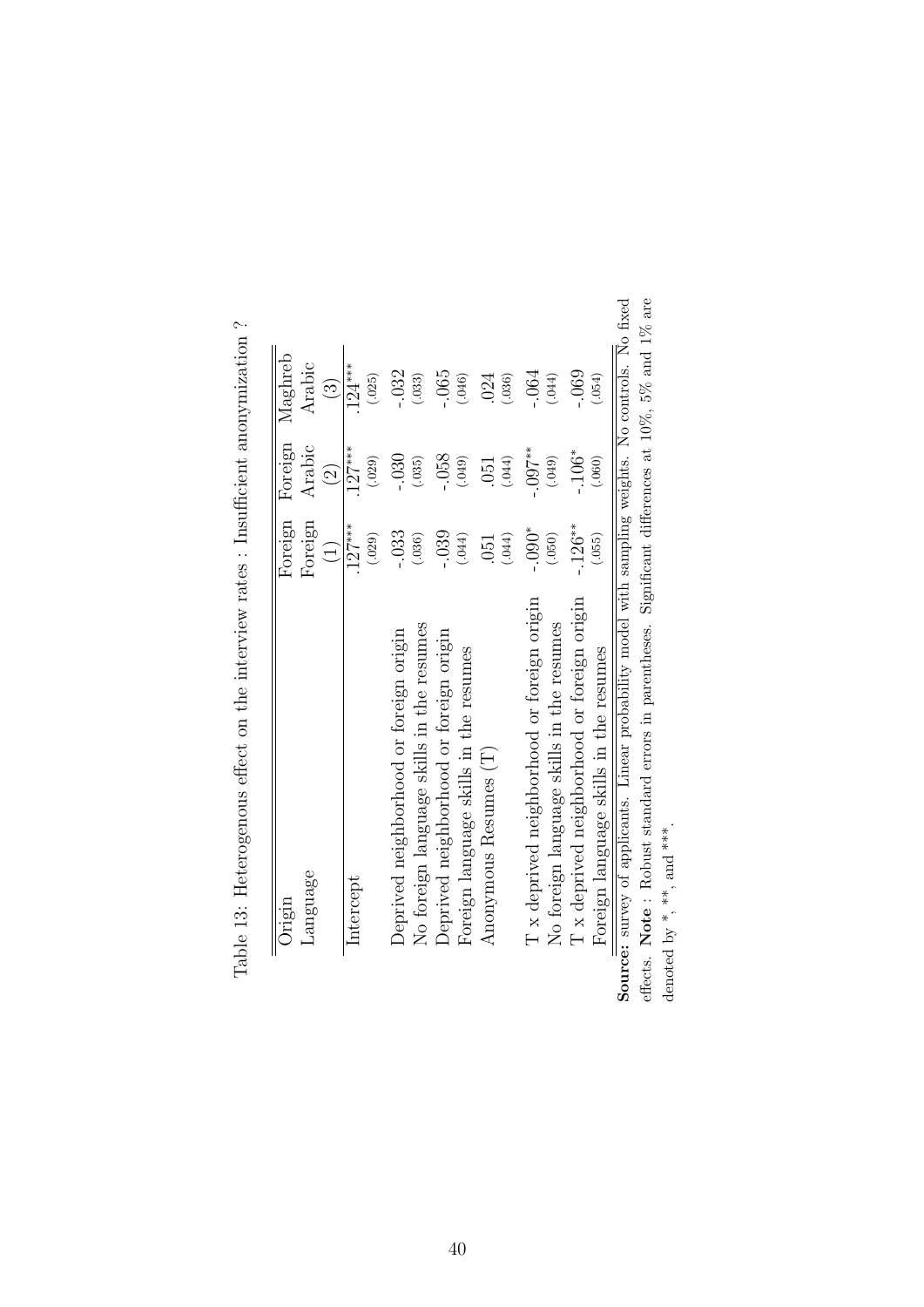<span id="page-41-0"></span>

|                               |                | Interview                                                                                                  |                      |                | Recruitment      |                                          |
|-------------------------------|----------------|------------------------------------------------------------------------------------------------------------|----------------------|----------------|------------------|------------------------------------------|
|                               | Male recruiter | Female recruiter                                                                                           | test                 | Male recruiter | Female recruiter | test                                     |
| Intercept                     | $0.225**$      | $0.064***$                                                                                                 |                      | 0.025          | $0.023*$         |                                          |
|                               | (0.097)        | (0.027)                                                                                                    |                      | (0.019)        | (0.013)          |                                          |
| Deprived neighborhood         | $-0.062$       | $-0.019$                                                                                                   |                      | 0.010          | $-0.028$         |                                          |
| or foreign origin             | (0.089)        | (0.034)                                                                                                    |                      | (0.025)        | (0.022)          |                                          |
| Woman                         | $-0.155**$     | 0.050                                                                                                      | $\stackrel{*}{\ast}$ | $-0.024$       | $0.040*$         | $\begin{array}{c} * \ * \ * \end{array}$ |
|                               | (0.073)        | (0.037)                                                                                                    |                      | (0.020)        | (0.021)          |                                          |
| Anonymous resumes (T)         | $-0.032$       | $0.207***$                                                                                                 | $\stackrel{*}{*}$    | 0.025          | $0.018\,$        |                                          |
|                               | (0.112)        | (0.073)                                                                                                    |                      | (0.031)        | (0.030)          |                                          |
| poo<br>T x deprived neighborh | $-0.126$       | $-0.123*$                                                                                                  |                      | $-0.065*$      | 0.030            | $\star$                                  |
| or foreign origin             | (0.105)        | (0.070)                                                                                                    |                      | (0.037)        | (0.033)          |                                          |
| $\mathbf T$ x woman           | $0.220**$      | $-0.175**$                                                                                                 | ***                  | $0.063*$       | $-0.076**$       | ***                                      |
|                               | (0.092)        | (0.075)                                                                                                    |                      | (0.034)        | (0.033)          |                                          |
| Observations                  | 289            | 436                                                                                                        |                      | 289            | 436              |                                          |
| R-squared                     | 0.193          | 0.145                                                                                                      |                      | 0.054          | 710.0            |                                          |
|                               |                | <b>Source:</b> survey of applicants. Linear probability model. No controls. No fixed effects. Note: Robust |                      |                |                  |                                          |
|                               |                | standard errors in parentheses. Significant differences at 10%, 5% and 1% are denoted by *, ***, and ***   |                      |                |                  |                                          |

Table 14: Homophily in gender Table 14: Homophily in gender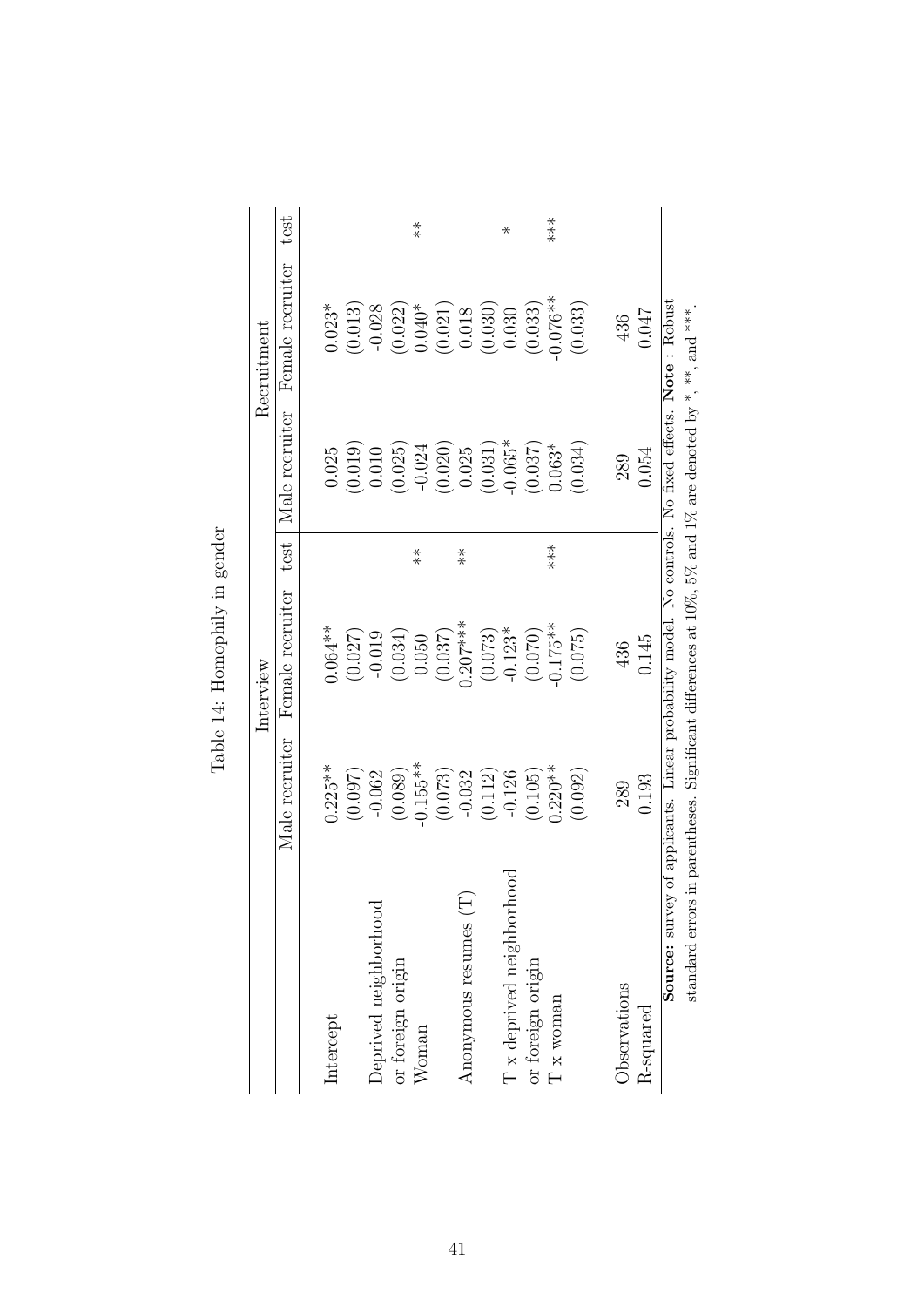<span id="page-42-0"></span>

|                                        |                           | Interview                          |      |                           | Recruitment                                                                                           |
|----------------------------------------|---------------------------|------------------------------------|------|---------------------------|-------------------------------------------------------------------------------------------------------|
|                                        |                           | Has the recruiter foreign friends? |      |                           | Has the recruiter foreign friends?                                                                    |
|                                        | $\mathsf{S}^{\mathsf{O}}$ | ${\rm Yes}$                        | test | $\mathsf{X}_{\mathsf{O}}$ | test<br>$Y$ es                                                                                        |
| Intercept                              | $0.134***$                | $0.093*$                           |      | $0.037***$                | 0.027                                                                                                 |
|                                        | (0.058)                   | (0.054)                            |      | (0.016)                   | (0.028)                                                                                               |
| Deprived neighborhood                  | $-0.035$                  | 0.009                              |      | $-0.027$                  | $-0.026$                                                                                              |
| igin<br>or foreign ori                 | (0.054)                   | (0.059)                            |      | (0.027)                   | (0.032)                                                                                               |
| Woman                                  | $-0.005$                  | $-0.046$                           |      | 0.022                     | 0.024                                                                                                 |
|                                        | (0.058)                   | (0.064)                            |      | (0.029)                   | (0.028)                                                                                               |
| resumes(T)<br>Anonymous 1              | 0.069                     | 0.167                              |      | $-0.005$                  | 0.005                                                                                                 |
|                                        | (0.081)                   | (0.122)                            |      | (0.024)                   | (0.036)                                                                                               |
| neighborhood<br>$\mathbb T$ x deprived | $-0.123$                  | $0.236**$                          |      | 0.025                     | $-0.023$                                                                                              |
| gin<br>or foreign ori                  | (0.079)                   | (0.108)                            |      | (0.033)                   | (250.0)                                                                                               |
| $\mathbf T$ x woman                    | 0.007                     | $0.001\,$                          |      | $-0.039$                  | 0.022                                                                                                 |
|                                        | (0.080)                   | (0.108)                            |      | (0.034)                   | (0.043)                                                                                               |
|                                        |                           |                                    |      |                           |                                                                                                       |
| Observations                           | 425                       | 159                                |      | 425                       | 159                                                                                                   |
| R-squared                              | 0.148                     | 0.168                              |      | 0.037                     | 0.061                                                                                                 |
| Source:                                |                           |                                    |      |                           | survey of applicants. Linear probability model. No controls. No fixed effects. Note : Robust          |
| $\operatorname{standard}$              |                           |                                    |      |                           | errors in parentheses. Significant differences at $10\%$ , 5% and $1\%$ are denoted by *, **, and *** |

Table 15: Homophily in origin Table 15: Homophily in origin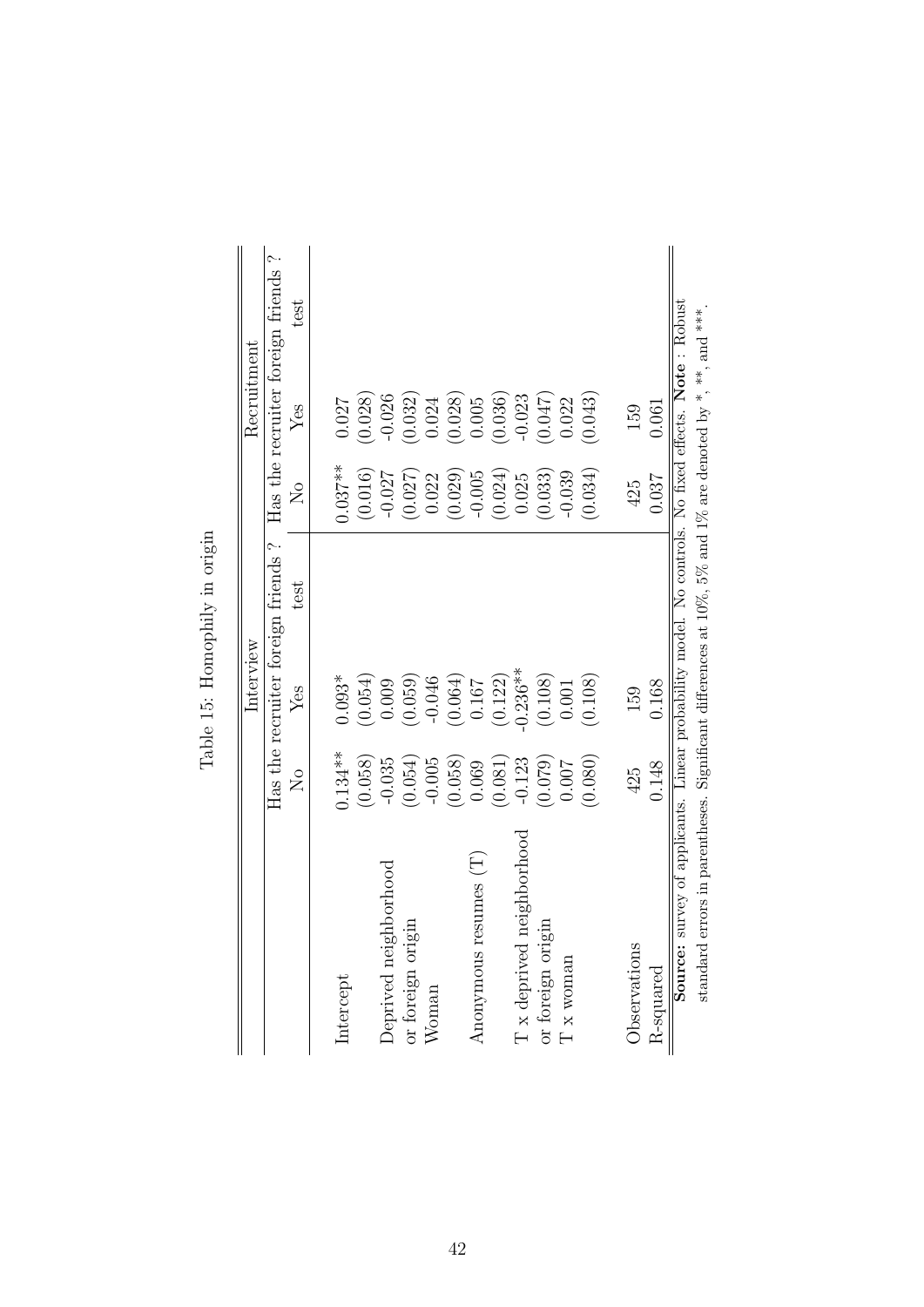<span id="page-43-0"></span>

|                                                                                                                                                                                                                                | Intercept (nominate) | Anonymous resume |
|--------------------------------------------------------------------------------------------------------------------------------------------------------------------------------------------------------------------------------|----------------------|------------------|
| Share of candidates sent by the PES                                                                                                                                                                                            | .563****<br>(.025)   | 0001<br>(.038)   |
| Share of interviewed candidates sent by the PES                                                                                                                                                                                | $230***$<br>(.023)   | 056<br>(.037)    |
| Among successful recruitment                                                                                                                                                                                                   |                      |                  |
| Hiring from the PES                                                                                                                                                                                                            | $.348***$<br>(.036)  | (.052)<br>010    |
| recruitment observed<br>Nb. of successful                                                                                                                                                                                      | 178                  | 162              |
| 1 and 2, and from mean regressions on line 3 and 4. For the median regression, standard errors are<br>Surveyed recruiters with successful or stopped recruitment. Results are from median regressions on line<br>bootstrapped. |                      |                  |

Table 16: Crowding out effects Table 16: Crowding out effects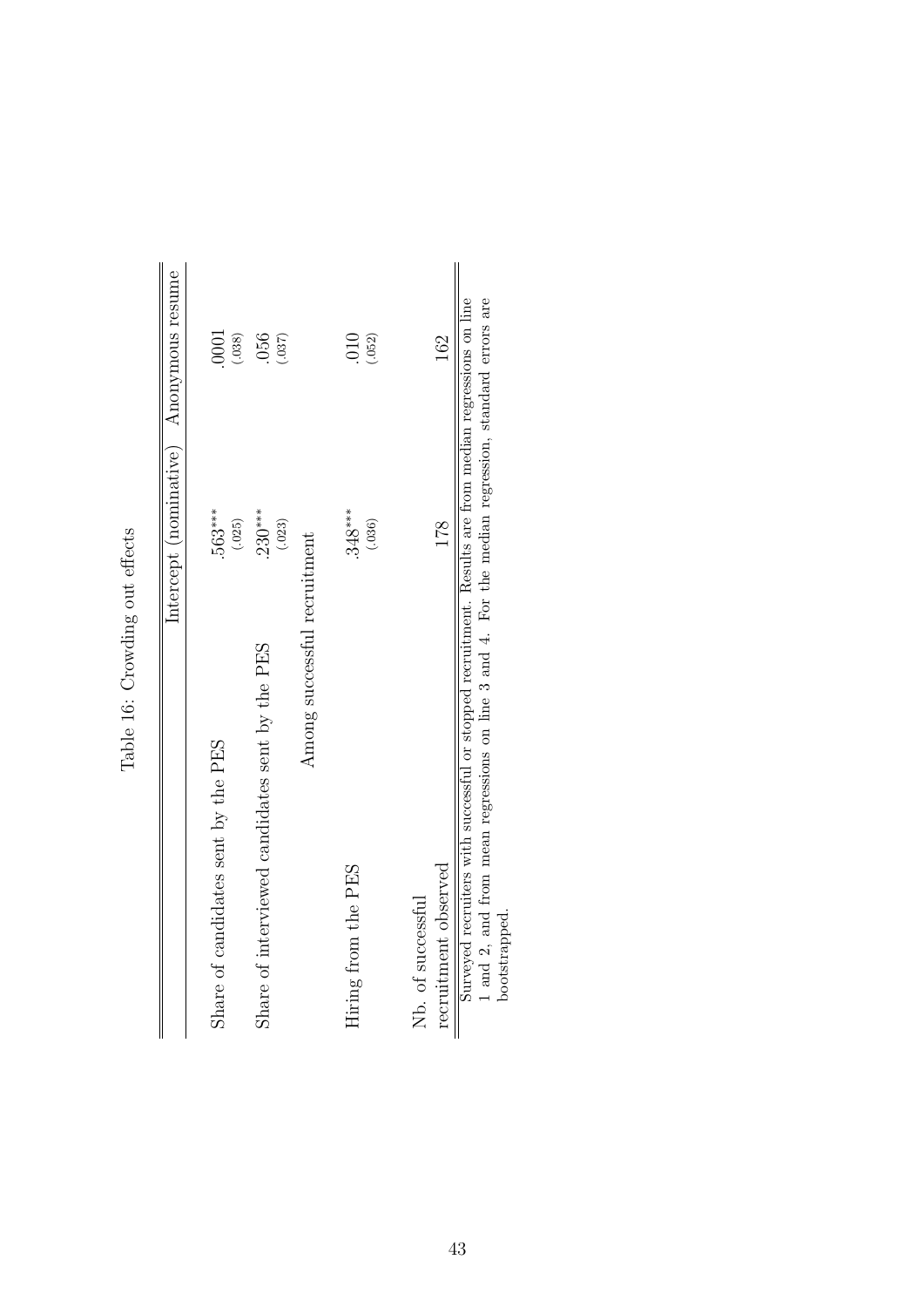<span id="page-44-0"></span>

|                          | Intercept (nominative) | Anonymous resume    |
|--------------------------|------------------------|---------------------|
| Recruitment stopped      | $.140***$<br>(.023)    | $-.022$<br>(.032)   |
| Recruitment in progress  | $.083***$<br>(.018)    | $.030$<br>$(.028)$  |
| Successful recruitment   | 177<br>(.028)          | $-.013$<br>(040)    |
|                          | Time to hiring         |                     |
| Mean in days             | 48.510 ***<br>(2.792)  | (4.086)<br>$-0.968$ |
| First quartile (in days) | $20.000***$<br>(1.980) | 0.000<br>(3.317)    |
| Third quartile (in days) | 72.000 ***<br>(6.253)  | $-9.000$<br>(8.292) |
| Nb. of successful        |                        |                     |
| recruitment observed     | 178                    | 162                 |

| -<br>CC                    |  |
|----------------------------|--|
| contrition<br>Ĩ.<br>J<br>Q |  |
|                            |  |
| こくらく<br>່ເ<br>í            |  |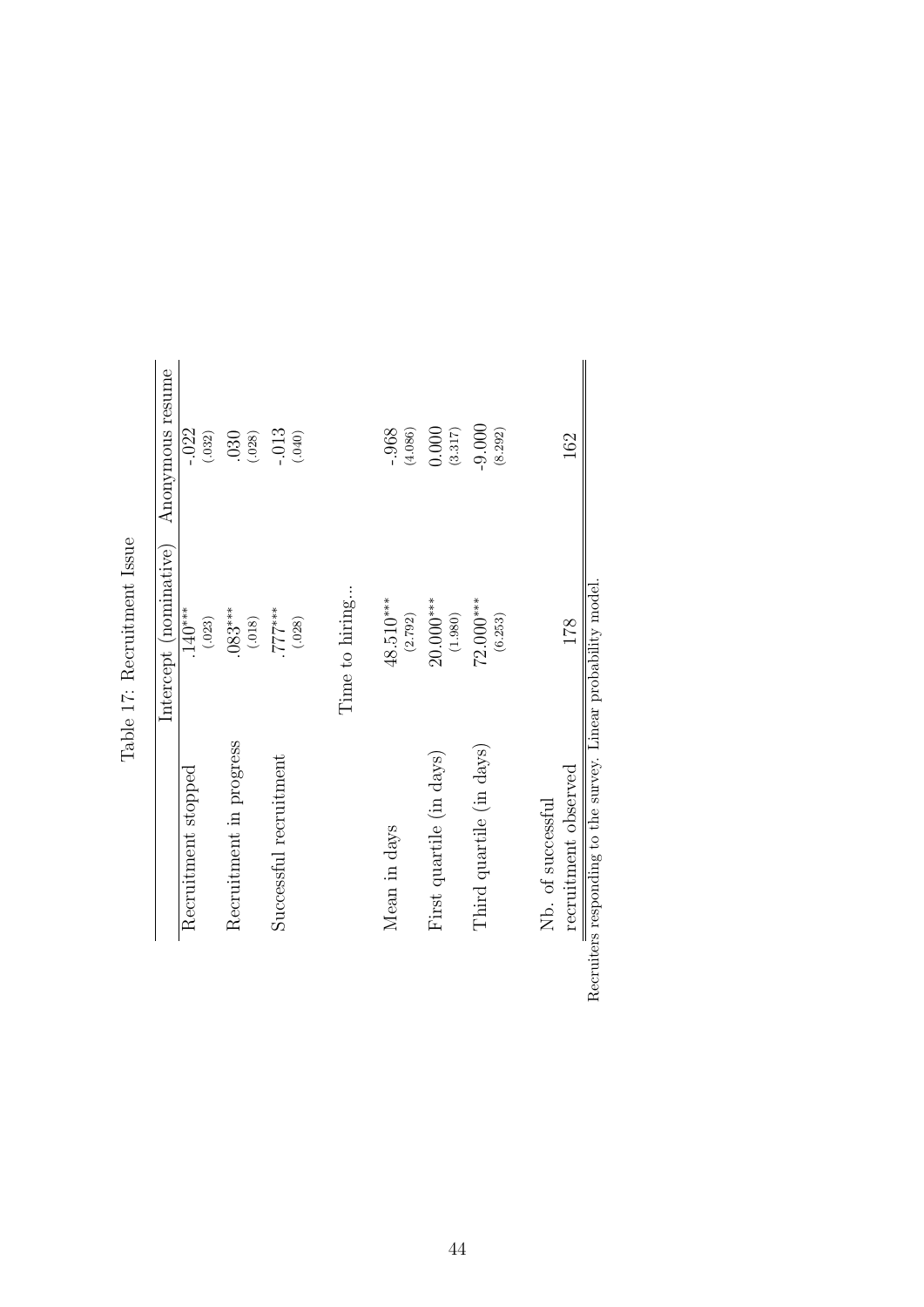<span id="page-45-0"></span>

|                                           | Intercept (nominative)               | Anonymous resume      |
|-------------------------------------------|--------------------------------------|-----------------------|
| Number of candidates (median)             | $12.000***$<br>$(2.107)$             | $0.000\,$<br>(2.857)  |
| Number of interviews (median)             | $4.000***$<br>(.597)                 | 0.000<br>(387)        |
|                                           | Share of recruitment with            |                       |
| Phone interviews                          | $.399***$<br>(.034)                  | .044<br>(.051)        |
| Collective interviews                     | $.067***$<br>$(.117)$                | $.014$<br>$(.026)$    |
| Individual interviews                     | $.857***$<br>(.024)                  | $-0.028$<br>(.037)    |
| Tests                                     | $.224***$<br>(.029)                  | (.042)<br>.011        |
| Number of selection methods               | $1.581***$<br>(.059)                 | (.092)<br>.031        |
| Number of recruiters involved             | $1.897***$<br>(.051)                 | 059<br>(.083)         |
|                                           | Total time recruiters have spent for |                       |
| Phone interviews (median in minutes)      | 90.000 ***<br>(11.703)               | (24.329)<br>0.000     |
| Individual interviews (median in minutes) | $300.000***$<br>(29.821)             | $-60.000$<br>(42.032) |
| Tests (median in minutes)                 | 120.000 ***<br>(33.596)              | (69.353)<br>0.000     |
| Total (median in hours)                   | 8.500***<br>(.820)                   | (1.108)<br>500        |

Table 18: The recruitment process in details Table 18: The recruitment process in details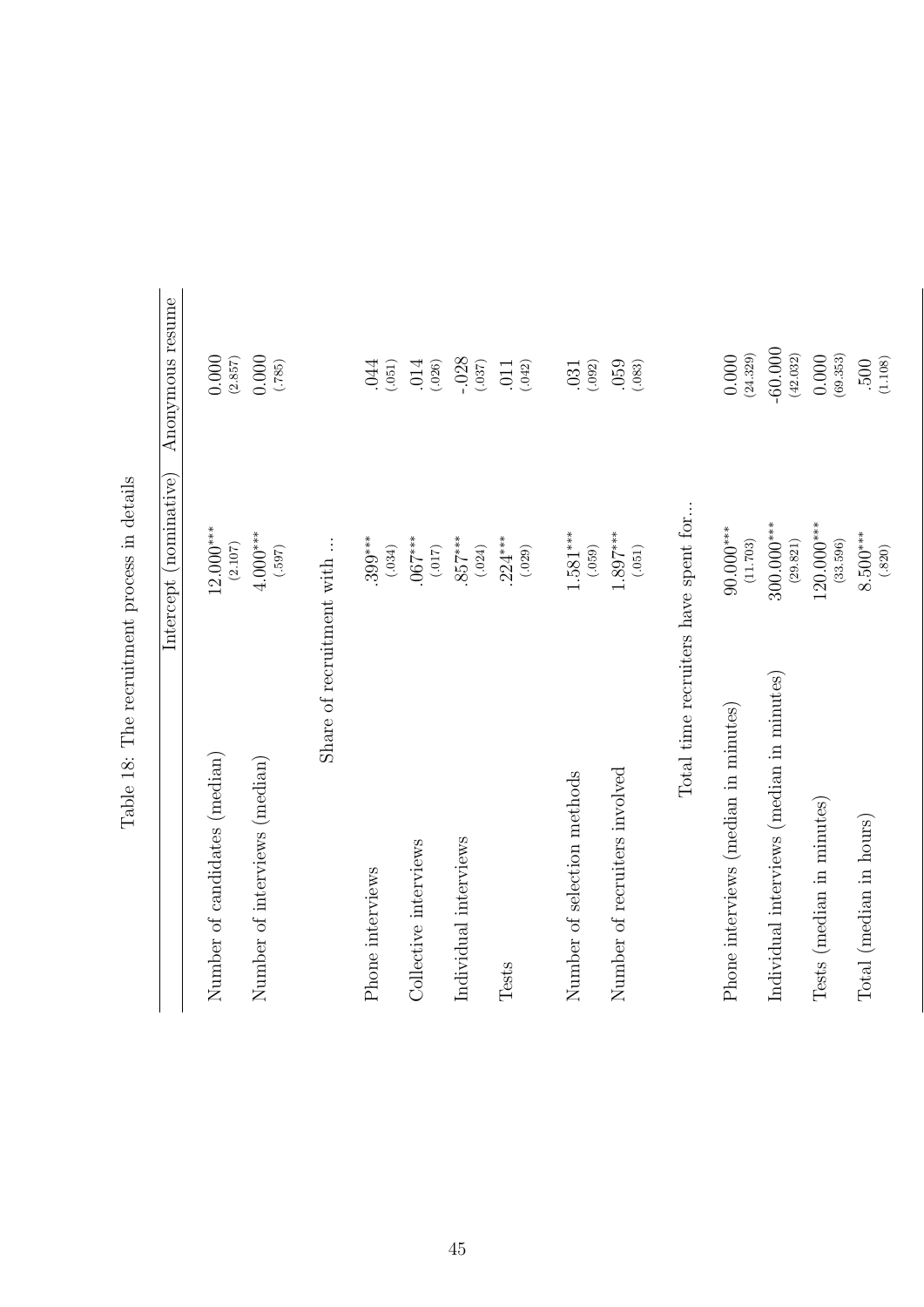<span id="page-46-0"></span>

|                                                                                                                                                | Intercept (nominative)    | Anonymous resume           |
|------------------------------------------------------------------------------------------------------------------------------------------------|---------------------------|----------------------------|
| Successful trial period                                                                                                                        | $.818***$<br>(.033)       | $-016$<br>(.048)           |
| Recruiter's satisfaction (1-10 scale) about<br>early tasks                                                                                     | $7.320***$<br>(.159)      | 850.<br>(.224)             |
| Wage (monthly gross wage, without bonuses)<br>Hired candidate paid the minimum wage                                                            | $.220***$<br>(.035)       | 008<br>(.051)              |
| Median (except min wage earners)                                                                                                               | 1715.000***<br>(57.268)   | $-15.000$<br>(77.766)      |
| First quartile (except min wage earners)                                                                                                       | 1500.000 ***<br>(24.865)  | $-50.000$<br>(49.592)      |
| Third quartile (except min wage earners)                                                                                                       | 2200.000 ***<br>(106.982) | $-250.000***$<br>(122.712) |
| Nb. of observations                                                                                                                            | 141                       | 127                        |
| Source : successful recruitment in the recruiters' survey for which the recruiter accept to communicate<br>information on the hired candidate. |                           |                            |

Table 19: Match quality Table 19: Match quality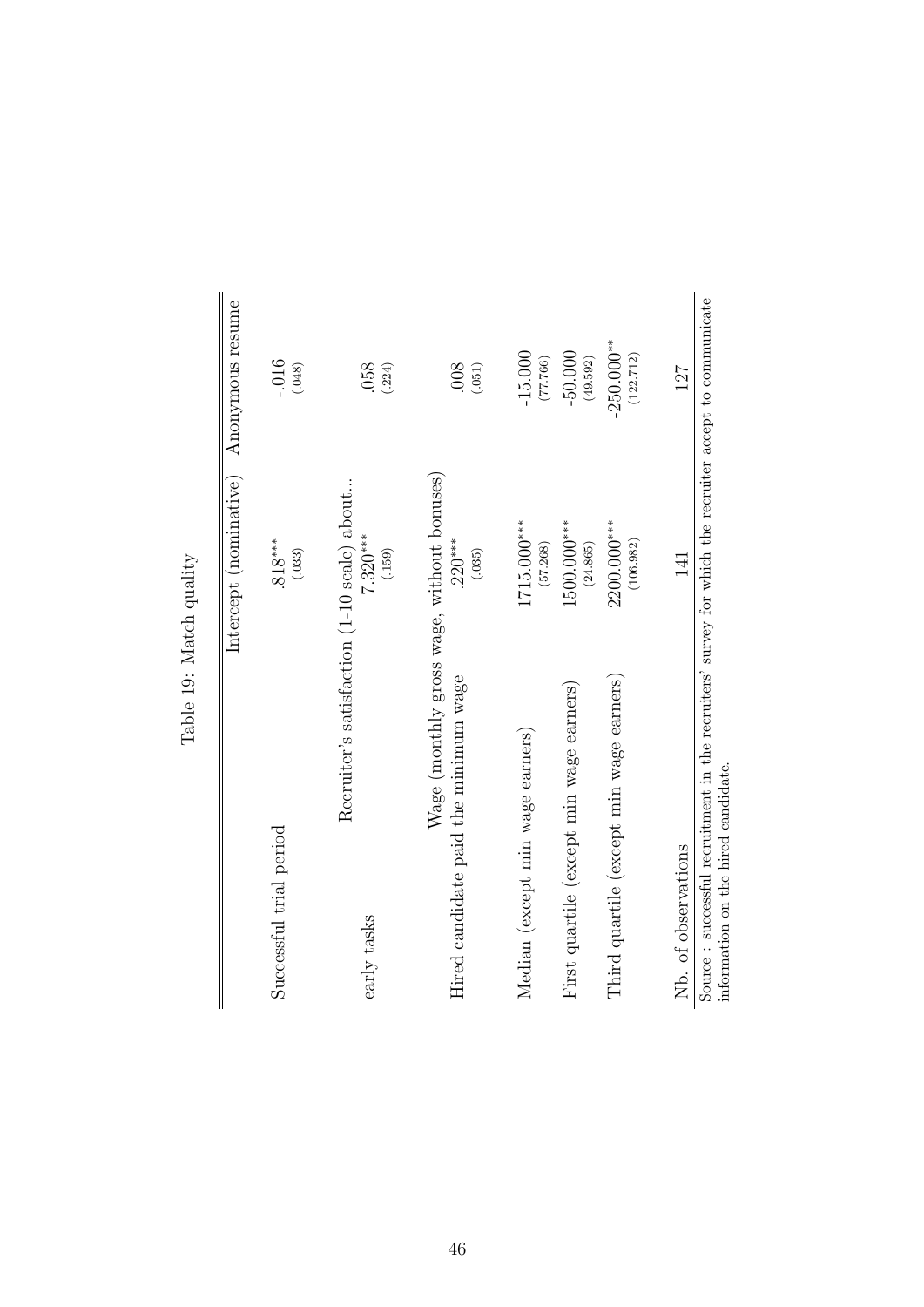Appendix tables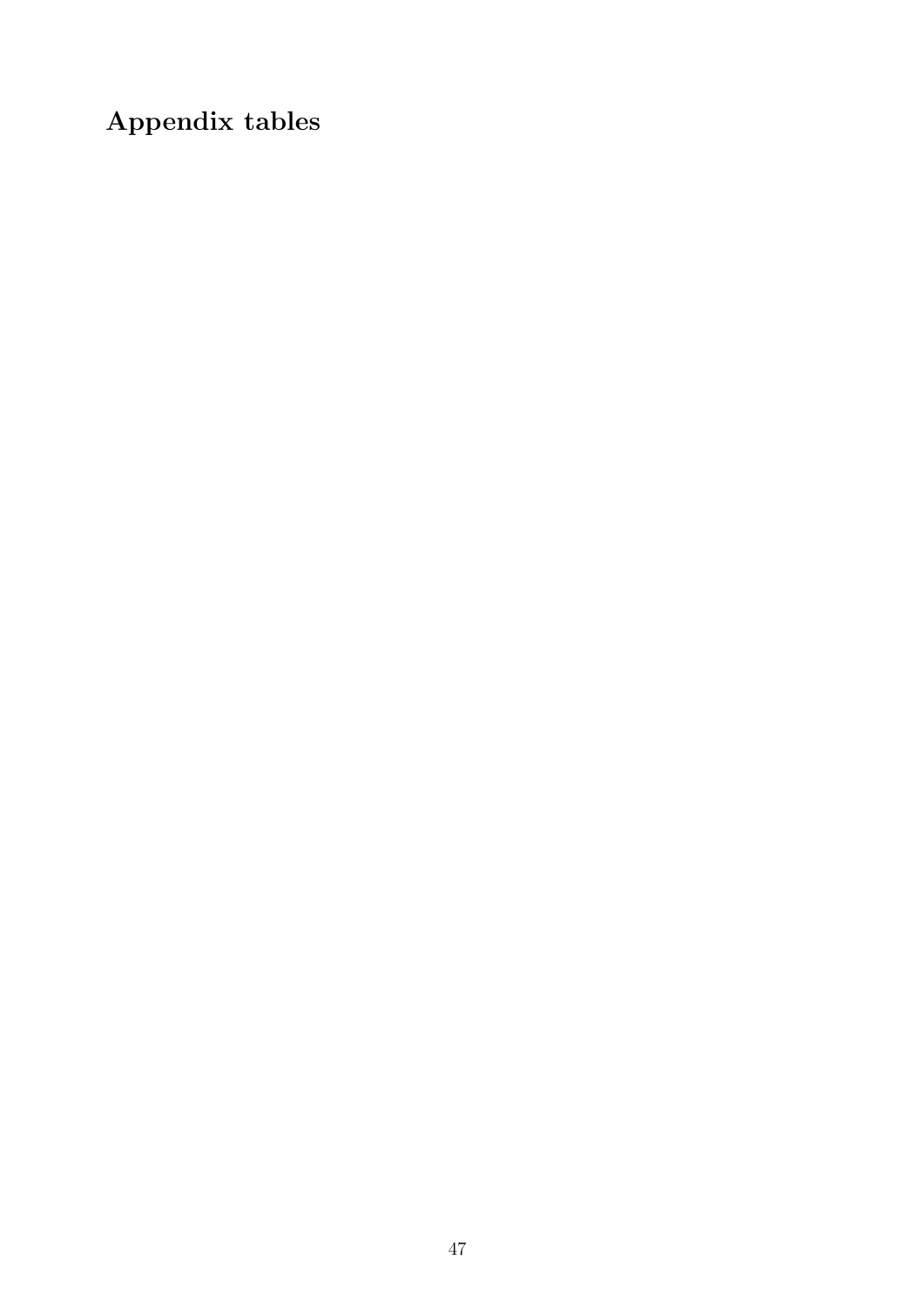<span id="page-48-0"></span>

|                                                  |            | Interview  |            |                                                           | Recruitment                                                 |                                                                                |
|--------------------------------------------------|------------|------------|------------|-----------------------------------------------------------|-------------------------------------------------------------|--------------------------------------------------------------------------------|
| Intercept                                        | $0.120***$ | $0.185***$ | $0.180***$ | $0.026***$                                                | 0.016                                                       | 0.014                                                                          |
|                                                  | (0.021)    | (0.054)    | (0.047)    | (0.009)                                                   | (0.011)                                                     | (0.012)                                                                        |
| Deprived neighborhood                            |            | $-0.035$   | $-0.013$   |                                                           | $0.007$                                                     | $0.007$                                                                        |
| or foreign origin                                |            | (0.043)    | (0.042)    |                                                           | (0.017)                                                     |                                                                                |
| Woman                                            |            | $-0.086*$  | $-0.094**$ |                                                           | 0.012                                                       |                                                                                |
|                                                  |            | (0.047)    | (0.046)    |                                                           | $\left( \begin{matrix} 0.017 \\ 0.001 \end{matrix} \right)$ | $\begin{array}{c} (0.017) \\ 0.011 \\ (0.017) \\ (0.017) \\ 0.012 \end{array}$ |
| Anonymous resumes (T)                            | $-0.042$   | $-0.076$   | $-0.069$   | $-0.013$                                                  |                                                             |                                                                                |
|                                                  | (0.029)    | (0.065)    | (0.060)    | (0.010)                                                   | $(0.013)$<br>-0.011                                         | $(0.015)$<br>-0.008                                                            |
| $T \times$ deprived neighborhood                 |            | $-0.060$   | $-0.062$   |                                                           |                                                             |                                                                                |
| or foreign origin                                |            | (0.057)    | (0.057)    |                                                           | (0.019)                                                     | (0.020)                                                                        |
| $\texttt{T} \times \texttt{woman}$               |            | $0.119**$  | $0.125***$ |                                                           | $-0.015$                                                    | $-0.025$                                                                       |
|                                                  |            | (0.057)    | (0.055)    |                                                           | (0.019)                                                     | (0.022)                                                                        |
| Observations                                     | 714        | 714        | 714        | 714                                                       | 714                                                         | $714\,$                                                                        |
| Job offers                                       | 311        | 311        | 311        | 311                                                       | 311                                                         | 311                                                                            |
| R-squared                                        | 0.105      | 0.129      | 0.208      | 0.22                                                      | 0.024                                                       | 0.060                                                                          |
| Note: Robust standard errors in parentheses.     |            |            |            | Significant differences at $10\%$ , 5% and 1% are denoted |                                                             |                                                                                |
| by *, **, and ***. Source: survey of applicants. |            |            |            |                                                           |                                                             |                                                                                |

Table 20: Impact of anonymous resumes: job offers with male and female applicants Table 20: Impact of anonymous resumes: job offers with male and female applicants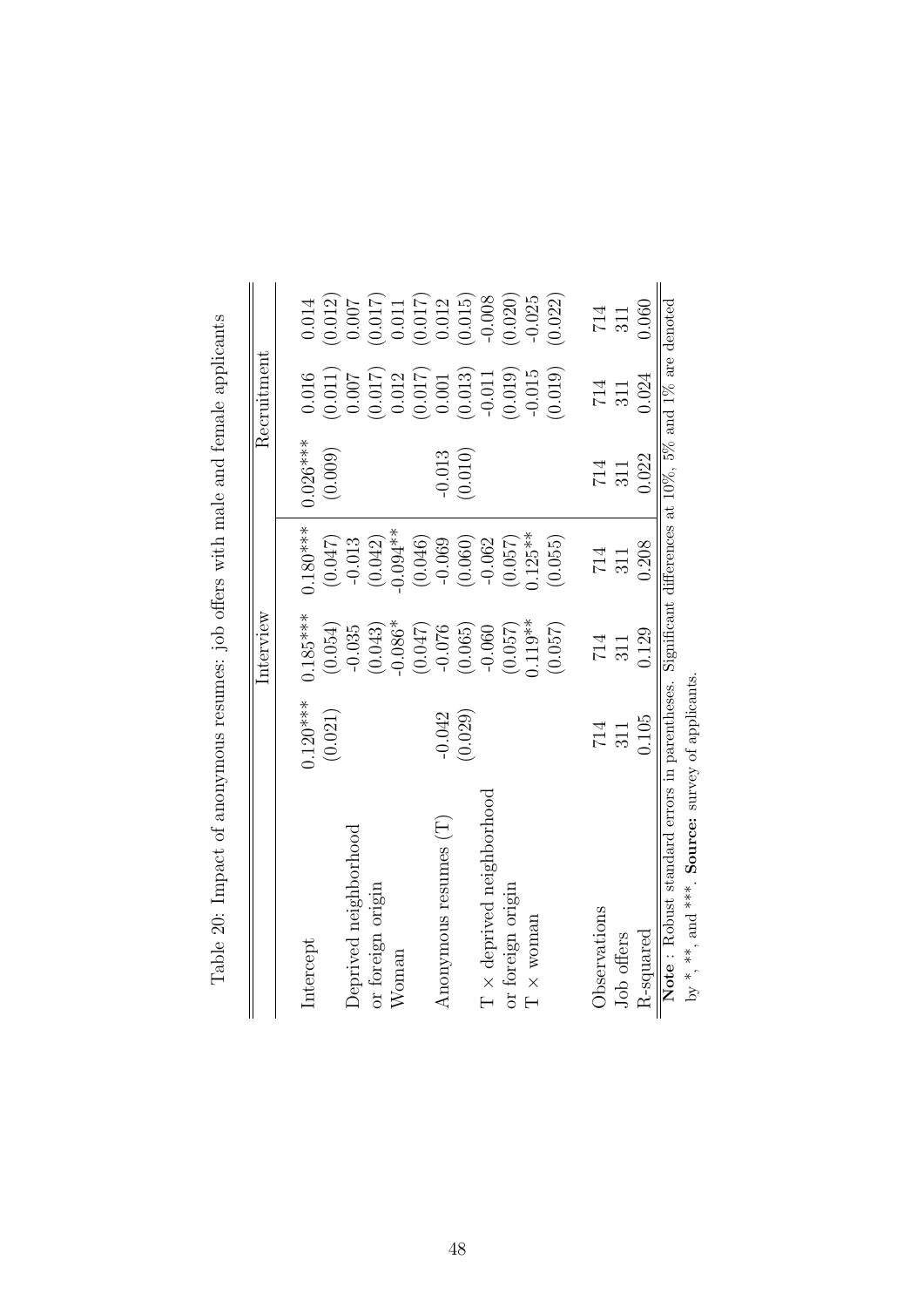|                                              |            | Interview  |            |                                                                 | Recruitment |           |
|----------------------------------------------|------------|------------|------------|-----------------------------------------------------------------|-------------|-----------|
| Intercept                                    | $0.087***$ | $0.092***$ | $0.097***$ | $0.022***$                                                      | $0.015*$    | $0.026**$ |
|                                              | (0.015)    | (0.034)    | (0.031)    | (0.007)                                                         | (0.009)     | (0.011)   |
| Deprived neighborhood                        |            | 0.010      | 0.016      |                                                                 | 0.003       | $-0.001$  |
| or foreign origin                            |            | (0.031)    | (0.031)    |                                                                 | (0.013)     | (0.015)   |
| Woman                                        |            | $-0.023$   | $-0.045$   |                                                                 | $0.011$     | $-0.007$  |
|                                              |            | (0.031)    | (0.033)    |                                                                 | (0.013)     | (0.016)   |
| Anonymous resumes (T)                        | $-0.001$   | 0.050      | 0.044      | 0.006                                                           | 0.024       | 0.020     |
|                                              | (0.021)    | (0.048)    | (0.043)    | (0.012)                                                         | (0.018)     | (710.0)   |
| $T \times$ deprived neighborhood             |            | $0.101***$ | $0.089**$  |                                                                 | $-0.026$    | $-0.018$  |
| or foreign origin                            |            | (0.044)    | (0.044)    |                                                                 | (0.022)     | (0.023)   |
| $T \times$ woman                             |            | $0.010\,$  | 0.028      |                                                                 | $-0.009$    | $-0.004$  |
|                                              |            | (0.042)    | (0.041)    |                                                                 | (0.022)     | (0.022)   |
| Observations                                 | 1,005      | 1,005      | 1,005      | 1,005                                                           | 1,005       | 1,005     |
| Job offers                                   | 439        | 439        | 439        | 439                                                             | 439         | 439       |
| R-squared                                    | 0.086      | 0.098      | 0.138      | 0.025                                                           | 0.028       | 0.068     |
| Note: Robust standard errors in parentheses. |            |            |            | Significant differences at $10\%$ , $5\%$ and $1\%$ are denoted |             |           |

by \*, \*\*, and \*\*\*. Source: survey of applicants.

by  $*,$   $**$ , and  $**$ . Source: survey of applicants.

<span id="page-49-0"></span>Table 21: Impact of anonymous resumes: job offers with applicants of foreign origin or deprived neighborhood and other applicants Table 21: Impact of anonymous resumes: job offers with applicants of foreign origin or deprived neighborhood and other applicants

49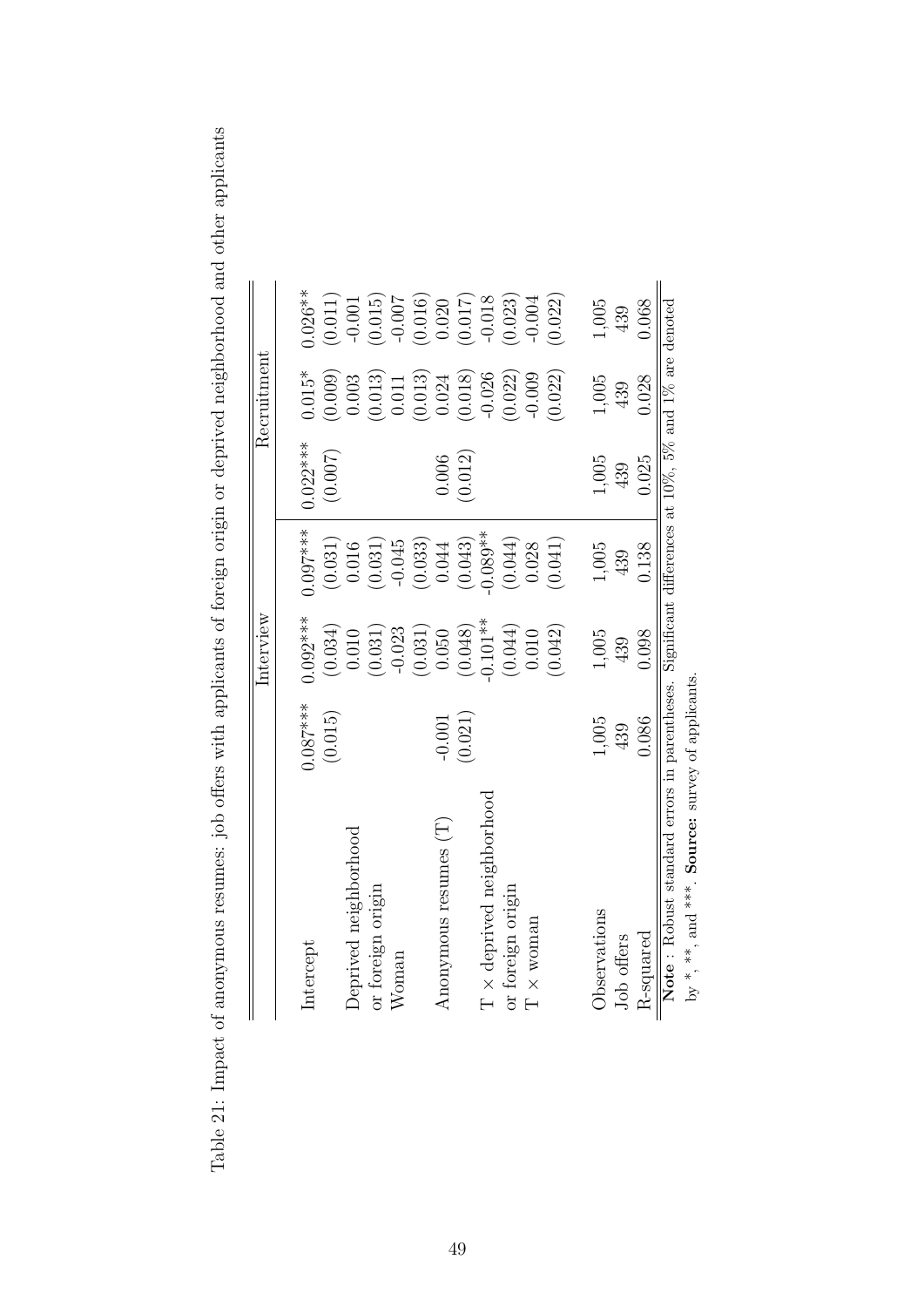<span id="page-50-0"></span>Table 22: Robustness analysis: impact of anonymous resume by origin and neighborhood of residence // with different measures of Table 22: Robustness analysis: impact of anonymous resume by origin and neighborhood of residence  $//$  with different measures of foreign origin

|                                                                                        |                       |                                    |                       | Foreign origin measured                         |                       | æ                     |                                                                        |                                                           |
|----------------------------------------------------------------------------------------|-----------------------|------------------------------------|-----------------------|-------------------------------------------------|-----------------------|-----------------------|------------------------------------------------------------------------|-----------------------------------------------------------|
|                                                                                        |                       | Immigrant or child<br>of immigrant |                       | Child of an immigrant                           |                       | Immigrant             | Muslim                                                                 | African-sounding name<br>ð                                |
|                                                                                        | $0.119***$<br>(0.026) | $0.131***$<br>(0.035)              | $0.111***$<br>(0.022) | $0.121***$<br>(0.030)                           | $0.113***$<br>(0.023) | $0.124***$<br>(0.032) | $0.119***$<br>(0.023)                                                  | $0.132***$<br>(0.034)                                     |
| Deprived neighborhood                                                                  | $-0.026$              |                                    | $-0.015$              |                                                 | $-0.018$              |                       | $-0.031$                                                               |                                                           |
| Deprived neighborhood<br>or foreign background                                         | (0.031)               | 0.014                              | (0.030)               | $-0.011$                                        | (0.030)               | $0.010\,$             | (0.030)                                                                | $-0.009$                                                  |
|                                                                                        |                       | (0.051)                            |                       | (0.036)                                         |                       | (0.039)               |                                                                        | (0.040)                                                   |
| Foreign background                                                                     |                       | $-0.040$                           |                       | $-0.029$                                        |                       | $-0.035$              |                                                                        | $-0.062*$                                                 |
|                                                                                        |                       | (0.036)                            |                       | (0.042)                                         |                       | (0.039)               |                                                                        | $\begin{array}{c} (0.037) \\ 0.037 \\ 0.062) \end{array}$ |
| Deprived neighborhood                                                                  |                       | $-0.013$                           |                       | 0.035                                           |                       | $-0.025$              |                                                                        |                                                           |
| and foreign background                                                                 |                       | (0.063)                            |                       | (0.071)                                         |                       | (0.059)               |                                                                        |                                                           |
| Woman                                                                                  |                       | (0.033)<br>$-0.023$                |                       | (0.032)<br>$-0.020$                             |                       | $-0.022$<br>(0.033)   |                                                                        | (0.034)<br>$-0.026$                                       |
| Anonymous resume $(T)$                                                                 | 0.057                 | 0.039                              | 0.034                 | 0.014                                           | 0.033                 | 0.013                 | 0.027                                                                  | $0.004\,$                                                 |
|                                                                                        | (0.040)               | (0.047)                            | (0.032)               | (0.039)                                         | (0.034)               | (0.042)               | (0.034)                                                                | (0.043)                                                   |
| 100d<br>$T \times$ deprived neighborh                                                  | $-0.103**$            |                                    | $-0.084**$            |                                                 | $-0.072*$             |                       | $-0.060$                                                               |                                                           |
| or foreign background                                                                  | (0.044)               |                                    | (0.039)               |                                                 | (0.041)               |                       | (0.041)                                                                |                                                           |
| $\mathbb{T}\times$ deprived neighborhood                                               |                       | $-0.144**$                         |                       | $-0.061$                                        |                       | $-0.111**$            |                                                                        | $-0.068$                                                  |
|                                                                                        |                       | (0.061)                            |                       | (0.047)                                         |                       | (0.048)               |                                                                        | (0.051)                                                   |
| $T \times$ foreign background                                                          |                       | $-0.102**$                         |                       | $-0.101**$                                      |                       | $-0.063$              |                                                                        | $-0.040$                                                  |
|                                                                                        |                       | (0.048)                            |                       | (0.049)                                         |                       | (0.051)               |                                                                        | (0.050)                                                   |
| $T \times$ deprived neighborhood                                                       |                       | $0.193**$                          |                       | 0.065                                           |                       | $0.199**$             |                                                                        | 0.058                                                     |
| and foreign background                                                                 |                       | (0.079)<br>0.033                   |                       | (0.082)                                         |                       | (0.086)               |                                                                        | (0.081)                                                   |
| $\textbf{T} \times \textbf{woman}$                                                     |                       |                                    |                       | 0.038                                           |                       | 0.036                 |                                                                        | 0.042                                                     |
|                                                                                        |                       | (0.045)                            |                       | (0.046)                                         |                       | (0.046)               |                                                                        | (750.0)                                                   |
| Observations                                                                           | 1,260                 | 1,260                              | 1,260                 | 1,260                                           | 1,260                 | $1,260$<br>$0.121$    | 1,260                                                                  | 1,260                                                     |
| R-squared                                                                              | 0.128                 | 0.130                              | 0.118                 | 0.120                                           | 0.117                 |                       | 0.118                                                                  | 0.120                                                     |
| effects. Note: Robust standard errors in parentheses.<br>Source: survey of applicants. |                       |                                    |                       | Linear probability model with sampling weights. |                       |                       | Significant differences at 10%, 5% and 1% are<br>No controls. No fixed |                                                           |
| $*$<br>denoted by $*$ ,                                                                | , and ***             |                                    |                       |                                                 |                       |                       |                                                                        |                                                           |

50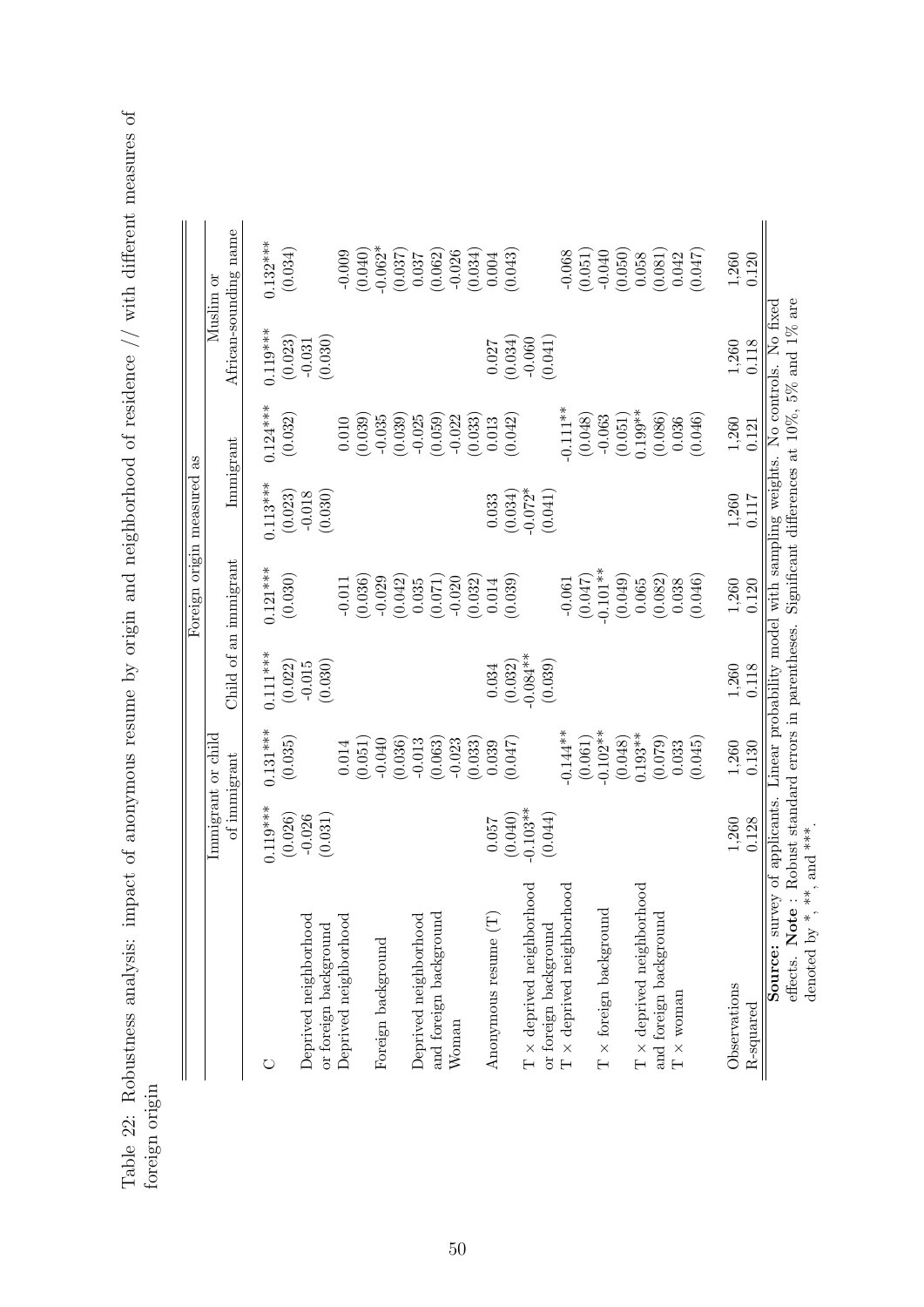<span id="page-51-0"></span>

|                           |                                 | nterview                 |                                                                                            |                  |                          | Recruitment              |                      |                   |
|---------------------------|---------------------------------|--------------------------|--------------------------------------------------------------------------------------------|------------------|--------------------------|--------------------------|----------------------|-------------------|
|                           | benchmark ur                    |                          | weighted before-after                                                                      | logit            | benchmark                | inweighted               | before-after         | logit             |
|                           | Ξ                               | $\widehat{\mathfrak{Q}}$ | $\widehat{\mathbb{C}}$                                                                     | $(\pm)$          | $\widetilde{\mathbb{G}}$ | $\widehat{\mathfrak{s}}$ | E                    | $\circledS$       |
| Intercept                 | $.131***$                       | $117***$                 | $.125***$                                                                                  | $-1.885***$      | $016**$                  | $.028**$                 | $032***$             | $-4.127***$       |
|                           | (.035)                          | (.023)                   | (.027)                                                                                     | (.329)           | $(0.007)$                | (.012)                   | (.010)               | (.430)            |
| Deprived neighborhood     | $-0.028$                        | $-0.027$                 | $-.022$                                                                                    | $-301$           | $.002$<br>$(.012)$       | $-002$                   | $-015$<br>(.011)     |                   |
| or foreign origin         | (.032)                          | (.026)                   | (.027)                                                                                     | (.328)           |                          | (.014)                   |                      | $.115\atop(.537)$ |
| woman                     | $-.022$                         | .042                     | $-.0002$                                                                                   | $-234$           | .011 (.012)              |                          | $.006$<br>(.012)     | 521               |
|                           | (.033)                          | (.028)                   | $(.027)$                                                                                   | (.344)           |                          | (0.015)                  |                      | (.540)            |
| Anonymous resumes (T)     | .042                            | $080**$                  | -.000-                                                                                     |                  | $.025$ <sup>*</sup>      | (810.)                   | $-00009$             | .823              |
|                           | (740.)                          | (.038)                   | (.033)                                                                                     | $.300$<br>(.412) |                          |                          | $\left( .013\right)$ | (.569)            |
| T x deprived neighborhood | $-100***$                       | $-0.075*$                | $-041$                                                                                     | $-1.172***$      | $-0.35*$                 | $-.025$                  | $-0.11$              | 1.194*            |
| or foreign origin         | (.444)                          | (.039)                   | (.034)                                                                                     | (450)            | (.020)                   | (.021)                   | (.015)               | (.714)            |
| $\mathbf T$ x woman       | .028                            | $-0.55$                  | 013                                                                                        | 298              | 000                      | .008                     | .014                 | 108               |
|                           | (.045)                          | (040)                    | (.035)                                                                                     | (474)            | (.021)                   | (.022)                   | (710)                | (745)             |
|                           | Source: survey of applicant     |                          | s. Linear probability model. No controls. No fixed effects. Note: Robust                   |                  |                          |                          |                      |                   |
|                           | standard errors in parentheses. |                          | Significant differences at $10\%$ , 5% and 1% are denoted by $^*$ , $^{**}$ , and $^{***}$ |                  |                          |                          |                      |                   |

Table 23: Robustness to different samples /specifications Table 23: Robustness to different samples /specifications